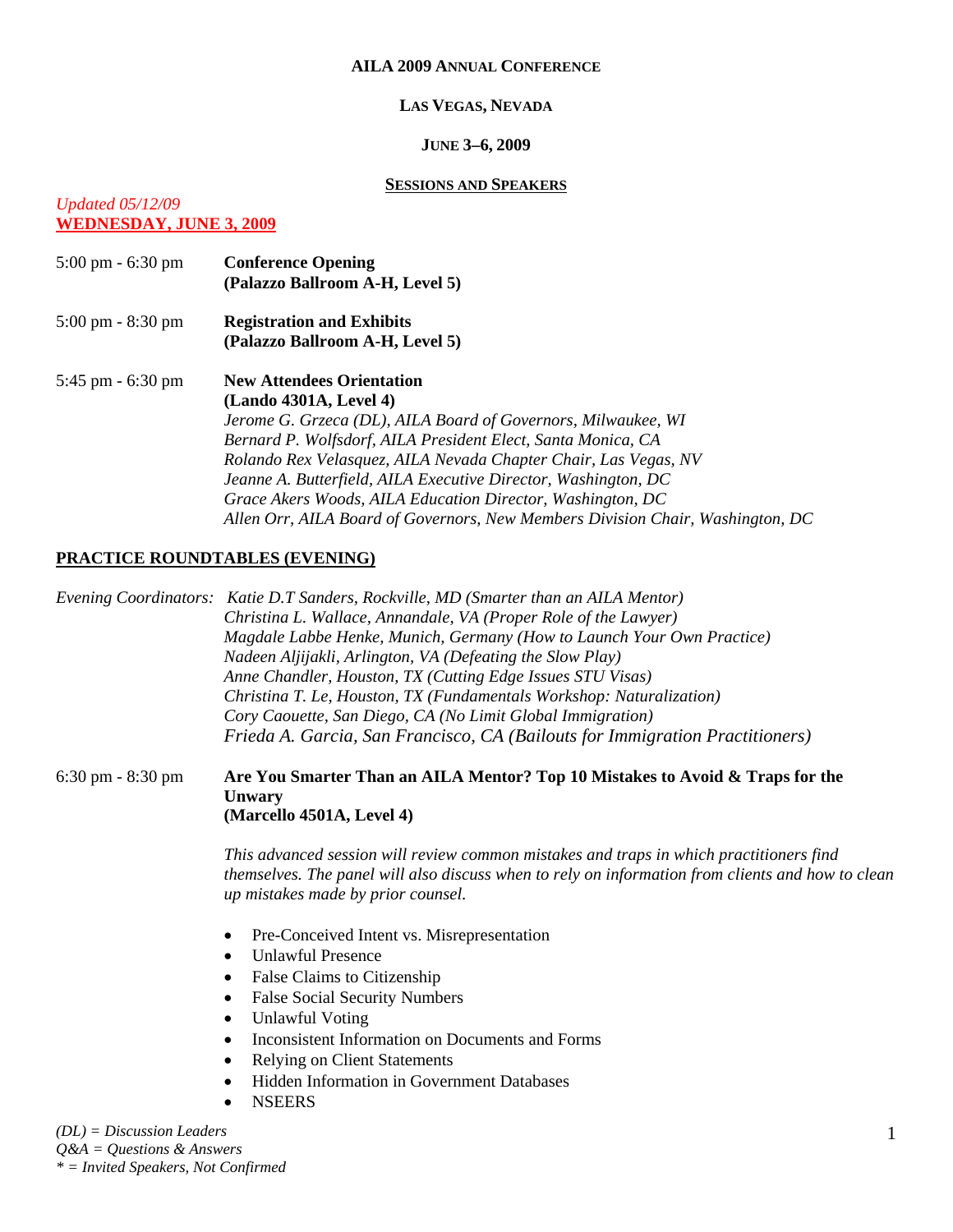*Nancy B. Elkind (DL), Denver, CO Robert E. Banta, Atlanta, GA Marko C. Maglich, New York, NY Michael E. Piston, Troy, MI* 

6:30 pm - 8:30 pm **Cutting Edge Issues in S, T & U Visas (Marcello 4504, Level 4)** 

> *The faculty will discuss affirmative applications, relief in removal proceedings, and overcoming some of the common barriers to these claims for relief from removal. Learn the differences between these forms of relief, the advantages and disadvantages of each, and what to do when your client is eligible for more than one category of relief. The panel will also discuss ethical issues that may arise in these types of cases.*

- Affirmative Applications
- The New Regulatory Framework
- Overcoming Grounds of Inadmissibility and Deportability Involving Domestic Violence
- Trends in S, T, and U Visa Processing
- Service Center Perspective
- Tips, Trends, and Ethical Issues, including Worksite Enforcement Issues

*Gail L. Pendleton (DL), Plymouth, MA Charles Song, Los Angeles, CA Andrew Stevenson, Santa Monica, CA* 

### 6:30 pm - 8:30 pm **Defeating the Slow Play: District Court Challenges to Unlawful Agency Action: The APA, Declaratory Actions, Habeas, and Mandamus (Lando 4304, Level 4)**

*This panel will focus on how to challenge agency action through use of the Administrative Procedure Act and declaratory and injunctive relief, as well as non-traditional uses of habeas and mandamus. The faculty will provide examples of cases where these avenues have been used successfully in immigration cases, and will also offer tips for litigating a successful case.* 

- General Requirements for Review: Jurisdiction after REAL-ID, Exhaustion
- Habeas Challenges to Detention Post REAL-ID
- Mandamus to Challenge Agency Delay or Inaction on Adjustment, Citizenship Applications, EADs and Other Matters
- The Administrative Procedure Act and Declaratory and Injunctive Relief
- Using Federal Court to Challenge Unlawfully Denied I-130s, I-485s, and Naturalization Applications

*Jeff Joseph (DL), Aurora, CO Nadine K. Wettstein, AILF Director, Legal Action Center, Washington, DC Angelo Amador, Washington, DC Matthew Guadagno, New York, NY Thomas K. Ragland, Washington, DC* 

## 6:30 pm - 8:30 pm **Fundamentals Workshop: Winning the Jackpot: Naturalization (Lando 4301A, Level 4)**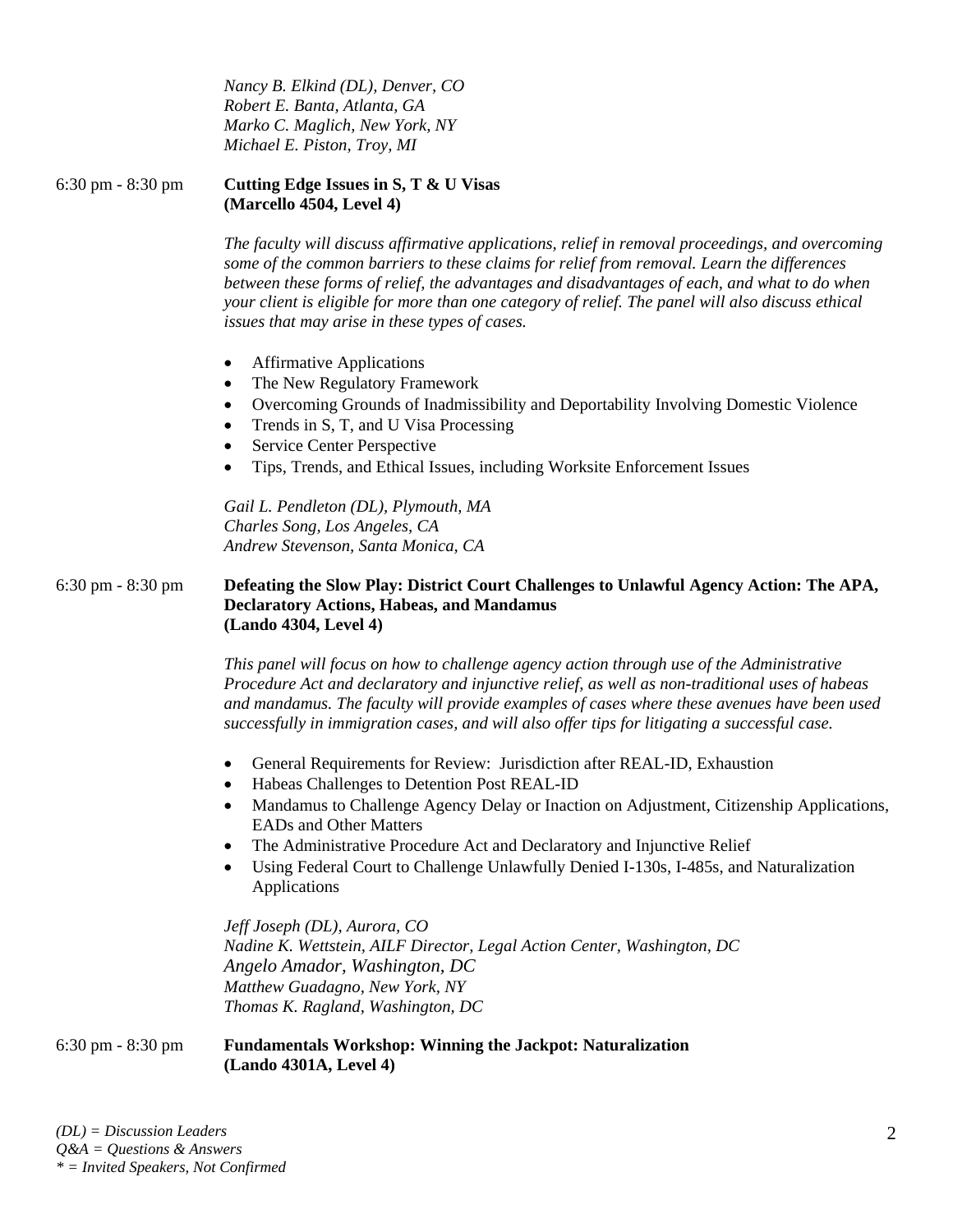*This session will discuss the fundamentals of naturalization, including how to determine client eligibility and how to effectively represent your client throughout the process up to and after the USCIS interview.* 

- Is My Client Eligible? Requirements to Naturalize, Including Permanent Residence, Physical Presence, Voting and False Claims
- Good Moral Character—Crimes; Child Support; Selective Service; Taxes
- Tips and Pointers to Completing the N-400 Form—Common Mistakes to Avoid
- The Interview—Civics and English Language Requirements or Possible Waiver for Medical Reasons or Long-Time LPR
- Dealing with Processing Delays
- Appeals and Federal Litigation

*Paul Soreff (DL), Seattle, WA Giselle Carson, Jacksonville, FL Gali Schaham Gordon, San Francisco, CA Jacqueline B. Martinez, Pittsburgh, PA* 

#### 6:30 pm - 8:30 pm **How to Launch Your Own Immigration Practice (Lando 4201B, Level 4)**

*Starting an immigration practice can be exhilarating and challenging at the same time. Let our experienced faculty help you launch your practice and never look back!* 

- Nuts and Bolts of Opening Your Practice
- Build Your Client Base Starting Today
- Managing Your Business Ethically and Profitably
- Setting Your Fees and Getting Paid

*Davis C. Bae (DL), Seattle, WA Sarah Z. Brown, AILA Texas Chapter Chair, Dallas, TX Todd Irwin, Aurora, CO Amy R. Novick, Washington, DC* 

#### 6:30 pm - 8:30 pm **Is This What You Went to Law School For? The Proper Role of the Lawyer (Marcello 4401A, Level 4)**

*Attorney actions have become increasingly scrutinized. This panel will discuss the appropriate role of the attorney in business immigration cases. It will explore the grey areas involved in case preparation, as well as working with the employer and employee. What can the attorney do and what should he or she not be doing?* 

- Activities Which an Attorney Is Expressly Prohibited From Engaging In
- How to Effectively Get Information From the Employer and Employee
- How Involved Is Too Involved? What Can an Attorney Do and Not Do During the Different Phases of the Labor Certification Process?
- Preparing and Filing Applications With USCIS: Proper Role of the Attorney, the Employer and the Employee
- Determining the Job Title and Job Duties
- Drafting a Training Program
- Can You Sign the Employer's Name or Revise Signed Forms in a Pinch?

*Warren R. Leiden (DL), AILA Board of Governors, San Francisco, CA*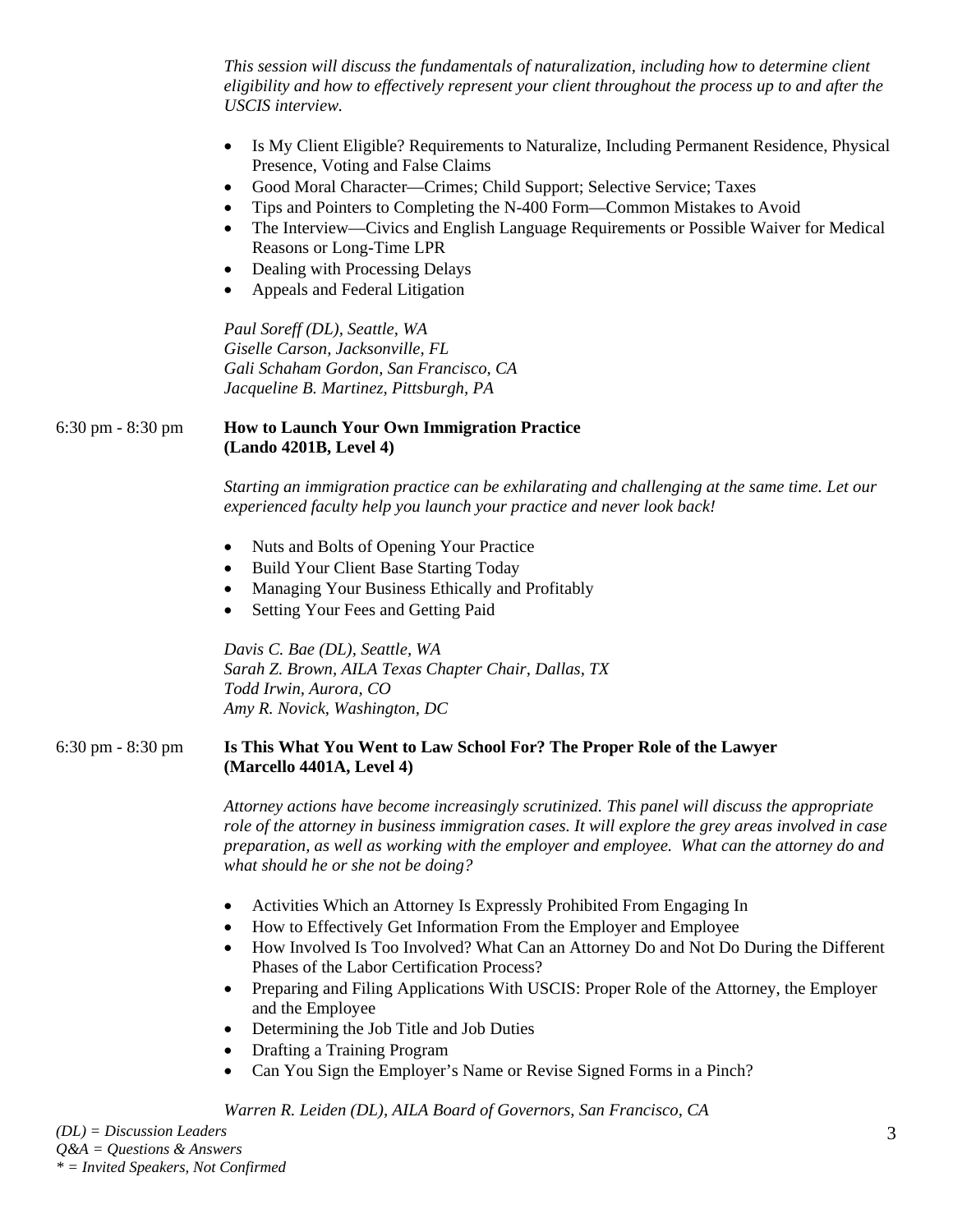*Amy Fallon, New York, NY George S. Newman, St. Louis, MO Michael F. Turansick, Chicago, IL* 

#### 6:30 pm - 8:30 pm **No Limit Global Immigration: How Different Countries Approach Business Visitors (Marcello 4404, Level 4)**

*Worldwide immigration experts will lead a roundtable discussion on general immigration alternatives for entering overseas countries for business purposes.* 

- New Developments in the U.K. and Other Key Destination Countries
- Temporary Work Visas From Around the World
- General Barriers Your Client May Run Into
- Hot Topics in Global Immigration Law
- Partnering Up: Involving Local Counsel

*Scott M. Borene (DL), Minneapolis, MN Eugene Chow, Wanchai, Hong Kong Laura Devine, London, Great Britain Joel S. Guberman, Toronto, Canada Manuela Morais, Philadelphia, PA* 

#### 6:30 pm - 8:30 pm **Are There Bailouts for Immigration Practitioners? The Impact of the Economy on H-1B and PERM Filings (Lando 4204, Level 4)**

*The economic downturn has made the practice of business immigration law more challenging. The Sanders-Grassley provisions have significantly impacted the ability of particular employers to file H-1B petitions. The economic impact can also be felt on the labor certification process, as many employers are grappling with whether or not to proceed with a PERM case. Lay-offs and supervised recruitment have made an already complex process even more difficult. This panel will review the recent changes in the law and trends that affect the filing of H-1B petitions and labor certification applications, and discuss the best way to approach these cases during these trying times.* 

- Overview of Sanders-Grassley Provisions
- Who Is Subject to the Provisions?
- LCA Attestation Process
- Can/Should PERM Cases Be Filed in this Economic Climate?
- How the Economy Has Affected the PERM Process
- Handling Layoffs under PERM

*Catherine L. Haight (DL) Los Angeles, CA Christine Alber, Newark, NJ Alan Tafapolsky, San Francisco, CA* 

#### **OTHER SESSIONS, WORKSHOPS & EVENTS**

5:00 pm–8:30 pm Registration & Exhibit Hall **(Palazzo Ballroom A-H, Level 5)** 

6:00 pm–7:00 pm InfoNet Basics Trainings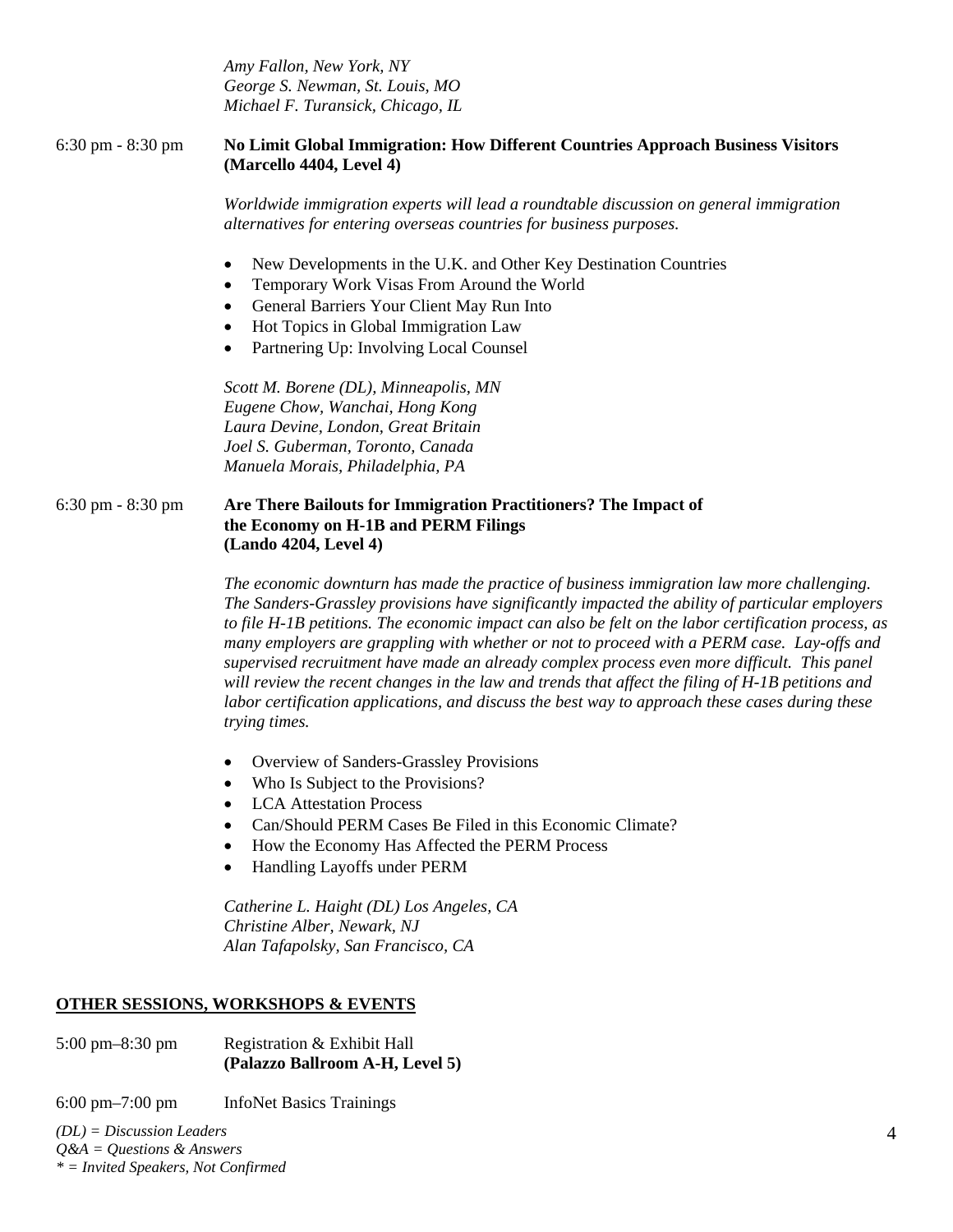# **(Palazzo Ballroom A-H, Level 5 – InfoNet Booth)**

| $6:00 \text{ pm} - 7:00 \text{ pm}$ | <b>AILALink Training</b><br>(Exhibit Hall, Level 5, AILALink Booth 211)            |
|-------------------------------------|------------------------------------------------------------------------------------|
| $7:30 \text{ pm} - 8:30 \text{ pm}$ | <b>InfoNet Basics Trainings</b><br>(Palazzo Ballroom A-H, Level 5 – InfoNet Booth) |
| $8:00 \text{ pm} - 9:00 \text{ pm}$ | Lexis Nexis Matthew Bender Daniel Levy Award Reception<br>(Zeno 4701, Level 4)     |

#### **THURSDAY, JUNE 4, 2009**

| $7:30$ am $-6:30$ pm | <b>Registration and Exhibits</b> |
|----------------------|----------------------------------|
|                      | (Palazzo Ballroom A-H, Level 5)  |

#### **OPENING PLENARY SESSION**

| Day Coordinator:        | Anthony E. Weigel, Kansas City, MO                                                                                                                                                                                                                                                                                                                                                                                                                                                                                                                                                                                                                                                                                                                              |  |  |
|-------------------------|-----------------------------------------------------------------------------------------------------------------------------------------------------------------------------------------------------------------------------------------------------------------------------------------------------------------------------------------------------------------------------------------------------------------------------------------------------------------------------------------------------------------------------------------------------------------------------------------------------------------------------------------------------------------------------------------------------------------------------------------------------------------|--|--|
| 8:45 am - 9:15 am       | <b>Conference Kickoff</b><br>(Palazzo Ballroom I-P, Level 5)                                                                                                                                                                                                                                                                                                                                                                                                                                                                                                                                                                                                                                                                                                    |  |  |
| $9:15$ am - $9:45$ am   | <b>President's Installation</b><br>(Palazzo Ballroom I-P, Level 5)                                                                                                                                                                                                                                                                                                                                                                                                                                                                                                                                                                                                                                                                                              |  |  |
| 9:45 am - 11:00 am      | <b>Hot Topics</b><br>(Palazzo Ballroom I-P, Level 5)                                                                                                                                                                                                                                                                                                                                                                                                                                                                                                                                                                                                                                                                                                            |  |  |
|                         | Jerome G. Grzeca (DL), AILA Board of Governors, Milwaukee, WI<br>David W. Leopold, AILA First Vice President, Cleveland, OH<br>Jeanne A. Butterfield, AILA Executive Director, Washington, DC<br>Crystal Williams, AILA Deputy Director of Programs, Washington, DC<br>Marshall D. Fitz, AILA Director of Advocacy, Washington, DC                                                                                                                                                                                                                                                                                                                                                                                                                              |  |  |
| $11:05$ am - $12:15$ pm | <b>Interagency Government Panel</b><br>(Palazzo Ballroom I-P, Level 5)                                                                                                                                                                                                                                                                                                                                                                                                                                                                                                                                                                                                                                                                                          |  |  |
|                         | Bernard P. Wolfsdorf (DL), AILA President Elect, Santa Monica, CA<br>Robert P. Deasy, AILA Director of Liaison and Information, Washington, DC<br>William Carlson, Administrator, Office of Foreign Labor Certification, ETA, DOL,<br>Washington, DC<br>Dea Carpenter, Acting Chief Counsel, USICS, DHS, Washington, DC<br>Maureen Dugan, Assistant Executive Director, Admissibility and Passenger<br>Programs, CBP, DHS, Washington, DC<br>Jeffrey Gorsky, Chief, Advisory Opinions Division, DOS, Visa Office, Washington, DC<br>Barry O'Melinn, Acting Principal Legal Advisor, ICE, DHS, Washington, DC<br>Juan P. Osuna, Chair, Board of Immigration Appeals, EOIR, Falls Church, VA<br>Daniel Tanciar, Acting Director, Model Ports, CBP, Washington, DC |  |  |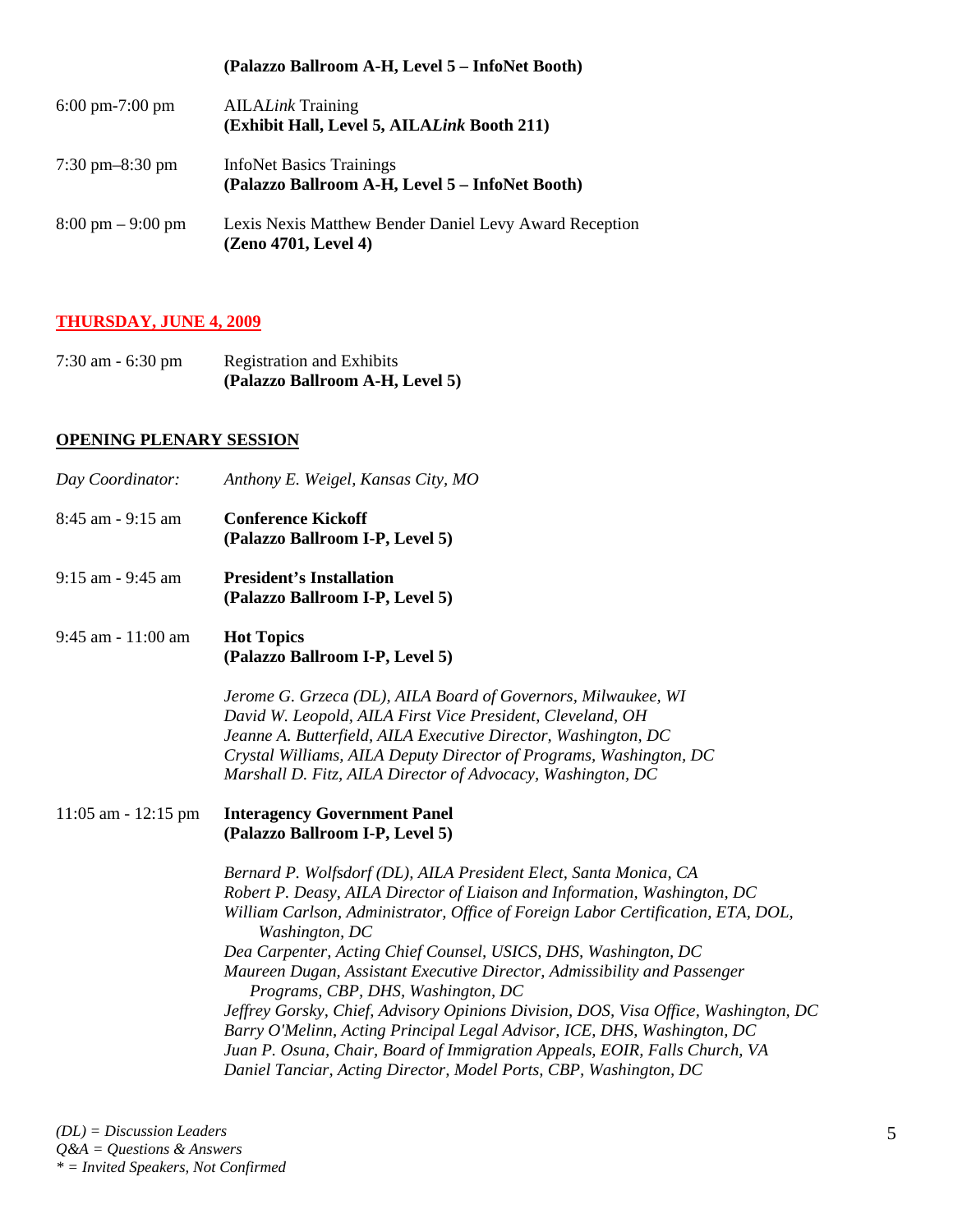## **FUNDAMENTALS TRACK (Marcello 4401A, Level 4)**

| Day Coordinators: | Morning: Joshua C. Teets, Washington, DC |
|-------------------|------------------------------------------|
|                   | Afternoon: Christine Alber, Newark, NJ   |

9:45 am - 10:50 am **Who Rules This Town: Agencies That Affect Immigration Law** 

*This session will provide an overview of the federal agencies that an attorney will encounter when handling immigration matters. The program will identify the jurisdiction of each agency, what applications are filed with each, how they interact with each other, and where to find information and tips for problem solving.* 

- Department of Homeland Security
	- o U.S. Citizenship and Immigration Services
	- o Customs and Border Protection
	- o Immigration and Customs Enforcement
- Department of State
- Department of Labor
	- o Employment and Training Administration
	- o Wage and Hour
	- o BALCA
	- o Administrative Review Board
- Social Security Administration
- Department of Justice
	- o Executive Office for Immigration Review
	- o Office of Immigration Litigation
	- o Office of Special Counsel
- Internal Revenue Service

#### *Q&A (10:50 am - 11:00 am)*

*Margaret H. McCormick (DL), AILA Past President, Chicago, IL Paschal Nwokocha, AILA Minnesota/Dakotas Chapter Chair, Minneapolis, MN Garry Davis, McKinney, TX Robin D. O'Donoghue, AILA New England Chapter Chair, Cambridge, MA* 

11:05 am - 12:05 pm **Nonimmigrants: Key Concepts to Analyze First** 

*This session will provide an overview of the basic concepts, rules and procedures pertaining to nonimmigrant visa status.* 

- Visa vs. Status: What's the Difference?
- Maintaining, Changing and Extending Status
- What Does It Mean to Overstay and What Are the Consequences?
- Leaving the U.S. for a Contiguous Territory and Returning on the Same Visa: The Contiguous Territory Exception
- Preconceived Intent: The 30/60 Day Rule
- Unlawful Presence: When Is It Triggered, Penalties Under §222(g), Three and Ten Year Bars
- Spouse/Child/Domestic Partner Considerations

# *Q&A (12:05 pm - 12:15 pm)*

*Jeffrey A. Devore (DL), Palm Beach Gardens, FL*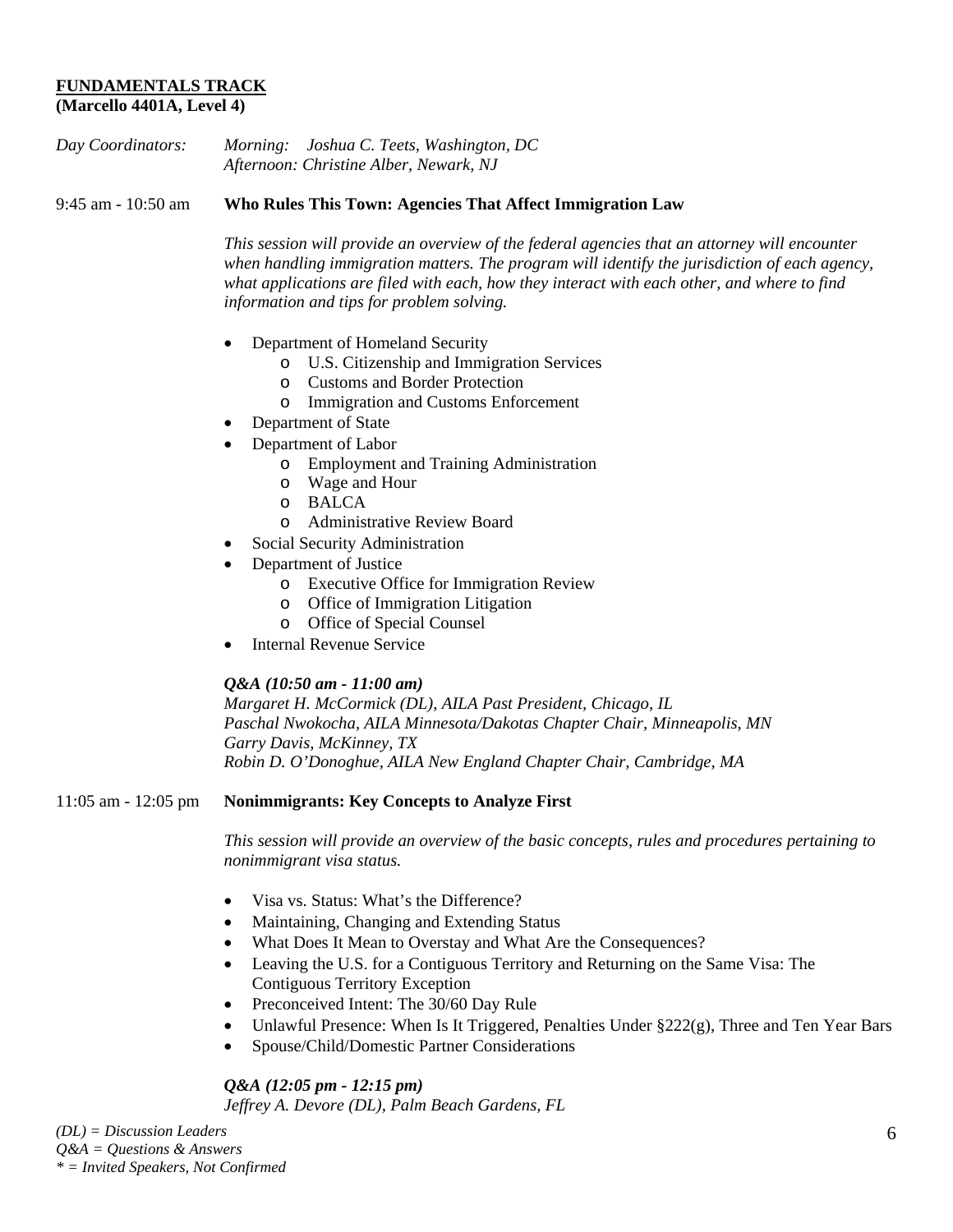*David P. Berry, San Francisco, CA Michelle Funk, Washington, DC Alexander G. Rojas, New York, NY* 

### 1:40 pm - 2:35 pm **Immigrants: Visa Preference System and Acquisition of Immigrant Status**

*This session will provide an overview of the numerical limits of the immigrant visa preference system as reported in the Visa Bulletin and the basic concepts, rules and procedures pertaining to adjustment of status and consular processing.* 

- The Immigrant Visa Preference System—Numerical Limits, Priority Dates, and Country of Chargeability
- How to Read the Visa Bulletin
- Nuts and Bolts of Adjustment of Status, Ancillary Benefits and Travel Restrictions
- Nuts and Bolts of Consular Processing
- Preserving Lawful Permanent Residence

## *Q&A (2:35 pm - 2:45 pm)*

*Charina P. Garcia (DL), San Francisco, CA Sharon Cook Poorak, Atlanta, GA Donald Jay Wolfson, New York, NY* 

## 2:50 pm - 3:45 pm **Nonimmigrant Visas: Part I**

*This panel will provide a brief and basic overview of common nonimmigrant visa categories. The program will cover a mix of employment and non-employment-based categories.* 

- B-1/B-2 Temporary Visitors—Visa Waiver and Border Crossing Cards
- F-1/M-1 Academic/Vocational Students
- K-1/K-3 Fiancé(e)/Spouses of U.S. Citizens
- Diplomats and International Organization Employees
- S/T/U/Informants/Victims of Crimes
- J-1/Q-1 Exchange Visitors

# *Q&A (3:45 pm - 3:55 pm)*

*Stuart J. Reich (DL), New York, NY Michael Nowlan, AILA Michigan Chapter Chair, Detroit, MI Barbara Wong, San Francisco, CA* 

4:00 pm - 4:55 pm **Nonimmigrant Visas: Part II** 

*This panel will provide an overview of common employment-based nonimmigrant visa categories and strategies for choosing a category.* 

- H-1B Professionals
- L-1A/L-1B Intracompany Managers and Executives/Specialized Knowledge
- O and P Extraordinary Ability Individuals/Performers and Athletes
- R-1 Religious Workers
- TN Canadian/Mexican Professionals
- H-2A/H-2B/H-3 Nonprofessionals/Trainees
- E-1/E-2 Traders, Investors and Essential Employees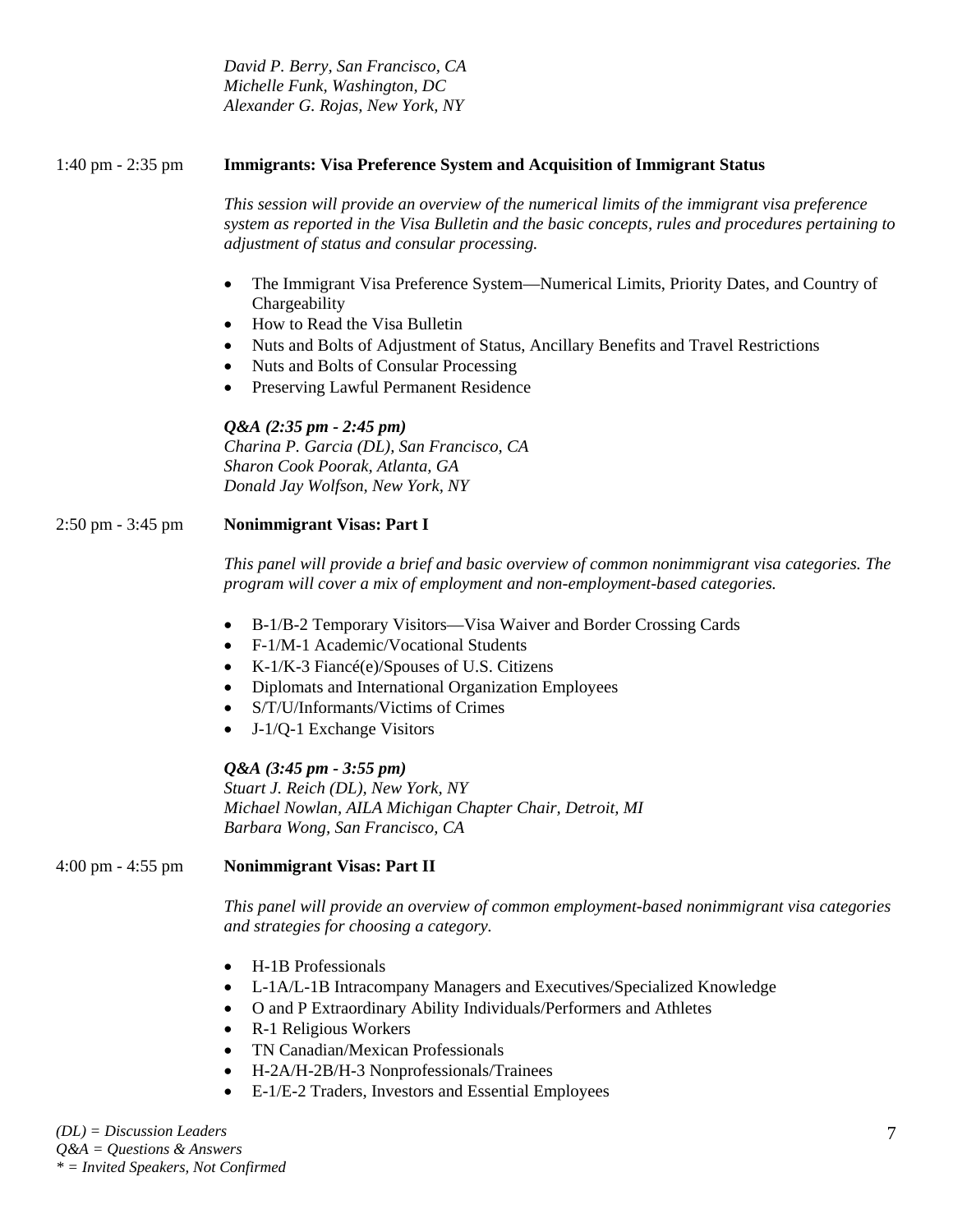*Q&A (4:55 pm - 5:05 pm) Bennett Savitz (DL), Boston, MA Kyle D. Sherman, Atlanta, GA Tara L. Vance, New York, NY* 

#### **BROWN BAG LUNCHES**

### 12:45 pm - 1:35 pm **Back in the USA: How to Return After Relief Has Been Granted (Delfino 4101A, Level 4)**

*What can you do when you win your client's case after he or she has left the country? After you win a case for a client already deported, your job is not done, as you now need to arrange for your client's return. Learn the practical aspects of getting your client back into the United States.* 

- Getting a Court to Order DHS to Bring Your Client Back
- Working with Government Attorneys
- In What Status Should Your Client Be Admitted?
- Transportation Letters
- Getting the Government to Pay

*Zachary Nightingale (DL), San Francisco, CA Alan B. Goldfarb, Minneapolis, MN Trina Realmuto, Basel, Switzerland Dorothy Stefan, Chief Counsel, ICE, DHS, Seattle, WA* 

#### 12:45 pm - 1:35 pm **Fundamentals: You Want Me to File a PERM Application? OK, Here Is What You Need to Know... (Marcello 4401A, Level 4)**

*This panel will provide an introductory look at the issues and topics that should be addressed with an employer and employee before beginning the labor certification process. Topics will include processing times and costs, as well as the involvement expected of the employer, employee, and attorney. The panel will also address ethical considerations including dual representation and address the diverging interests of the employer and employee when it comes to determining if the position is EB-2 or EB-3.* 

- What Does It Mean When an Employer Is Filing a Labor Certification for an Employee?
- Overview of the Steps Involved
- How Long Will It Take?
- What Is to Be Expected of the Employer, Employee and Attorney?
- Costs Involved, and Who Is Responsible for Bearing Them
- **Ethical Considerations**

*Gayle Oshrin (DL), New York, NY Robert H. Cohen, Columbus, OH Scott F. Cooper, Troy, MI Anis N. Saleh, Coral Gables, FL* 

#### 12:45 pm - 1:35 pm **Jeopardy Comes to AILA: Family-Based Potpourri (Lando 4301A, Level 4)**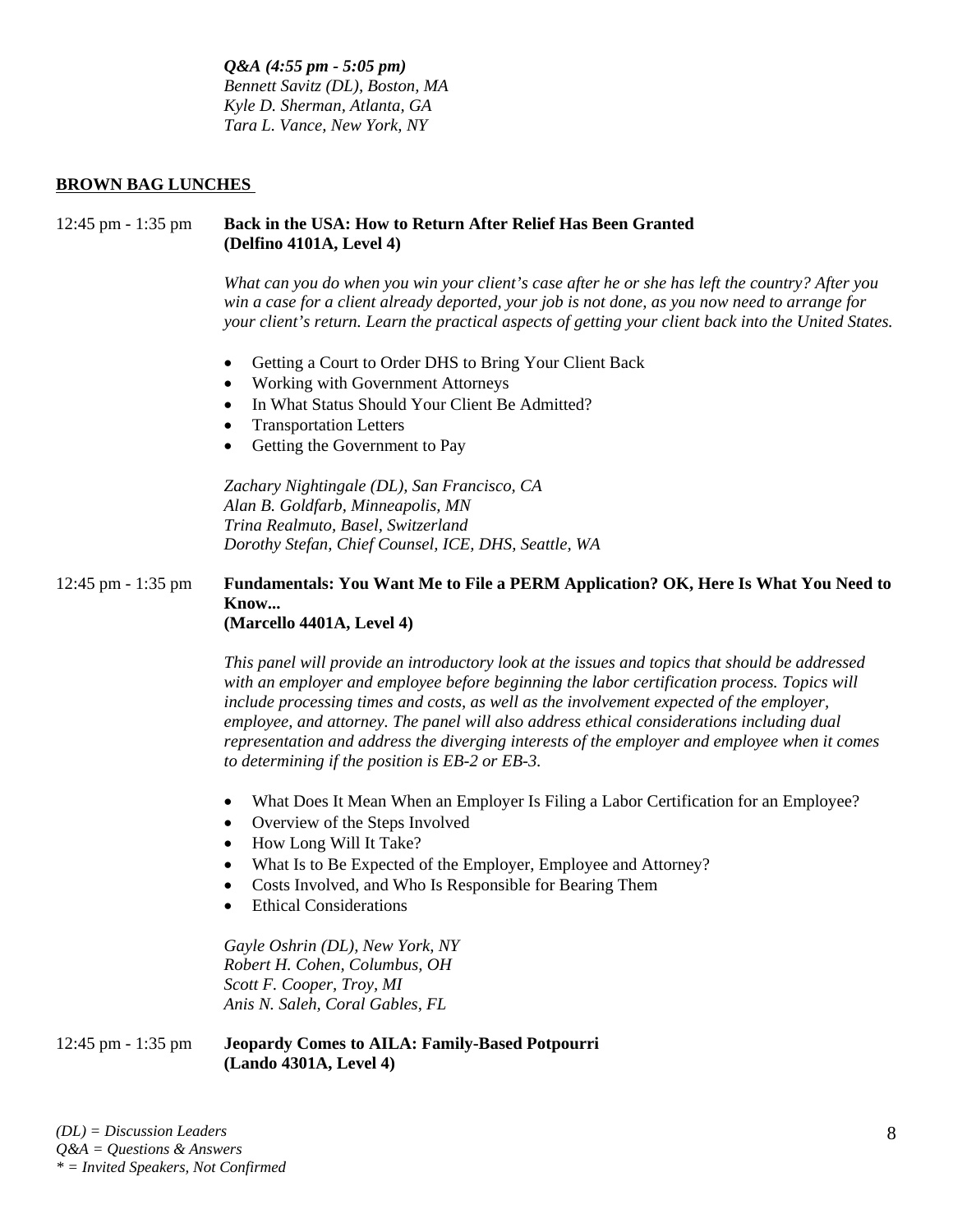*Come test yourself against the experts in this Jeopardy-like game show. Learn all sorts of key immigration trivia providing options for your clients when the standard rules just do not win the day. It's the jackpot or crash and burn.* 

- Who Is and Is Not Covered by §245(i) and All Those Other Special Adjustment Provisions?
- Diversity Visa Lottery—If I Gamble Offshore Will I Win?
- Who Can Avoid Those Naturalization Residence and Physical Presence Requirements?
- Jumping the Line—Issues Including Cross-Chargeability, Visa Priority Date Recapture, and First-Time Admission After Birth Abroad to LPR Mom
- How to Automatically Acquire Citizenship Under the Child Citizenship Act of 2000

*Roy J. Watson (DL), Bedford, MA Kathrin S. Mautino, San Diego, CA Edward G. Shulman, Paterson, NJ Steven C. Thal, Minnetonka, MN* 

#### 12:45 pm - 1:35 pm **Place Your Bets: Unresolved Issues in Immigration Law (Lido 3003, Level 3)**

*A nuts and bolts session devoted to a hodge-podge of issues always seemingly "out there" but never getting any sort of systematic treatment. Practical, hands-on discussion guaranteed to help resolve some of those nagging problems.* 

- CSPA Unresolved Issues
- Visa Waiver Adjustments: Trends and Tips
- Acosta Cases
- *Nunc Pro Tunc Forgiveness for Late Filed Extensions and Changes of Status*
- Adjustment Solutions for the Out of Status
- Customer Service Numbers
- The Last Action Rule: Does It Really Exist?
- Other "Hot" But Unresolved Issues

*Angelo A. Paparelli (DL), Irvine, CA Sarah Hawk, Atlanta, GA Jonathan D. Montag, San Diego, CA* 

#### 12:45 pm - 1:35 pm **Stomping Mad About ICE Raids: How to Get Community Leaders Involved (Lando 4204, Level 4)**

*Community outreach and advocacy is something that most lawyers are not adept at. Therefore, let's learn from those with experience on the ground in organizing effective responses to ICE raids. See how your involvement can benefit your practice.* 

- Steady and Constant Beat—The Preparations
- Speed It Up—Circulating a Raid Resource Workbook in Your Community
- Mix It Up—Working the Media
- Community Liaison With ICE—Let Them Know You are Connected
- Jump on It—Technological Tools for Getting the Word Out
- Crescendo!!!—Get Out Those Trashcan Lids and Make Some Noise

*John C. Keller (DL), St. Paul, MN Rosy H. Cho, San Francisco, CA Tamar Jacoby, New York, NY*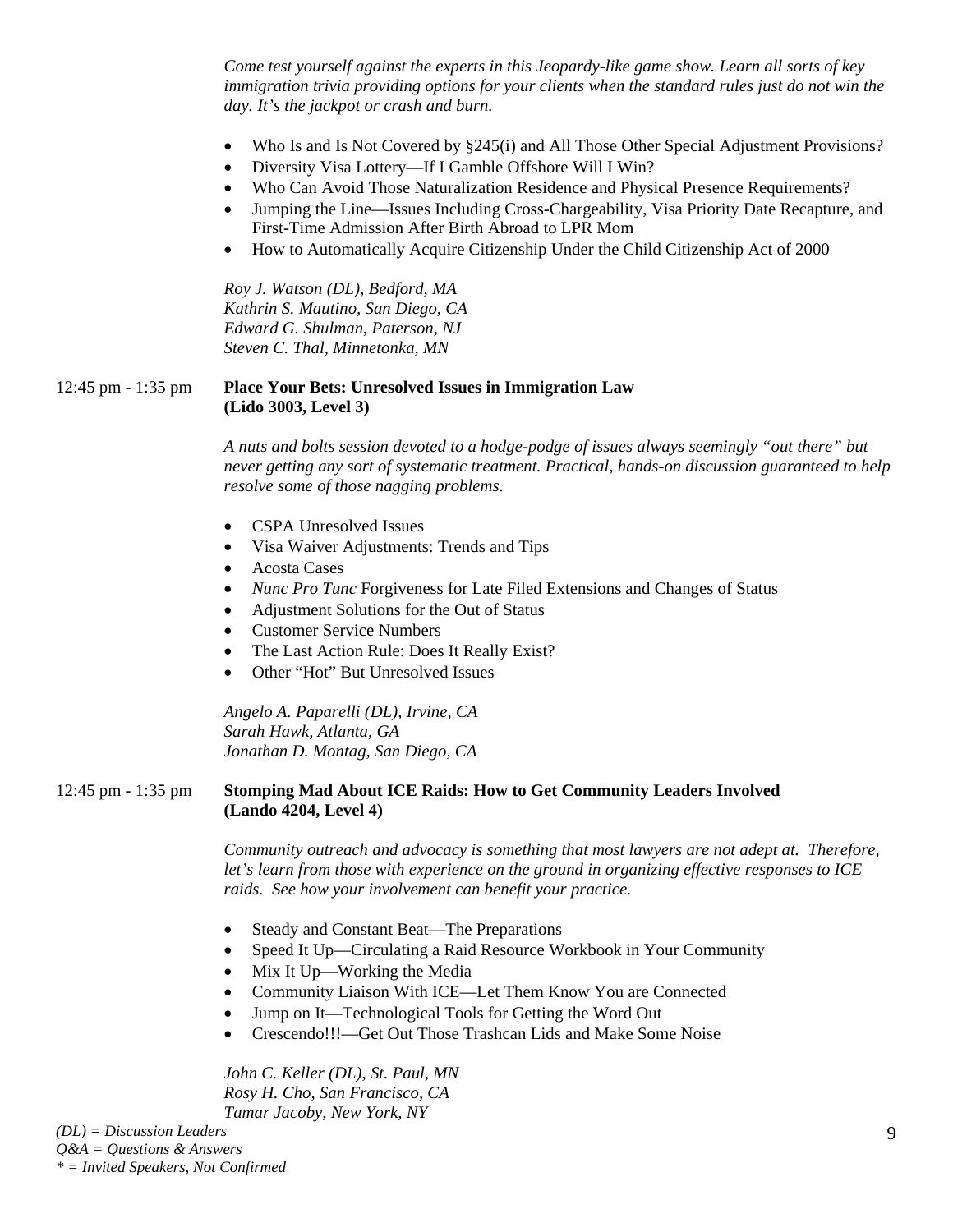# **TRACK I—BUSINESS (Palazzo Ballroom I-P, Level 5)**

*Day Coordinator: Bruce Coane, Houston, TX*

## 1:40 pm - 2:35 pm **PERM I: Laying the PERM Foundation—Shuffle, Cut, and Deal the Cards**

*Setting the stage for PERM recruitment is essential to increase your pay-off odds. This session will focus on handling preliminary PERM issues including the initial interview with the employee or employer, liaising with managers and human resources, and working with SWAs, education evaluators and others. The panel of experts will guide you in identifying the wild cards in preparing your PERM case.* 

- Intake—Soliciting the Right Information from the Company and the Foreign National
- Who Is Responsible for What Steps and Who Pays?
- Job Descriptions and Requirements—Using O\*Net, Job Zones, and SVP to Find "Normal" and Beyond
- Early Analysis of EB-2 or EB-3 Eligibility
- Resolving Wage Issues and Documenting the Employer's Ability to Pay
- Dealing With Lay-Offs—Effectively Notifying and Considering U.S. Workers

*Q&A (2:35 pm - 2:45 pm) Marketa Lindt (DL), Chicago, IL Jeffrey M. Crusha, New York, NY Punam Singh Rogers, Boston, MA* 

#### 2:50 pm - 3:45 pm **PERM II: Ready to Recruit and File—Roll the Dice!**

*This panel will provide an overview of how to guide employers through the PERM recruitment process. The panel will cover preparing and filing Form 9089, documenting each recruitment step and preparing documents in order to survive an audit.* 

- Choosing and Documenting Recruitment Steps
- Using the Company's Existing Recruitment Procedures
- Effective Advocacy—The Role of the Attorney During PERM Recruitment
- Completing the New Form 9089
- Preparing Recruitment and Lay-Off Reports; Business Necessity Justifications and Audit-Ready Documentation

#### *Q&A (3:45 pm - 3:55 pm)*

*Ester Greenfield (DL), AILA DOL Liaison Committee Vice Chair, Seattle, WA Eleanor Pelta, AILA Second Vice President, Washington, DC Paige L. Taylor, Dallas, TX* 

#### 4:00 pm - 4:55 pm **PERM III: Post-Filing Issues—Spin the DOL Roulette Wheel of Labor Certification Adjudication Options**

*This panel will explore the issues and processes that may arise after a PERM application has been filed and how the immigration practitioner can navigate a case through DOL's adjudication process.*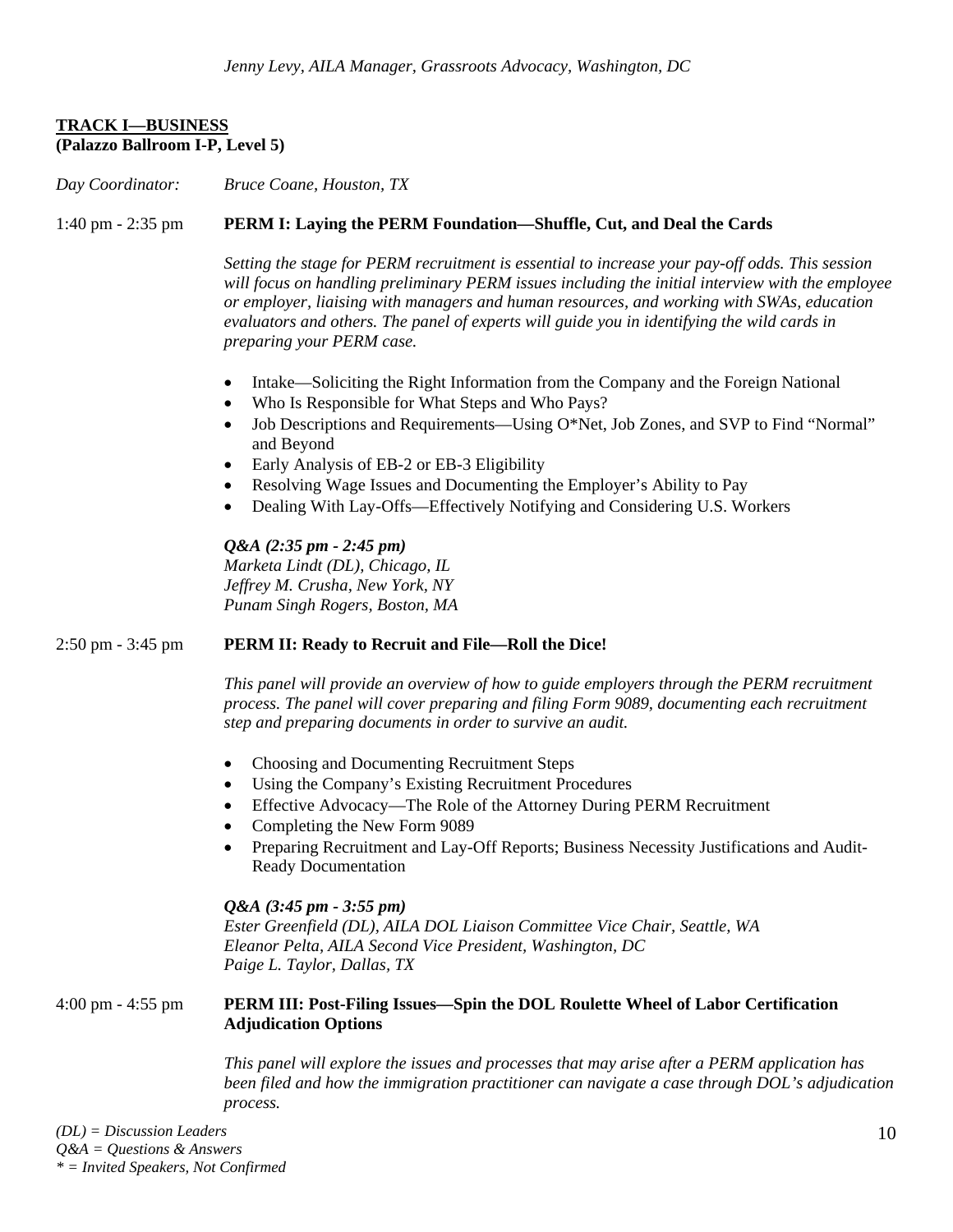- Audits—From the Common to the Uncommon; Using Expert Opinions
- Motions and Appeals
- Supervised Recruitment
- Refiling and Second PERM Applications

#### *Q&A (4:55 pm - 5:05 pm)*

*Susan M. MacLean (DL), Chicago, IL Romy K. Kapoor, AILA Board of Governors, Atlanta, GA Grace Hoppin, San Francisco, CA Sharryn E. Ross, Boston, MA* 

#### **TRACK II–FAMILY (Lando 4301A, Level 4)**

| Day Coordinator:                    | Sarah Z. Brown, AILA Texas Chapter Chair, Dallas, TX                                                                                                                                                                                                                                                                          |  |  |
|-------------------------------------|-------------------------------------------------------------------------------------------------------------------------------------------------------------------------------------------------------------------------------------------------------------------------------------------------------------------------------|--|--|
| $1:40$ pm $- 2:35$ pm               | Going to the Chapel in Vegas: Visa Options: B-2/I-130/I-485, K-1, K-3, Consular Processing                                                                                                                                                                                                                                    |  |  |
|                                     | Your client is engaged and wants to live happily ever after in the U.S. But the client has so many<br>options. What visa strategy is best? What are the odds? So how do you advise the client who has<br>already entered as a visitor?                                                                                        |  |  |
|                                     | B Visa Admission and Possible §212(a)(6)(C) Issues; Ethical Considerations<br>$\bullet$<br>Fitting the Visa Strategy to the Client's Plans<br>$\bullet$<br><b>Timeline Planning Issues</b><br>$\bullet$                                                                                                                       |  |  |
|                                     | Addressing I-864 Requirements as Part of the Visa Strategy<br>$\bullet$                                                                                                                                                                                                                                                       |  |  |
|                                     | Planning for the Foreign National's Children<br>$\bullet$                                                                                                                                                                                                                                                                     |  |  |
|                                     | What Happens if the Relationship Fails? Limits and Options<br>$\bullet$                                                                                                                                                                                                                                                       |  |  |
|                                     | $Q&A(2:35 \, pm - 2:45 \, pm)$<br>Maria Mercedes Badia-Tavas (DL), Chicago, IL<br>Melissa Harms, Larkspur, CA<br>Leslie Anne Jewell, San Francisco, CA                                                                                                                                                                        |  |  |
| $2:50 \text{ pm} - 3:45 \text{ pm}$ | Affidavit of Support Enforcement Issues: No Such Thing as a Quickie Divorce                                                                                                                                                                                                                                                   |  |  |
|                                     | The marriage just didn't work out and you thought it would all just go away. However, the<br>affidavit of support may have lingering effects on the sponsor. Family courts have begun to use<br>affidavits of support in awarding support to the sponsored spouse. How should the immigration<br>attorney advise the sponsor? |  |  |
|                                     | Specific State Laws, Case Law<br>$\bullet$                                                                                                                                                                                                                                                                                    |  |  |
|                                     | How Long Will the Sponsor Be Under Obligation?<br>$\bullet$                                                                                                                                                                                                                                                                   |  |  |
|                                     | What if Your Spouse Took Some of Those Means Tested Benefits?<br>$\bullet$                                                                                                                                                                                                                                                    |  |  |
|                                     | Now the State Wants Their Money Back! State Action to Demand Reimbursement<br>$\bullet$                                                                                                                                                                                                                                       |  |  |
|                                     | Withdrawal of the I-864 as an Option<br>$\bullet$                                                                                                                                                                                                                                                                             |  |  |
|                                     | Impact on Co-Sponsor?<br>$\bullet$                                                                                                                                                                                                                                                                                            |  |  |
|                                     | Ethical Questions: Conflict of Interest, Can You Advise the Family Law Attorney? Common<br>$\bullet$<br><b>Hypos</b>                                                                                                                                                                                                          |  |  |
|                                     | $Q&A(3:45 \, pm - 3:55 \, pm)$<br>Jonathan S. Greene (DL), Columbia, MD                                                                                                                                                                                                                                                       |  |  |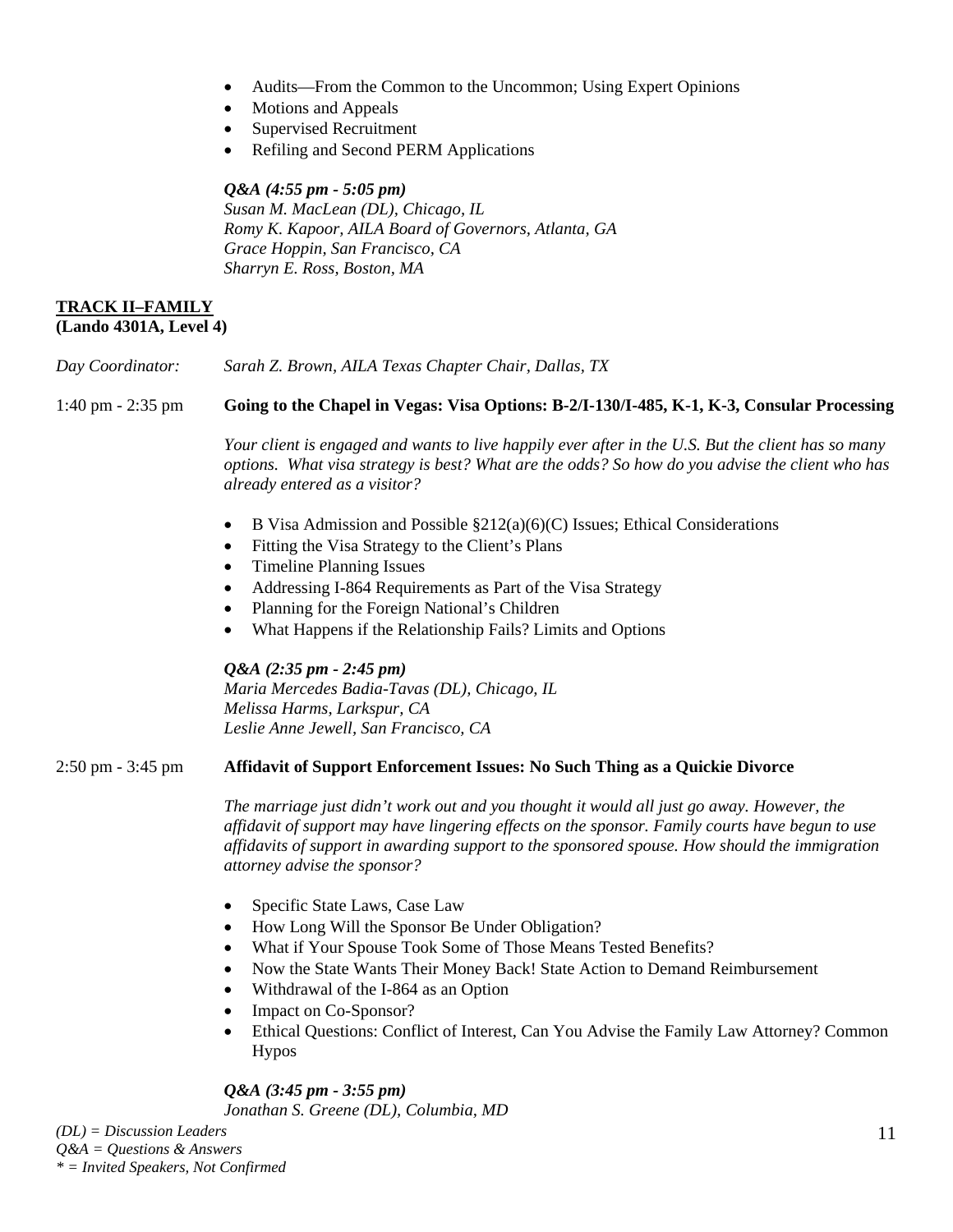*Mona T. Movafaghi, Merrimack, NH Erica L. Tomlinson, Sacramento, CA* 

## 4:00 pm - 4:55 pm **Unconditional Love, Conditional Residency: Pitfalls in I-751s**

*A change in marital status or the existence of dependents often causes turmoil in the conditional residence context. This panel examines the pitfalls in the removal of conditions for these "permanent" residents.* 

- When Can You File Early?
- Dependents—When Are They Included?
- File and File Again—Divorce/Legal Separation
- Changing Categories and Waivers
- Filing While Abroad—How, When and Where to File
- Review of Denial in Proceedings—Temporary Authorization Issues
- Interplay With Naturalization
- Battered Spouse and Extreme Cruelty Filings

#### *Q&A (4:55 pm - 5:05 pm)*

*Marcia N. Needleman (DL), New York, NY Tarik H. Sultan, Tucson, AZ Sonal J. Mehta Verma, Rockville, MD*

## **TRACK III—DUE PROCESS/ENFORCEMENT (Delfino 4101A, Level 4)**

*Day Coordinator: Maurice H. Goldman, AILA Arizona Chapter Chair, Tucson, AZ*

## 1:40 pm - 3:00 pm **Rollin' the Dice: Grounds of Removability and Inadmissibility, Relief from Removal, and Trial Strategies in Defense of Removal**

*This program will assist the practitioner in devising a systematic way to analyze cases where the government has charged the client as removable or inadmissible, including a checklist for the possible forms of relief and how best to apply for them.* 

- How to Identify if Your Client Is Removable or Inadmissible and Knowing When the Government Has It Wrong
- Strategies for Defending Against the Charges—Should You Admit and Concede?
- Determining Whether Your Client Qualifies for Relief from Removal or Inadmissibility
- What if There Is No Relief Available?

#### *Q&A (3:00 pm - 3:20 pm)*

*Erich C. Straub (DL), AILA Wisconsin Chapter Chair, Milwaukee, WI Mary Holper, Newton, MA Lee A. O'Connor, South Bend, IN*

#### 3:25 pm - 4:45 pm **Board of Immigration Appeals, Attorney General, and Federal Court Update**

*This panel will review the key Board of Immigration Appeals, Attorney General, and Federal Court decisions issued during the past year, including Supreme Court cases.* 

• Asylum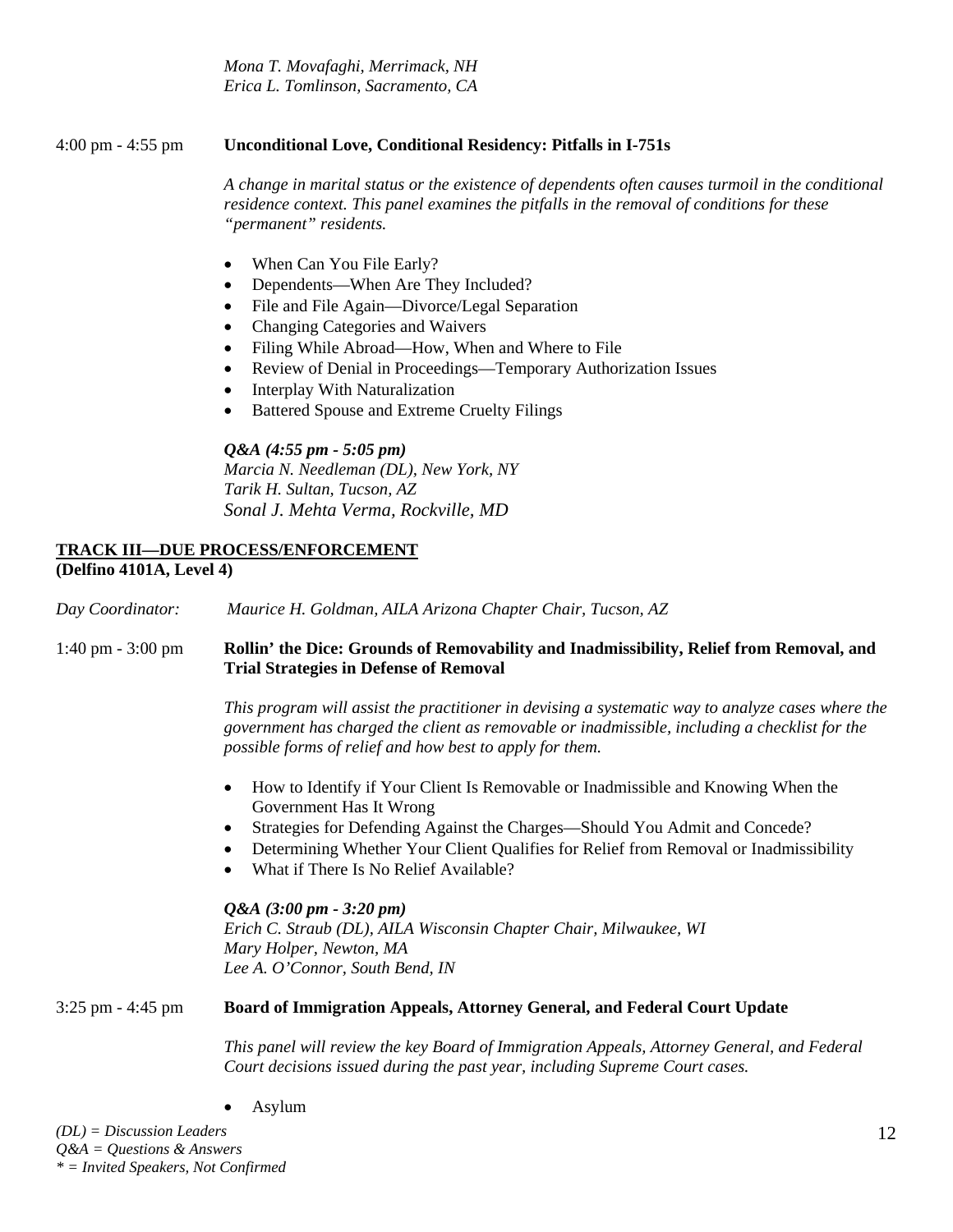- Removal Proceedings
- Due Process
- Ineffective Assistance of Counsel

## *Q&A (4:45 pm - 5:05 pm)*

*H. Raymond Fasano (DL), New York, NY Lucas Guttentag, San Francisco, CA Stacy Tolchin, Los Angeles, CA Beth Werlin, AILF Litigation Clearinghouse Attorney, Washington, DC John Guendelsberger, Senior Counsel, BIA, EOIR, Falls Church, VA* 

#### **TRACK IV—SPECIAL SESSIONS (Lando 4204, Level 4)**

*Day Coordinator: Sara N.M. Dady, Rockford, IL*  1:40 pm - 2:35 pm **Dealer's Choice: Bi-Specialization Featuring the USCIS California and Vermont Service Centers** 

> *Service center personnel from CSC and VSC will respond to common issues in processing of applications. AILA Liaisons will lead the discussions and raise the pertinent questions from the common issues they have had to address.*

- Updates From Each of the Service Centers on Backlog Reduction, Bi-Specialization and Changes in Processing
- Hot I-129 Issues
- From Receipt to Final Decision, How to Contact the Service Center When Issues Arise
- When and How to Use AILA Liaison for Service Center Issues
- RFEs, Expedites, Filing Fees and Waivers, Assembly of Submissions, Avoiding Common Mistakes
- Making Corrections or Changes to Applications Already Filed

# *Q&A (2:35 pm - 2:45 pm)*

*Suzanne B. Seltzer (DL), AILA Vermont Service Center Liaison Chair, New York, NY Kathleen L. Grzegorek, AILA California Service Center Liaison Chair, Los Angeles, CA Daniel Renaud, Director, Vermont Service Center, USCIS, St. Albans, VT Christina Poulos, Director, California Service Center, USCIS, Laguna Niguel, CA Barbara Velarde, Chief, Office of Service Center Operations, USCIS, DHS, Washington, DC* 

## 2:50 pm - 3:45 pm **Dealer's Choice: Bi-Specialization Featuring the USCIS Nebraska and Texas Service Centers**

*Service center personnel from NSC and TSC will respond to common issues in processing of applications. AILA Liaisons will lead the discussions and raise the pertinent questions from the common issues they have had to address.* 

- Updates from Each of the Service Centers on Backlog Reduction, Bi-Specialization and Changes in Processing
- Hot I-140 and I-485 Issues
- From Receipt to Final Decision, How to Contact the Service Center When Issues Arise
- When and How to Use AILA Liaison for Service Center Issues
- RFEs, Expedites, Filing Fees and Waivers, Assembly of Submissions, Avoiding Common Mistakes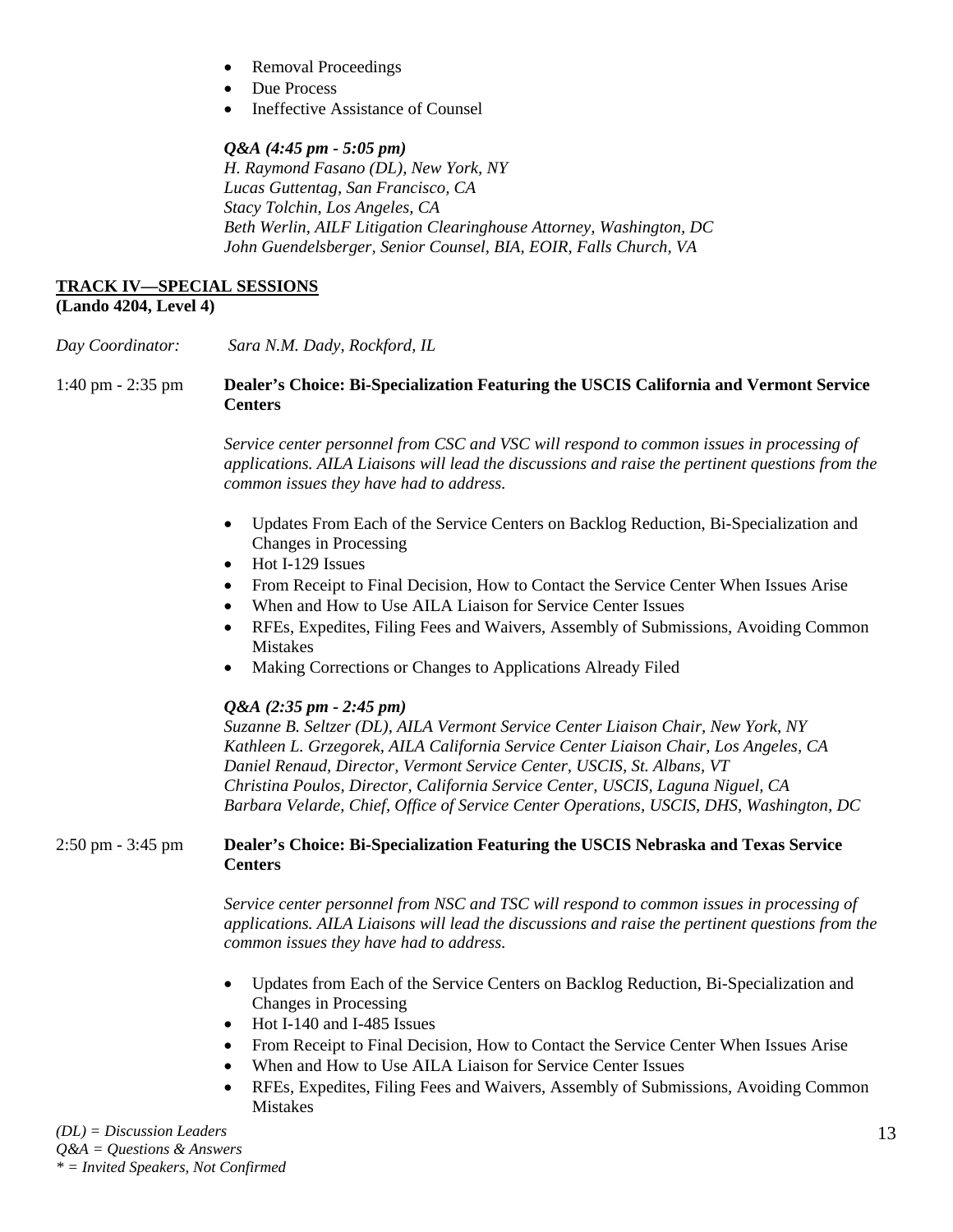• Making Corrections or Changes to Applications Already Filed

## *Q&A (3:45 pm - 3:55 pm)*

*Robert Lee DeMoss (DL), AILA Texas Service Center Liaison Chair, Montgomery, AL Diana C. Bauerle, AILA Nebraska Service Center Liaison Chair, Chicago, IL Gerard Heinauer, Director, Nebraska Service Center, USCIS, Lincoln, NE David L. Roark, Director, Texas Service Center, USCIS, Dallas, TX Barbara Velarde, Chief, Office of Service Center Operations, USCIS, DHS, Washington, DC* 

## 4:00 pm - 4:55 pm **Dealer's Choice: National Benefits Center and National Visa Center Updates**

*Personnel from the NBC and the NVC respond to issues in the processing of applications stateside and overseas. AILA Liaisons will lead the discussions and raise the pertinent questions from the common issues they have had to address.* 

- Updates From the NBC and NVC on Hot Topics, Changes in Processing, Receipting in Cases and Processing Times
- From Receipt to Final Decision—How to Contact the NBC and NVC When Issues Arise
- When and How to Use AILA Liaison for NBC and NVC Issues
- RFEs, Expedites, Filing Fees and Waivers, Assembly of Submissions, Avoiding Common Mistakes
- USCIS Says NVC Has It, NVC Says It Doesn't. What Now?
- Making Corrections or Changes to Applications Already Filed

## *Q&A (4:55 pm - 5:05 pm)*

*Leslie K. Dellon (DL), AILA National Benefits Center Liaison Chair, Washington, DC Maria Isabel Casablanca, AILA Board of Governors, Miami, FL Terri Robinson, Deputy Director, National Benefits Center, USCIS, Lee's Summit, MO* 

# **TRACK V—GOVERNMENT OPEN FORUMS**

**(Marcello 4404, Level 4)** 

| Day Coordinator:                    | Lori A. Pinjuh, Cleveland, OH                                                                                  |  |  |
|-------------------------------------|----------------------------------------------------------------------------------------------------------------|--|--|
| $12:45$ pm - 1:55 pm                | <b>CIS Ombudsman Open Forum</b>                                                                                |  |  |
|                                     | Vic Goel (DL), AILA Ombudsman Liaison Committee Chair, Reston, VA                                              |  |  |
|                                     | Manjunath Gokare, AILA Ombudsman Liaison Committee Member, Alpharetta, GA                                      |  |  |
|                                     | Wendy Kamenshine, Acting Deputy Ombudsman, CIS Ombudsman Washington, DC                                        |  |  |
|                                     | Gary Merson, Chief of Regulations & Legislation, CIS Ombudsman, Washington, DC                                 |  |  |
|                                     | James Reaves, Chief, Intake, Evaluations & Problem Resolution, CIS Ombudsman,<br>Washington, DC                |  |  |
| $2:00 \text{ pm} - 3:30 \text{ pm}$ | <b>Customs and Border Protection (CBP) Open Forum</b>                                                          |  |  |
|                                     | Fausta Maria Albi (DL), AILA CBP Liaison Committee Chair, San Diego, CA                                        |  |  |
|                                     | Silvia Romo Graves, AILA CBP Liaison Committee Member, Houston, TX                                             |  |  |
|                                     | Maureen Dugan, Assistant Executive Director, Admissibility and Passenger Programs, CBP,<br>DHS, Washington, DC |  |  |
|                                     | Daniel Tanciar, Acting Director, Model Ports, CBP, Washington, DC                                              |  |  |
|                                     |                                                                                                                |  |  |

#### 3:35 pm - 5:05 pm **Executive Office for Immigration Review (EOIR) Open Forum**  *Amy L. Peck (DL), AILA Board of Governors/AILA EOIR Liaison Committee Chair, Omaha, NE*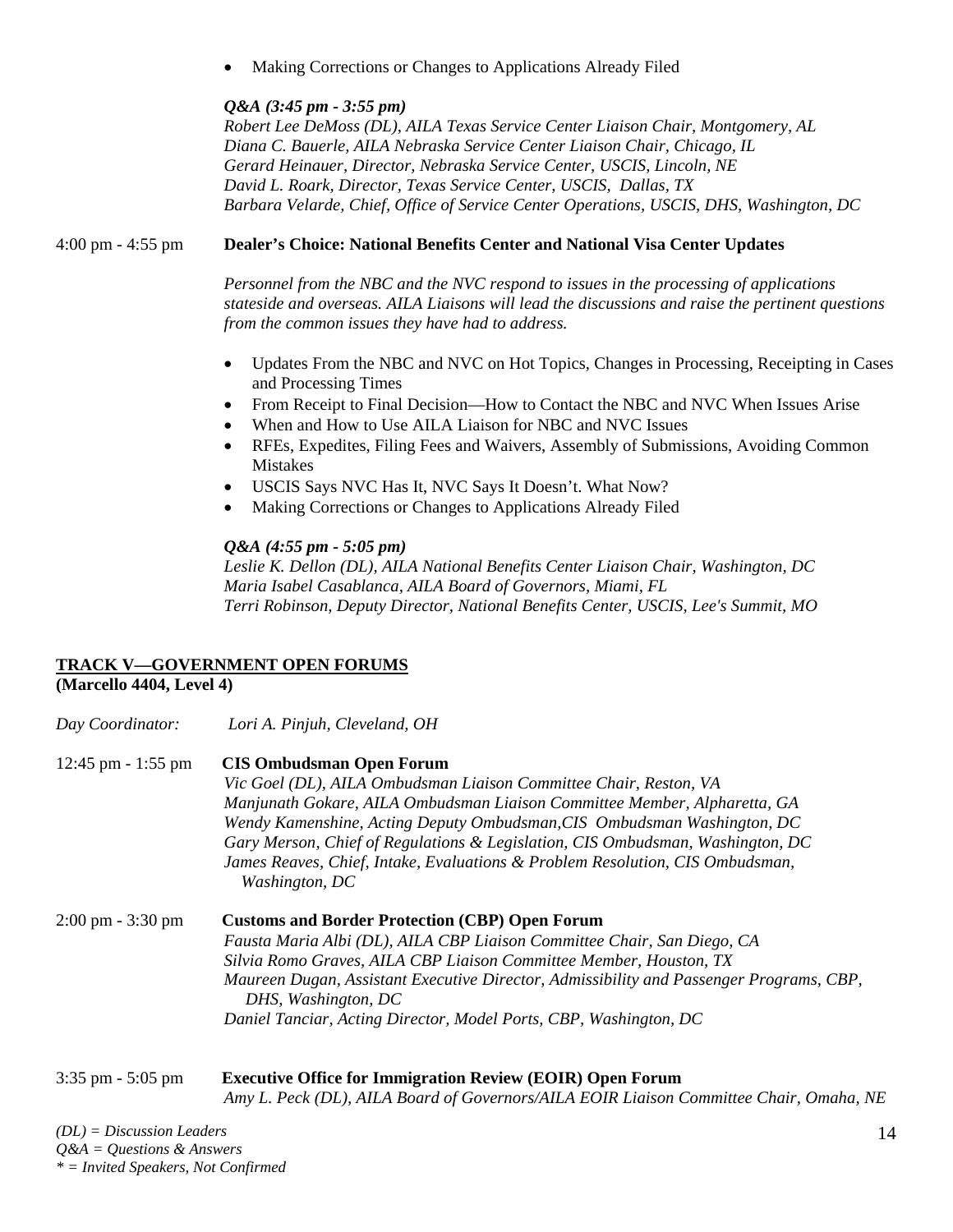*T. Douglas Stump, AILA Secretary, Oklahoma City, OK Juan P. Osuna, Chair, Board of Immigration Appeals, EOIR, Falls Church, VA Michael C. McGoings, Acting Chief Immigration Judge, EOIR, Falls Church, VA MaryBeth Keller, Assistant Chief Immigration Judge, EOIR, Falls Church, VA Michael J. Creppy, Chief Administrative Hearing Officer, EOIR, Falls Church, VA Louis Ruffino, Deputy Chief Administrative Hearing Officer, EOIR, Falls Church, VA* 

### **PRACTICE ROUNDTABLES (EVENING)**

|                                      | Evening Coordinators: Beth S. Persky, Portland, OR (Fundamentals: H-1B and L-1)<br>Sherin Thawer, Irving, TX (Cashing in Your Chips: E Visas)<br>Lara S. Pierce, Farmington Hills, MI (Fundamentals: Immigration Court 101)<br>Gerald E. Burns, Chandler, AZ (In Vegas, Odds are Not Probabilities)<br>Brenda Oliver, Washington, DC (Know When to Hold 'Em – Corporate Changes)<br>J. Craig Fong, Los Angeles, CA (LGBT Issues)<br>Raquel E. Hecht, Eugene, OR (Rules of the Game - Categorical Approach) |
|--------------------------------------|------------------------------------------------------------------------------------------------------------------------------------------------------------------------------------------------------------------------------------------------------------------------------------------------------------------------------------------------------------------------------------------------------------------------------------------------------------------------------------------------------------|
| $8:00 \text{ pm} - 10:00 \text{ pm}$ | <b>Fundamentals: H-1B and L-1: I-129 Preparation and Supporting Documents</b><br>(Marcello 4401A, Level 4)                                                                                                                                                                                                                                                                                                                                                                                                 |
|                                      | This fundamental program will address how to complete the I-129 form when preparing initial<br>and extension L-1 and H-1B petitions. The panelists will walk through the $I-129$ form section by<br>section, as well as review what documents should be included with each petition and provide<br>advice on drafting the position description. Finally the panelists will address when the petitions<br>should be filed, where to file and what filing fees to include.                                   |
|                                      | Section-by-Section Analysis of Form I-129 and the H and L Supplements<br>$\bullet$<br>H-1B Support Documents: What to Include with Initial Filings and Extension Applications<br>٠<br>L-1 Support Documents: What to Include with Initial Filings and Extension Applications<br>٠<br>Drafting the Position Description<br>$\bullet$<br>Where and When to File and What Are the Fees?<br>$\bullet$                                                                                                          |
|                                      | Maurice H. Goldman (DL), AILA Arizona Chapter Chair, Tucson, AZ<br>Dale M. Schwartz, AILA Past President, Atlanta, GA<br>Robert N. Gottfried, New York, NY<br>Judy J. Lee, Houston, TX                                                                                                                                                                                                                                                                                                                     |
| $8:00 \text{ pm} - 10:00 \text{ pm}$ | <b>Cashing in Your Chips: E Visa Issues</b><br>(Marcello 4404, Level 4)                                                                                                                                                                                                                                                                                                                                                                                                                                    |
|                                      | This is an intermediate-level panel that explores various requirements and issues that arise in<br>preparing and submitting E visa applications at the U.S. consulate.                                                                                                                                                                                                                                                                                                                                     |
|                                      | Size Matters-Issues for Large and Small Investors<br>٠<br>Money Talks—What is "Substantial?"<br>٠<br><b>Avoiding Marginality</b><br><b>Escrow and Contingency Agreements</b><br><b>Business Plans</b><br>$\bullet$<br>What Constitutes "Trade?"<br><b>Consular Comparison and Trends</b><br>٠                                                                                                                                                                                                              |
|                                      | Stephen Yale-Loehr (DL), Ithaca, NY                                                                                                                                                                                                                                                                                                                                                                                                                                                                        |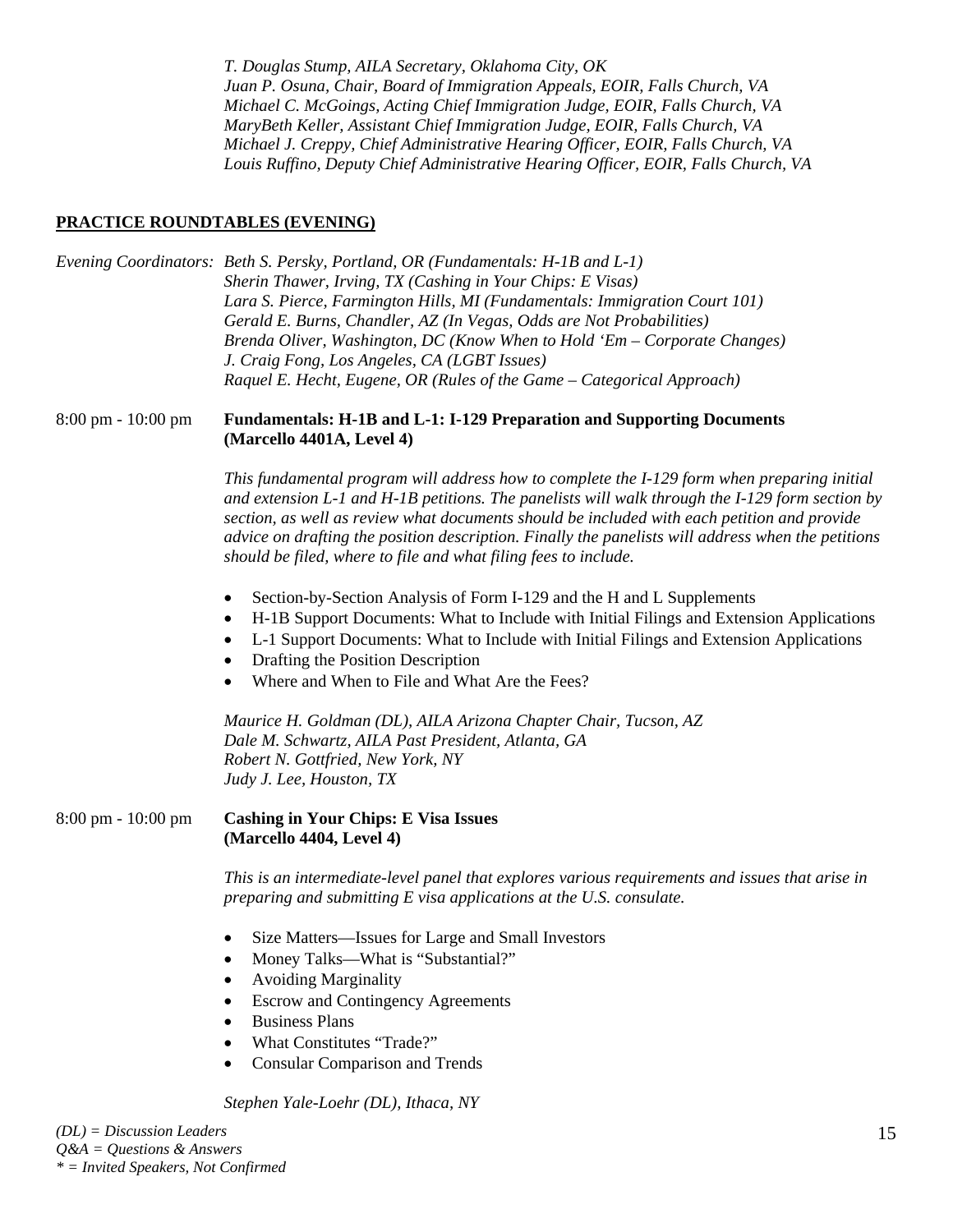*Henry J. Chang, AILA Canada Chapter Chair, Toronto, ON Paul L. Samartin, London, Great Britain Teri A. Simmons, Atlanta, GA Jeffrey Gorsky, Chief, Advisory Opinions Division, DOS, Visa Office, Washington, DC* 

#### 8:00 pm - 10:00 pm **Fundamentals: Procedure at Immigration Court 101 (Lando 4301A, Level 4)**

*This introductory program is geared toward practitioners with limited or no experience with immigration court proceedings. Practitioners will learn what to expect when they appear before an immigration judge at the master calendar and individual hearing.* 

- What Should an Attorney Be Prepared to Bring and Do at a Master Calendar and Individual Hearing?
- Submission of Evidence: What, When and How
- Witnesses: When and Who
- Tips for Formulating Direct and Cross Examination

*Mark R. von Sternberg (DL), New York, NY Harry Gastley, Immigration Judge, Las Vegas Immigration Court, Las Vegas, NV John F. Gossart, Jr., Immigration Judge, Baltimore Immigration Court, Baltimore, MD \*Noël A. Brennan, Immigration Judge, New York City Immigration Court, New York, NY* 

#### 8:00 pm - 10:00 pm **In Vegas, Odds Are Not Probabilities—In Immigration, 90 Days Is Not Three Months: Complex Issues in Time Periods, Dates and Filing Deadlines (Lando 4204, Level 4)**

*Do not leave your client's future to a roll of the dice. Not knowing how to count time periods and determine deadlines in the immigration field is like playing roulette. If 30 days for the RFE lands on Sunday, when must you submit? Your high-flying, constantly traveling exec wants to make one more trip to Asia before filing the N-400. Does that travel day count as in or out of the U.S.?* 

- Time Periods for Responses to RFEs, NOIDs, PERM Audits, and More
- Time Periods for Naturalization Eligibility
- Conflicting Time Periods in Regulations and Statutes (Naturalization, Conditional Permanent Residence, PERM and More)
- When Is a Postmark Enough to Win the Day? USCIS, DOL, DOJ Practice
- Practice Pointers for Managing Time Periods and Due Dates
- Times Periods Under the Immigration Court Practice Manual
- Private Couriers vs. U.S. Postal Service Delivery—What Counts as "Filed" and the Impact of Delayed Delivery

*Kathleen Moccio (DL), Minneapolis, MN Marcine Seid, AILA Board of Governors, San Jose, CA Christina LaBrie, New York, NY Gregg Rodgers, Seattle, WA Ari J. Sauer, Memphis, TN* 

#### 8:00 pm - 10:00 pm **Know When to Hold 'Em and Know When to Fold 'Em—Corporate Changes: Immigration Status and Options (Lido 3005, Level 3)**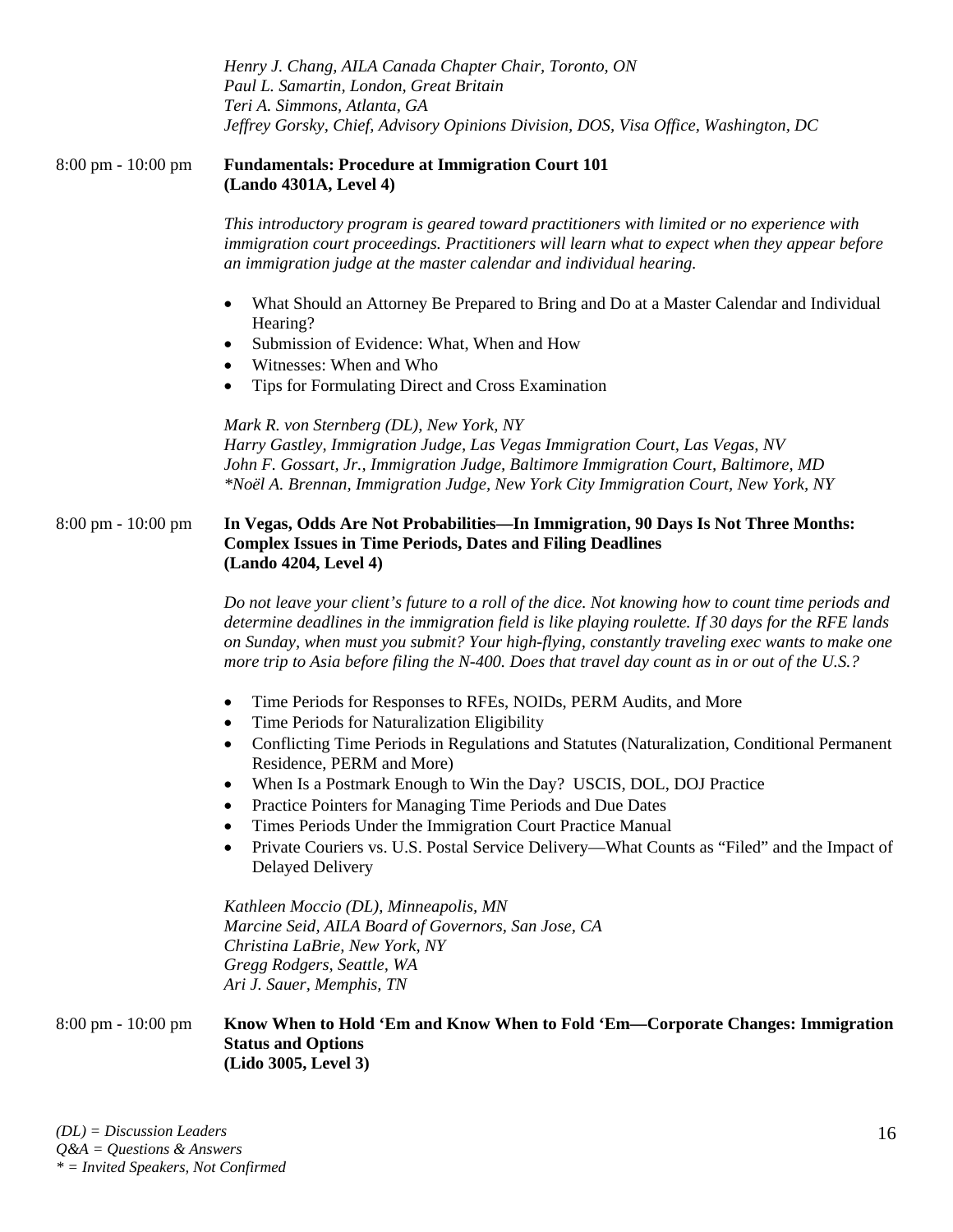*Immigration lawyers are typically advised of a corporate change only after the fact and are then left to play the hand they have been dealt relating to foreign national employees who have been affected by the change. How can you try to prevent this situation and avoid being an afterthought? If you do find yourself in this situation, how do you proceed? This panel is designed to provide analysis and practical guidance relating to the immigration and non-immigration related issues arising from corporate changes.* 

- Types of Corporate Changes Affecting an Employer's Liability
- Effect on NIV Employees (H, L, Blanket L, E, TN) and What You Can Do About It
- Effect on IV Applications and What You Can Do About It
- Your Role in Advising the Employer and Employee—Are You Conflicted?
- Forms I-9—Should You Keep Them or Start From the Beginning?
- Non-Immigration Issues to be Aware of (Bank Accounts Closing, Taxes, Benefits)
- How to Avoid Being an Afterthought—Getting Involved Before the Deal Is Done

*Lydia Gloria Tamez (DL), Redmond, WA Joel H. Paget, Seattle, WA Timothy G. Payne, Chicago, IL Karin Wolman, New York, NY* 

### 8:00 pm - 10:00 pm **LGBT Issues: Some Things Should Not Be Left to Chance (Lido 3003, Level 3)**

*Panelists will discuss issues that arise in the representation of LGBT clients, specifically taking a look at the pending legislation that could change the mainstream's idea of "family."* 

- History and Coverage of the Uniting American Families Act
- Review of *Matter of Lovo* and Transsexual Issues
- NIV Alternatives to Family-Based Visa Petitions
- Federal Case Law Update on Asylum—Social Group Decisions

*Noemi E. Masliah (DL), New York, NY Mark R. Barr, Denver, CO Scott C. Titshaw, Macon, G*A

#### 8:00 pm - 10:00 pm **The Rules of the Game: The Categorical and Modified Categorical Approaches (Delfino 4101A, Level 4)**

*This panel will prepare the experienced practitioner to deal with evolving judicial approaches to analyzing criminal convictions. An attorney who understands how the categorical and modified categorical approaches are evolving can better defend the client against removal charges, and can also work better with criminal defense counsel to prevent removal charges in the first place.* 

- Evolving Concepts in the Categorical/Modified Categorical Approaches to Analyzing Convictions
- Statutory Analysis and the Elements of the Crime
- Sex Crimes, CIMTs, Other Unique Categories
- Review of Recent Court Cases and Circuit Differences

*Norton Tooby (DL), Oakland, CA Ann Benson, Seattle, WA Judith L. Wood, Los Angeles, CA*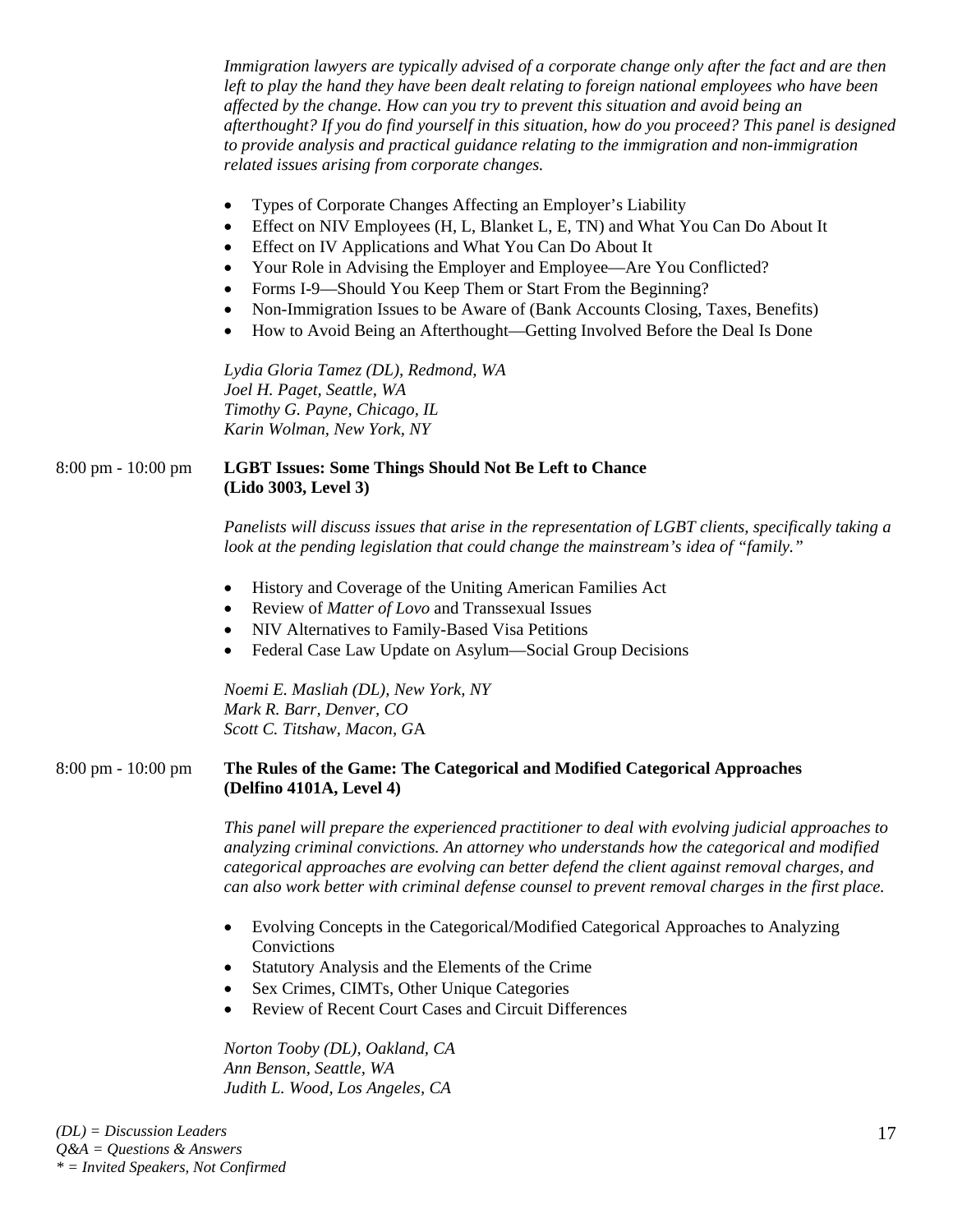#### **OTHER SESSIONS, WORKSHOPS & EVENTS**

| 7:15 am $-$ 8:45 am                  | <b>AILA Carolinas Chapter Meeting</b><br>(Lido 3101, Level 3)                                                                                                                                                                                                                                                                                                                                                                                                                                                                                                                                                                                                                                                                                                                                                                                                                                                                                                                                                                                                                                                                                                                                  |
|--------------------------------------|------------------------------------------------------------------------------------------------------------------------------------------------------------------------------------------------------------------------------------------------------------------------------------------------------------------------------------------------------------------------------------------------------------------------------------------------------------------------------------------------------------------------------------------------------------------------------------------------------------------------------------------------------------------------------------------------------------------------------------------------------------------------------------------------------------------------------------------------------------------------------------------------------------------------------------------------------------------------------------------------------------------------------------------------------------------------------------------------------------------------------------------------------------------------------------------------|
| 7:30 am $-$ 8:30 am                  | <b>Yoga Session</b><br>(Zeno 4607, Level 4)                                                                                                                                                                                                                                                                                                                                                                                                                                                                                                                                                                                                                                                                                                                                                                                                                                                                                                                                                                                                                                                                                                                                                    |
| $8:00$ am $-9:00$ am                 | AILA Iowa-Nebraska Chapter Meeting<br>(Lido 3105, Level 3)                                                                                                                                                                                                                                                                                                                                                                                                                                                                                                                                                                                                                                                                                                                                                                                                                                                                                                                                                                                                                                                                                                                                     |
| 8:30 am-9:30 am                      | <b>AILALink Training</b><br>(Exhibit Hall, Level 5, AILALink Booth 211)                                                                                                                                                                                                                                                                                                                                                                                                                                                                                                                                                                                                                                                                                                                                                                                                                                                                                                                                                                                                                                                                                                                        |
| $9:00$ am $-9:30$ am                 | <b>AILA Liaison Training Session</b><br>(Palazzo Ballroom A-H, Level 5 - AILA Central)<br>Does it seem as if your case fell into a Black Hole? Do you feel that immigration law is a vast<br>empty space and you are alone? Do you feel like you are screaming for help but no one is there<br>to listen? AILA Liaison wants to help you. The Liaison Department at AILA National provides<br>members with various services such as: assisting members in resolving problem cases, finding<br>documents necessary for their cases, identifying apparent trends and bringing them to the<br>attention of the government, meeting various government agencies and clarifying issues, and<br>collecting information from our members in order to inform the government of possible<br>problems. Find out how to utilitze all that AILA Liaison has to offer YOU and YOUR practice<br>by attending the AILA Liaison instructional session. Working together, you will be able to<br>navigate your way through the Black Hole of immigration law.<br>Lynn Lee, AILA Liaison & Information Associate, Washington, DC<br>Robin Williamson Thiel, AILA Liaison & Information Associate, Washington, DC |
| $9:30$ am $-10:30$ am                | <b>InfoNet Basics Trainings</b><br>(Palazzo Ballroom A-H, Level 5 (InfoNet Booth)                                                                                                                                                                                                                                                                                                                                                                                                                                                                                                                                                                                                                                                                                                                                                                                                                                                                                                                                                                                                                                                                                                              |
| 12:30 pm $-1:30$ pm                  | <b>InfoNet Basics Trainings</b><br>(Palazzo Ballroom A-H, Level 5 (InfoNet Booth)                                                                                                                                                                                                                                                                                                                                                                                                                                                                                                                                                                                                                                                                                                                                                                                                                                                                                                                                                                                                                                                                                                              |
| 12:30 pm $-$ 2:00 pm                 | <b>AILA African American Interest Group Meeting</b><br>(Lido 3104, Level 3)                                                                                                                                                                                                                                                                                                                                                                                                                                                                                                                                                                                                                                                                                                                                                                                                                                                                                                                                                                                                                                                                                                                    |
| $12:30 \text{ pm} - 2:00 \text{ pm}$ | <b>AILA Mid South Chapter Meeting</b><br>(Lido 3103, Level 3)                                                                                                                                                                                                                                                                                                                                                                                                                                                                                                                                                                                                                                                                                                                                                                                                                                                                                                                                                                                                                                                                                                                                  |
| 12:30 pm $- 2:00$ pm                 | AILA Missouri/Kansas Chapter Meeting<br>(Lido 3002, Level 3)                                                                                                                                                                                                                                                                                                                                                                                                                                                                                                                                                                                                                                                                                                                                                                                                                                                                                                                                                                                                                                                                                                                                   |
| 12:30 pm $- 2:00$ pm                 | AILA Texas Chapter Meeting (Brown Bag)<br>(Lido 3001, Level 3)                                                                                                                                                                                                                                                                                                                                                                                                                                                                                                                                                                                                                                                                                                                                                                                                                                                                                                                                                                                                                                                                                                                                 |
| 12:35 pm $-$ 2:00 pm                 | AILA Gay/Lesbian/Bisexual/Transgender Interest Group Meeting<br>(Lido 3101, Level 3)                                                                                                                                                                                                                                                                                                                                                                                                                                                                                                                                                                                                                                                                                                                                                                                                                                                                                                                                                                                                                                                                                                           |
| 12:45 pm $-$ 1:35 pm                 | <b>AILA Rome District Chapter Meeting</b><br>(Lido 3102, Level 3)                                                                                                                                                                                                                                                                                                                                                                                                                                                                                                                                                                                                                                                                                                                                                                                                                                                                                                                                                                                                                                                                                                                              |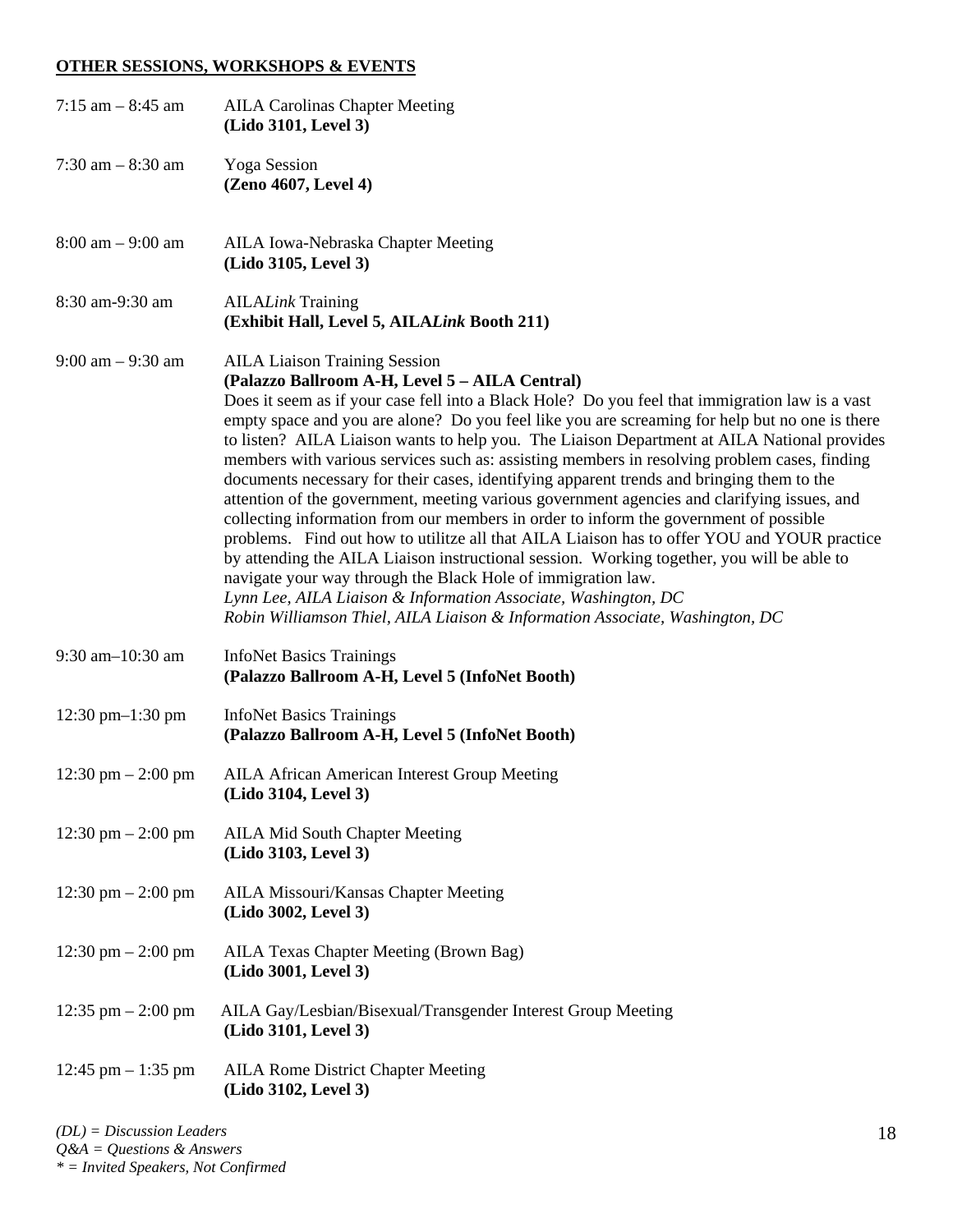| $1:00 \text{ pm-}2:00 \text{ pm}$    | <b>AILALink Training</b><br>(Exhibit Hall, Level 5, AILALink Booth 211)                                                                                                                                                                                                                                                                                                       |
|--------------------------------------|-------------------------------------------------------------------------------------------------------------------------------------------------------------------------------------------------------------------------------------------------------------------------------------------------------------------------------------------------------------------------------|
| $2:30 \text{ pm } -3:30 \text{ pm}$  | Social Networking 101<br>(Palazzo Ballroom A-H, Level 5)<br>Geared toward baby boomers, we'll discuss the how and why of on-line social networks such as<br>LinkedIn and FaceBook, as well as the latest rage--Twitter. Bring your questions and everyone<br>will learn!                                                                                                      |
| $2:30 \text{ pm } -3:30 \text{ pm}$  | <b>InfoNet Basics Trainings</b><br>(Palazzo Ballroom A-H, Level 5 (InfoNet Booth)                                                                                                                                                                                                                                                                                             |
| 3:30 pm-4:30 pm                      | <b>InfoNet Advanced Search</b><br>(Palazzo Ballroom A-H, Level 5 (InfoNet Booth)                                                                                                                                                                                                                                                                                              |
| $4:00 \text{ pm } -5:00 \text{ pm }$ | AILA Author B.Y.O.Q.<br>(Palazzo Ballroom A-H, Level 5)                                                                                                                                                                                                                                                                                                                       |
| 4:30 pm-5:30 pm                      | <b>AILALink Training</b><br>(Exhibit Hall, Level 5, AILALink Booth 211)                                                                                                                                                                                                                                                                                                       |
| $5:00 \text{ pm} - 5:30 \text{ pm}$  | <b>AILA Liaison Training Session</b><br>(Palazzo Ballroom A-H, Level 5 - AILA Central)                                                                                                                                                                                                                                                                                        |
| $5:15$ pm $-6:30$ pm                 | <b>AILA Annual Membership Meeting</b><br>(Delfino 4105, Level 4)                                                                                                                                                                                                                                                                                                              |
| 5:30 pm-6:30 pm                      | <b>InfoNet Basics Trainings</b><br>(Palazzo Ballroom A-H, Level 5 (InfoNet Booth)                                                                                                                                                                                                                                                                                             |
| $6:00 \text{ pm} - 8:00 \text{ pm}$  | <b>AILA Upstate New York Chapter Reception</b><br>(Lido 3106, Level 3)                                                                                                                                                                                                                                                                                                        |
| 6:50 pm $- 7:50$ pm                  | Presidents Reception<br>(Murano, Level 3)                                                                                                                                                                                                                                                                                                                                     |
| $8:00 \text{ pm} - 10:00 \text{ pm}$ | <b>Taste of Vegas</b>                                                                                                                                                                                                                                                                                                                                                         |
|                                      | Part educational event, part networking, the Taste of Vegas is an opportunity to join up to seven<br>other NMD members for a delicious and informative evening at one of Vegas' great restaurants.<br>Each dutch-treat table is hosted by a preeminent AILA member, who will lead the primary table<br>discussion on an immigration topic selected especially for your group. |
| $8:30 \text{ pm} - 11:00 \text{ pm}$ | AILA Pro Bono/NMD Hospitality Suite<br>(Zeno 4703, Level 4)                                                                                                                                                                                                                                                                                                                   |

# **FRIDAY, JUNE 5, 2009**

| $7:15$ am $-6:30$ pm | <b>Registration and Exhibits</b> |  |  |
|----------------------|----------------------------------|--|--|
|                      | (Palazzo Ballroom A-H, Level 5)  |  |  |

# **PRACTICE ROUNDTABLES (MORNING)**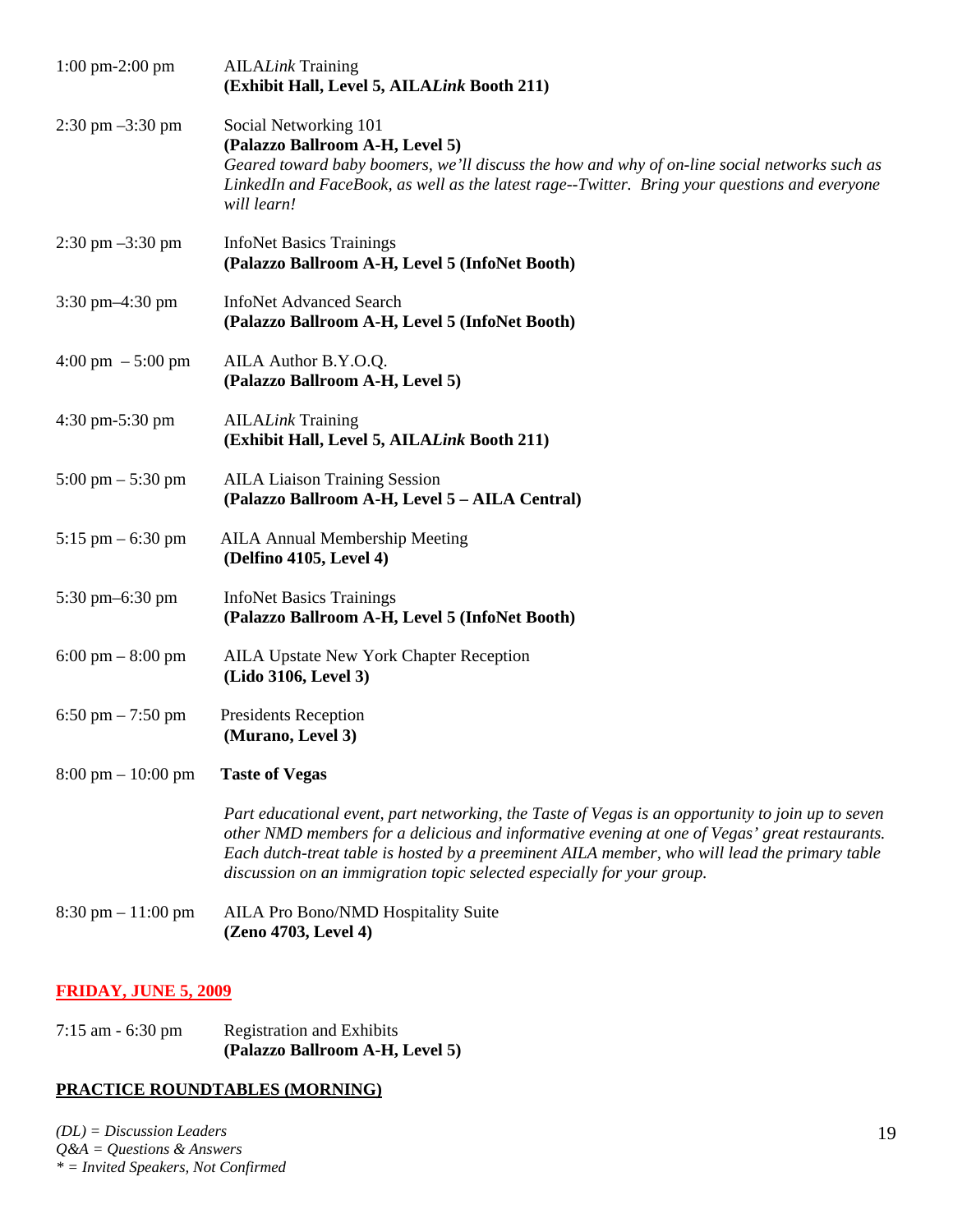|                   | Morning Coordinators: Daniel J. Parisi, London, UK (Becoming a Pit Boss)<br>Karen A. Caco, Naples, FL (Don't Wager My Waiver - J-1 Waivers)<br>Ruby Lichte Powers, Houston, TX (Fundamentals: Spousal Based Petition)<br>Cynthia Groomes Katz, Bethesda, MD (Good Things Come in Small Packages)<br>Judy Koster, Northbrook, IL (Playing the Trump Card - Federal Preemption)<br>Michelle Saenz Rodriguez, Dallas, TX (Vegas Family Vacation - CSPA)<br>Randy J. Tunac, Phoenix, AZ (You Can't Do That Here – Venue)                                                             |
|-------------------|----------------------------------------------------------------------------------------------------------------------------------------------------------------------------------------------------------------------------------------------------------------------------------------------------------------------------------------------------------------------------------------------------------------------------------------------------------------------------------------------------------------------------------------------------------------------------------|
| 7:30 am - 8:30 am | Becoming a Pit Boss: Controlling Your NIV Responses to RFEs, NOIDs, and NOIRs<br>(Lando 4204, Level 4)                                                                                                                                                                                                                                                                                                                                                                                                                                                                           |
|                   | Why do I keep getting the same old RFEs for well-settled issues? It seems as though "standard"<br>or "slam-dunk" cases are receiving more and more RFEs, NOIDs and NOIRs. This intermediate<br>panel will cover key strategies and tactics in responding to these notices.                                                                                                                                                                                                                                                                                                       |
|                   | Nip It in the Bud—Understanding Your Burden of Proof and Timeline<br>$\bullet$<br>What Is the Government Really Trying to Determine?<br>Organizing Your Evidence/Response—Knowing What to Respond to and How to Respond to                                                                                                                                                                                                                                                                                                                                                       |
|                   | It<br>How Much Outside Research Do You Really Need?<br>٠<br>What Research Are Agencies Doing?<br>٠                                                                                                                                                                                                                                                                                                                                                                                                                                                                               |
|                   | All That Work and Still a Denial-Motions to Reopen and Appeals<br>$\bullet$                                                                                                                                                                                                                                                                                                                                                                                                                                                                                                      |
|                   | Janet L. Henner (DL), New York, NY<br>Allen Orr, AILA Board of Governors, New Members Division Chair, Washington, DC<br>Ingrid K. Brey, Grosse Pointe Park, MI<br>Daniel C. Horne, San Francisco, CA                                                                                                                                                                                                                                                                                                                                                                             |
| 7:30 am - 8:30 am | Don't Wager My Waiver: J-1 Waivers for Clinical Physicians<br>(Lando 4301A, Level 4)                                                                                                                                                                                                                                                                                                                                                                                                                                                                                             |
|                   | Every J-1 physician sponsored by ECFMG for clinical medical training is subject to the two-year<br>home residency requirement. Many of these physicians are not ready to return home. The U.S.<br>also needs these physicians to offset the severe shortage of physicians in many parts of the<br>country. This panel explores the available options for obtaining a J-1 waiver for those physicians<br>who commit to serve those populations. The panel will also discuss best practices in navigating<br>the process and will provide tips for obtaining a successful outcome. |
|                   | <b>Initial Strategy Considerations</b><br>$\bullet$<br>Options for Specialists vs. Primary Care<br>$\bullet$<br>The "Conrad State 30" Program<br>$\bullet$<br>Overview of Various State Programs<br>٠<br><b>Federal Programs</b><br>٠                                                                                                                                                                                                                                                                                                                                            |
|                   | Jennifer Minear (DL), Richmond, VA<br>Elahe Najfabadi, Los Angeles, CA<br>Benjamin T. Kurten, Milwaukee, WI                                                                                                                                                                                                                                                                                                                                                                                                                                                                      |
| 7:30 am - 8:30 am | <b>Fundamentals: Preparing a Spousal Family-Based Petition</b><br>(Marcello 4401A, Level 4)                                                                                                                                                                                                                                                                                                                                                                                                                                                                                      |
|                   | This session will provide guidance on the steps to take to sponsor a spouse. It will start with the<br>basics as to who can sponsor a spouse. It will then go through how to complete an I-130 petition                                                                                                                                                                                                                                                                                                                                                                          |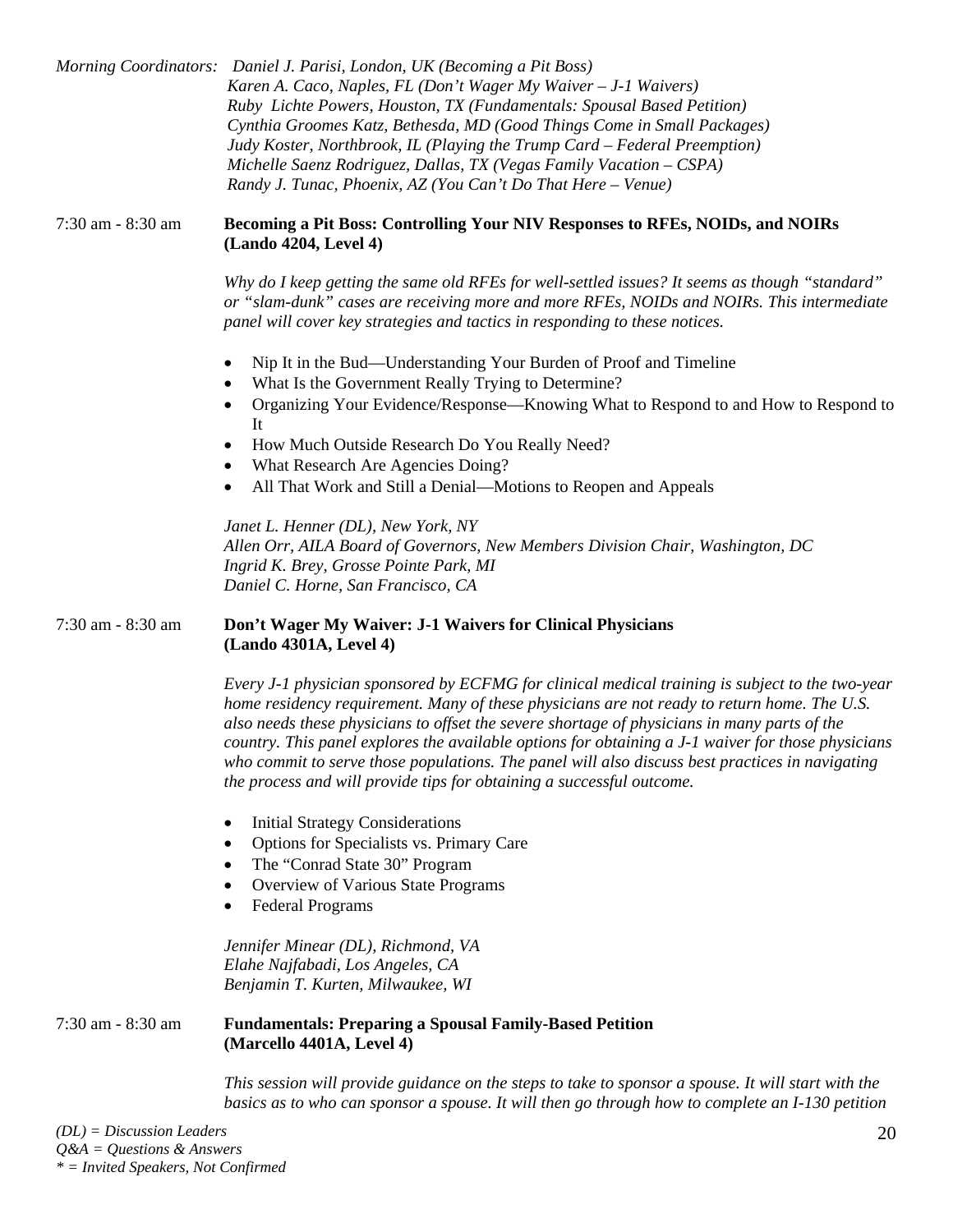*and the documents to submit to USCIS. The panel will also discuss conditional permanent residency status and the steps to remove conditional status.* 

- Options for Spouses of U.S. Citizens and Permanent Residents
- Drafting an I-130 Petition
- What Documents to Include, Where Do I File and How Long Will It Take?
- What Is Conditional Permanent Residency Status?
- Tips and Pointers on Completing the DS-230 and I-485 in a Marriage-Based Case

*Carlina Tapia-Ruano (DL), AILA Past President, Chicago, IL Maria Jones, Phoenix, AZ Nancy Alaine Peterson, St. Paul, MN Melvin R. Solomon, Hackensack, NJ* 

#### 7:30 am - 8:30 am **Good Things Come in Small Packages: Issues Affecting Small Businesses (Marcello 4404, Level 4)**

*This panel is designed to focus on the specific issues affecting small businesses in the NIV and IV contexts, particularly in light of the growing view of USCIS that small companies are not viable and do not qualify for NIVs and IVs. The panel will describe the extra hurdles a small company faces in successfully filing for immigration benefits for its employees and will provide practical tips regarding what you can or should do differently when representing small businesses.* 

- Business Plans, Capitalization and Other Helpful Hints
- Documenting the Small Business as a Legitimate and Viable Entity
- Justifying Positions and the Need for a Small Business Executive, Manager or Professional
- Ability to Pay

*Dagmar Butte (DL), AILA Board of Governors, Portland, OR Matthew Dunn, New York, NY Andrew L. Wizner, Hartford, CT* 

#### 7:30 am - 8:30 am **Playing the Trump Card: Federal Preemption: Challenging the Constitutionality of State Immigration Laws (Palazzo Ballroom I-L, Level 5)**

*In recent years state legislatures have increasingly taken an active role in legislating laws in the absence of comprehensive immigration reform. This panel will explore the constitutionality of the states' role in regulating immigration and immigrants. It will also address whether state and federal laws on immigration can co-exist and will address recent court cases on federal preemption.* 

- Are All State Immigration Laws Preempted Under the Supremacy Clause?
- Is Regulation of Immigration Different from Regulation of Immigrants?
- How Have State Immigration Laws Fared in the Federal Courts?
- Turf Wars: Are States Now Sharing the Sandbox With the Federal Government?
- What Are the Current Trends and State of Affairs on Preemption Issues?

*Margaret A. Catillaz (DL), AILA Past President, Rochester, NY Gary E. Endelman, Houston, TX Cynthia Juarez Lange, Santa Clara, CA Michael Wildes, New York, NY*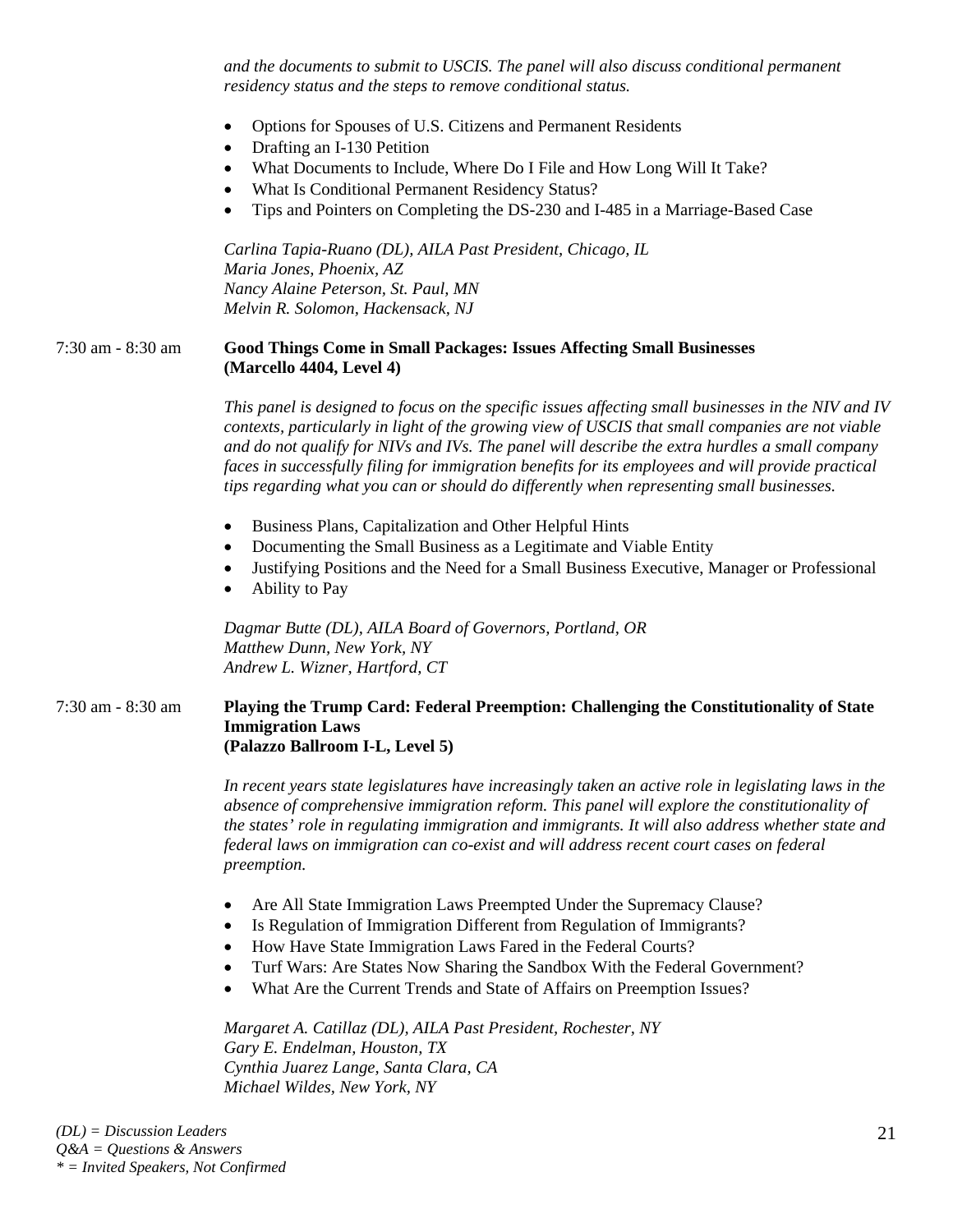### 7:30 am - 8:30 am **Vegas Family Vacation: CSPA (Delfino 4101A, Level 4)**

*The Child Status Protection Act (CSPA) has changed what a "child" is in the context of certain immigration benefits. This panel will discuss the Act, practical tips and the inevitable bumps that arise.* 

- What Is the CSPA and Who Is Covered?
- August 6, 2002: A Very Important Date?
- Am I Really 21 Years Old? Calculating Your Age
- Issues: Filing Within One Year, Retrogression of Priority Dates
- Automatic Conversion or "Opt Out"?
- Case Law Update

*Charles Wheeler (DL), San Francisco, CA Ruth K. Oh, AILA Board of Governors, Honolulu, HI Angela M. Bean, Oakland, CA* 

#### 7:30 am - 8:30 am **You Can't Do That Here: Different Results in Different Venues (Palazzo Ballroom M-P, Level 5)**

*Hear the experts discuss differential treatment of key issues in the various jurisdictions. Learn about those jurisdictions that accord certain issues more beneficial treatment while others deal with them more severely.* 

- Conflicts on Permanent Bar Issues
- Conflicts on Visa Waiver Adjustments
- Conflicts on Categorical or Modified Categorical Approaches
- Conflicts on Criminal Grounds of Removal
- Government Forum Shopping: When the Government Moves Your Client to a Less Favorable Jurisdiction
- Ethical Issues in Choice of Forum
- Other Unique Forum Issues

*Robert Pauw (DL), Seattle, WA Vikram K. Badrinath, Tucson, AZ Jessica Boell, Portland, OR Socheat Chea, Duluth, GA Geoffrey Heeren, Chicago, IL* 

#### **FUNDAMENTALS TRACK**

## **(Marcello 4401A, Level 4)**

| Day Coordinators: | <i>Morning:</i> | Nelli Nikova, Houston, TX                  |
|-------------------|-----------------|--------------------------------------------|
|                   |                 | Afternoon: Cynthia Lucas, Santa Monica, CA |

8:30 am - 9:25 am **Play to Stay: Employment-Based Immigration** 

*This session will cover the basic elements, concepts, and issues related to the employment-based immigrant preference categories.* 

- **Extraordinary Ability**
- Outstanding Researchers and Professors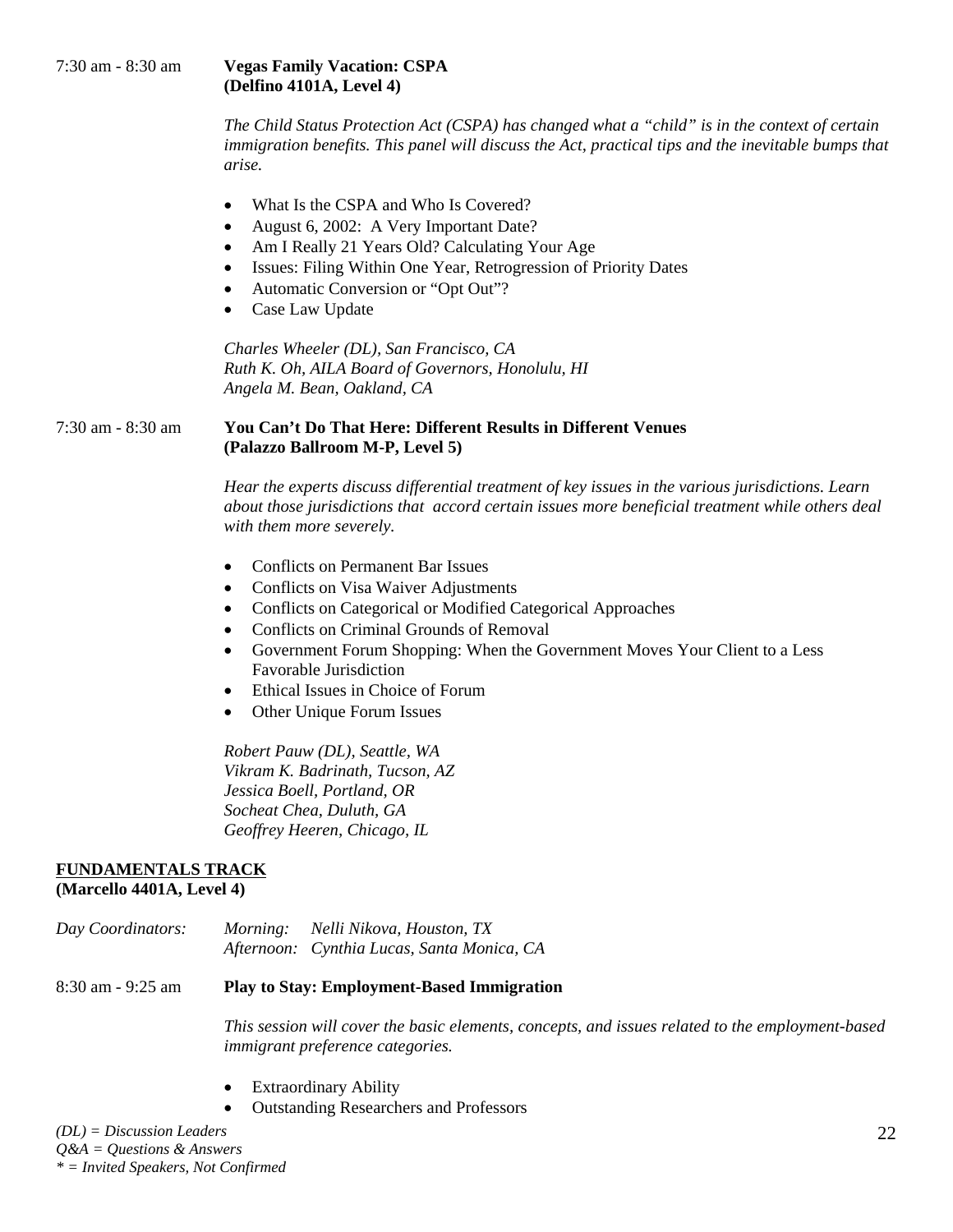- Multinational Managers or Executives
- Advanced Degree Holders
- Exceptional Ability
- National Interest Waivers
- Professionals
- Skilled and Unskilled Workers
- Religious Workers
- Investors

### *Q&A (9:25 am - 9:35 am)*

*Robert S. Whitehill (DL), AILA Pittsburgh Chapter Chair, Pittsburgh, PA Ethan E. Kaufman, New York, NY Barbara H. Lutes, San Francisco, CA* 

#### 9:40 am - 10:35 am **An Overview of Family-Based Immigration**

*This session will provide an overview of the family-based immigrant visa categories, who qualifies and the effects of changes on the family relationship. This panel will also go through the various roles of each agency in the family-based immigration process.* 

- Immediate Relatives
- Preference Categories
- Who Doesn't Qualify?
- The Effects of Changes in Family Relationship—Marriage, Divorce, Death and Aging

## *Q&A (10:35 am - 10:45 am)*

*Francis A. Novak (DL), Rochester, NY Noemi Ramirez, AILA Southern California Chapter Chair, Los Angeles, CA Vincent W. Lau, Cambridge, MA Joanne Orizal, New York, NY* 

#### 10:50 am - 11:45 am **Ante Up: I-864 Affidavit of Support**

*This panel is designed to introduce the fundamentals of preparing an affidavit of support. It will go through the basics of the form, obligations, and what to do when the sponsor doesn't meet the federal poverty guidelines.* 

- When Is an Affidavit of Support Needed?
- What Qualifies as Income?
- Determining Family Size
- Supporting Documents and When USCIS May Require More
- Co-Sponsor and Household Members—Who Qualifies; Advising the Co-sponsor or Household Members
- Obligations and When They Terminate
- Completing the I-864 Affidavit of Support Form

#### *Q&A (11:45 am - 11:55 am)*

*Miko A. Tokuhama-Olsen (DL), San Diego, CA Judith A. Ashbaugh, Tulsa, OK Daniel Eric Marcus, Hartford, CT Michael K. Molitz, Menlo Park, CA*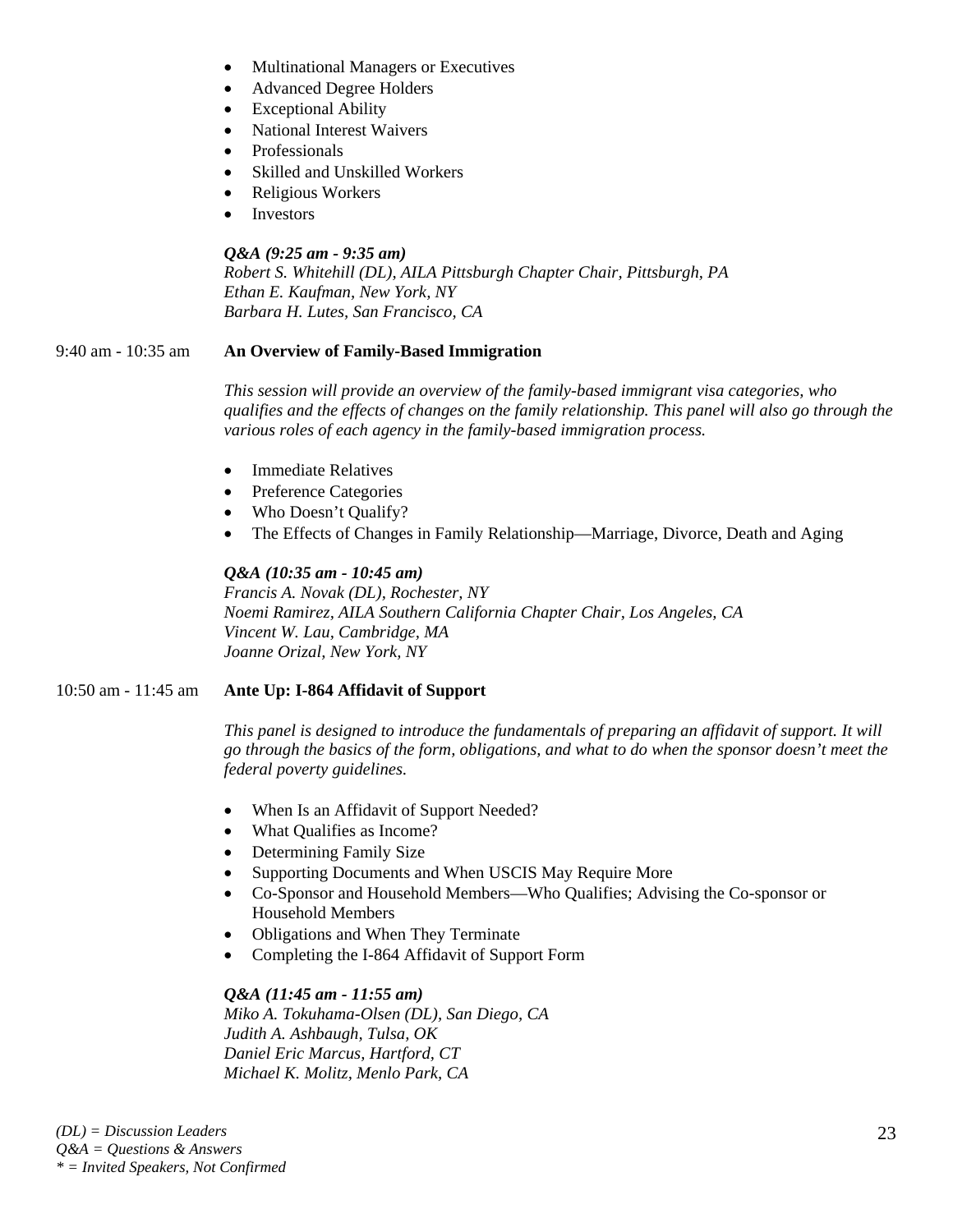*This panel will address basic definitions related to "admission" and arriving aliens and the differences between inadmissibility and deportability with topics for all practitioners. Ethical considerations, including the duty of candor, will be discussed.* 

- Definitions of Admission and Arriving Aliens
- Differences Between Inadmissibility and Deportability
- Grounds of Inadmissibility (INA  $\S 212(a)$ )
- Grounds of Removability (INA  $\S 237(a)$ )
- Entry/Admission/Exceptions—US-VISIT and WHTI
- Ethical Considerations—Duty of Candor

#### *Q&A (2:30 pm - 2:40 pm)*

*Anna Marie Gallagher (DL), Letterkenny, Ireland Wafa A. Abdin, Houston, TX Matthew L. Kolken, Buffalo, NY Barbara A. Marcouiller, Seattle, WA* 

# 2:45 pm - 3:40 pm **Bad Behavior in Vegas: Overview of Criminal Grounds of Inadmissibility and Deportability**

*This panel will review the definition of conviction and the criminal grounds of inadmissibility and deportability. The panel will also focus on practice tips for challenging the criminal grounds of inadmissibility and deportability.* 

- Review Potential Criminal Issues in EVERY Case—Effective Intake and Consultation Procedures
- Obtaining the Criminal Record and Determining a "Conviction" for Immigration Purposes
- Crimes Involving Moral Turpitude, Multiple Offenses of Inadmissibility, Aggravated Felony, Controlled Substance Offense, Drug Abuse, Domestic Violence Offense, Prostitution, Firearms Offense, or Commercialized Vice
- Ethical Considerations and Duty to Disclose

#### *Q&A (3:40 pm - 3:50 pm)*

*Scott D. Pollock (DL), Chicago, IL David W. Leopold, AILA First Vice President, Cleveland, OH Jennifer M. Rotman, Portland, OR* 

#### 3:55 pm - 4:50 pm **Overview of Inadmissibility and Deportability Defenses**

*This panel is geared toward providing an overview of strategies for admission and relief from removal for nonimmigrants, immigrants, refugees, and asylees. It will introduce issues involving the burden of proof, including evidence of the existence of a conviction, applications for admission, and applications for relief.* 

- Admission Issues and Strategies to Avoid an Expedited Removal Order—Deferred Inspection, Withdrawal of Admission Application, Waiver of Visa, Requests for Reconsideration of Expedited Removal Orders by CBP
- Burden of Proof—DHS or the Non-Citizen?
- Waivers Under INA §212 for Nonimmigrants
- Brief Overview of Forms of Relief in Removal Proceedings
- **Ethical Considerations**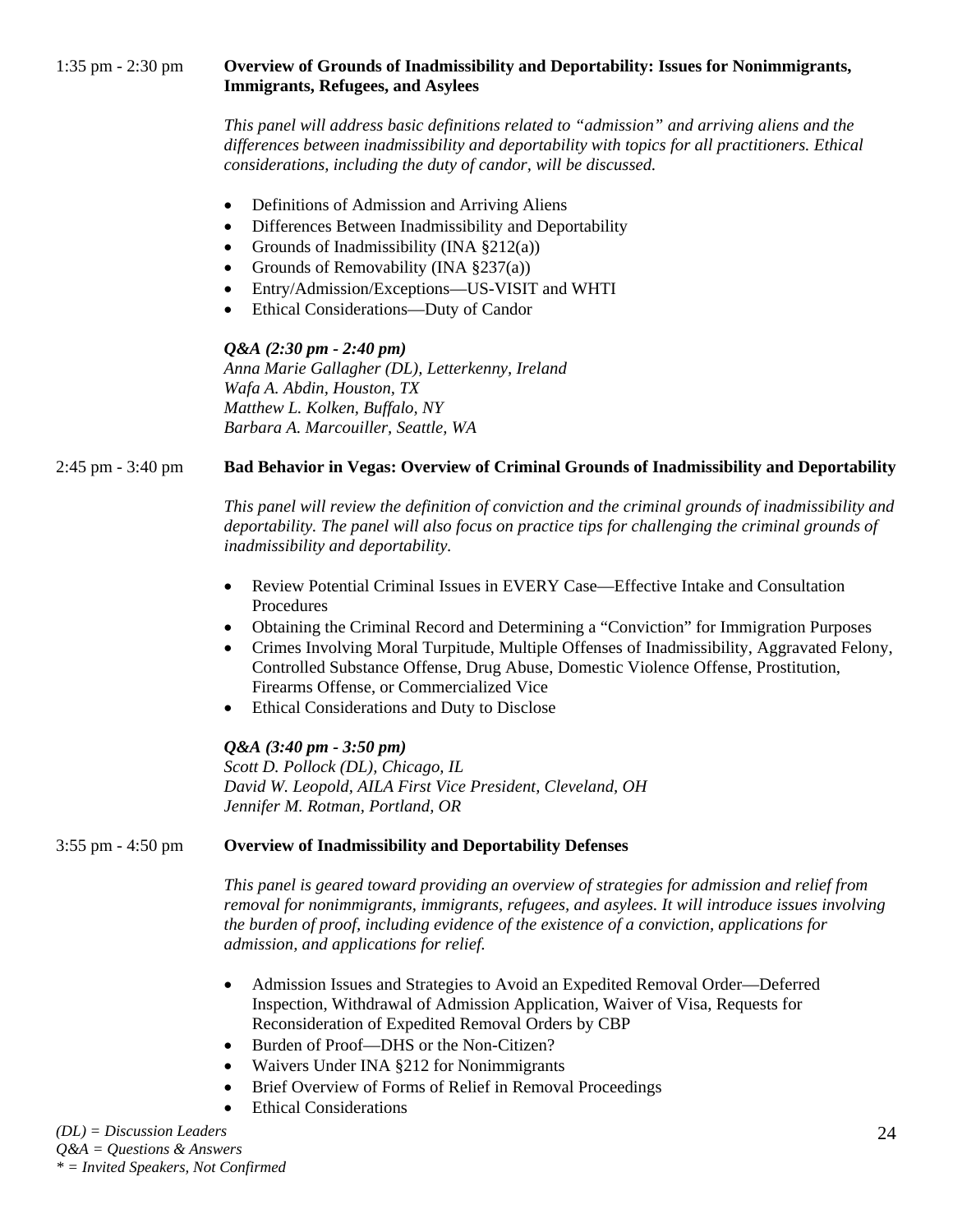*Q&A (4:50 pm - 5:00 pm) David K.S. Kim (DL), New York, NY R. Mark Frey, St. Paul, MN Ilana Etkin Greenstein, Boston, MA Manuel F. Rios, Seattle, WA* 

#### **TRACK I—BUSINESS (Lando 4301A, Level 4)**

*Day Coordinators: Morning: Charles J. Leamy, Montreal, Quebec Afternoon: Nelson A. Castillo, Glendale, CA* 

#### 8:30 am - 9:25 am **Hit Me! What Are the Odds of Securing an NIV Waiver for Your Corporate Client's Employee?**

*This session will focus on the complex intricacies of, and conflicts that may arise in, securing your client's employee an NIV waiver. The panel will also spotlight particular strategies and procedural issues to provide members with an educated understanding of a cumbersome process.* 

- Assault? DWI? Drug Conviction? Overstay? Does Your Client Need a Waiver?
- Does Your Corporate Client Know Everything Regarding The Employee? Ethically, How Much Can You Reveal to the Employer?
- No "Ifs, Ands or Buts," We Must Have This Documentation
- Basic Procedural Issues
- How Long Is It Really Taking?

#### *Q&A (9:25 am - 9:35 am)*

*Bo Cooper (DL), Washington, DC Avi Friedman, Santa Monica, CA Susan Willis McFadden, London, Great Britain* 

#### 9:40 am - 10:35 am **The H-1B Cap: Do You Have Better Odds In Vegas or Vermont?**

*So long as the H-1B cap stays at its current limit, applying for an H-1B will remain a gamble. This panel will discuss cap-exempt employers and employees; alternative categories; ethical considerations of using alternative categories when the H-1B is the only realistic option; and establishing an overseas presence in order to bring employees in on Ls and Es or to serve as a holding ground until the cap opens up again. The panel will also address working with a client to prepare for the April 1st filing date and managing their expectations.* 

- Who Is Exempt? Employers, Employees and Other Situations
- Pitfalls and Considerations in Alternative Visa Categories
- Establishing an Overseas Office to Bring in Ls and Es
- Working With the Client to Prepare for the Cap; Managing Expectations

#### *Q&A (10:35 am - 10:45 am)*

*Palma R. Yanni (DL), AILA Past President, Washington, DC Sarah Buffett, Charlotte, NC David Grunblatt, Bylaw Committee Chair, Newark, NJ Romulo E. Guevara, Phoenix, AZ*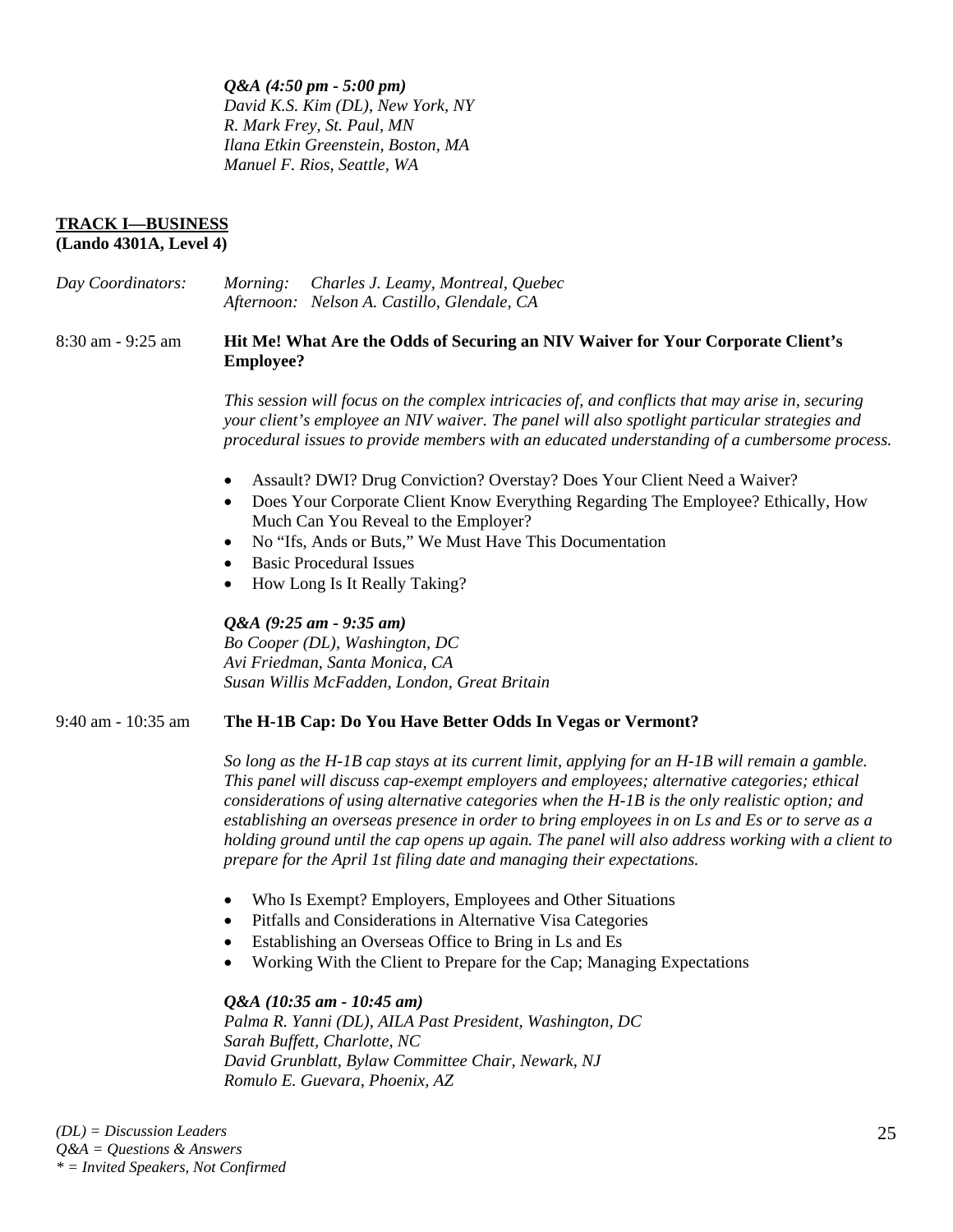#### 10:50 am - 11:45 am **Do You Always Win With 21?: Strategic Counseling on AC21**

*Relying on hypotheticals and participant interaction, this panel will explore the specifics and the nuances of AC21, drawing on agency guidance, patterns of adjudication, and real world situations.* 

- H-1B Portability: Timing, Documenting, Limitations, Travel, Bridging
- H-1B Extensions Based on PERM [§106(a)]
- H-1B Extensions Based on I-140s [§§106(a) and 104(c)]
- Adjustment of Status/I-140 Portability [§106(c)]
- Related Issues: Recapturing, Cap-Exempt Petitioners

#### *Q&A (11:45 am - 11:55 am)*

*A. James Vazquez-Azpiri (DL), San Francisco, CA Susan C. Ellison, Boston, MA Naomi Schorr, New York, NY* 

## 1:35 pm - 2:30 pm **Do New TN Rules Favor the House?**

*Practitioners with extensive TN and TN-2 experience will lead a conversation about the current TN environment, implementation of the new TN regulations, and TN issues related to specific professions, consular posts and ports of entry.* 

- The New TN Regulations
- The "Real World" of TN Practice—Dealing With Degree Requirements, Immigrant Intent, and Problematic Professions
- The Difference Between Reversing and Rehabilitating a Denial
- Where to Turn for Help
- Service Center Adjudications vs. Consular/Port of Entry Applications

#### *Q&A (2:30 pm - 2:40 pm)*

*Roberto D. Caballero (DL), Houston, TX Heather N. Segal, AILA Board of Governors, Toronto, ON Janet Holste Cheetham, Seattle, WA James D. Eiss, Buffalo, NY* 

#### 2:45 pm - 3:40 pm **At the Casino With L-1s and Other Gamblers**

*The L-1 visa has its own quirks and personality. This advanced panel will look at the unique features and every day issues that arise when preparing an L-1 petition, including: what documentation does the transferring entity need to prove that it is or will be doing business in the*  U.S.; specialized knowledge and blanket Ls; and planning for an immigrant case. The panel will *also focus on issues that can arise at specific consular posts.* 

- Getting Started in the U.S.—New Office Ls
- What is "Specialized Knowledge?"
- Strategies and Planning for an EB-1 Petition—Advancing an L-1B to an L-1A; Doing Business
- Blanket Ls—Maintaining the Blanket as Corporate Structure Changes; Issues for Visa Issuance
- Special Issues/Specific Countries—India, China and Russia; Overcoming Consular Suspicion

# *Q&A (3:40 pm - 3:50 pm)*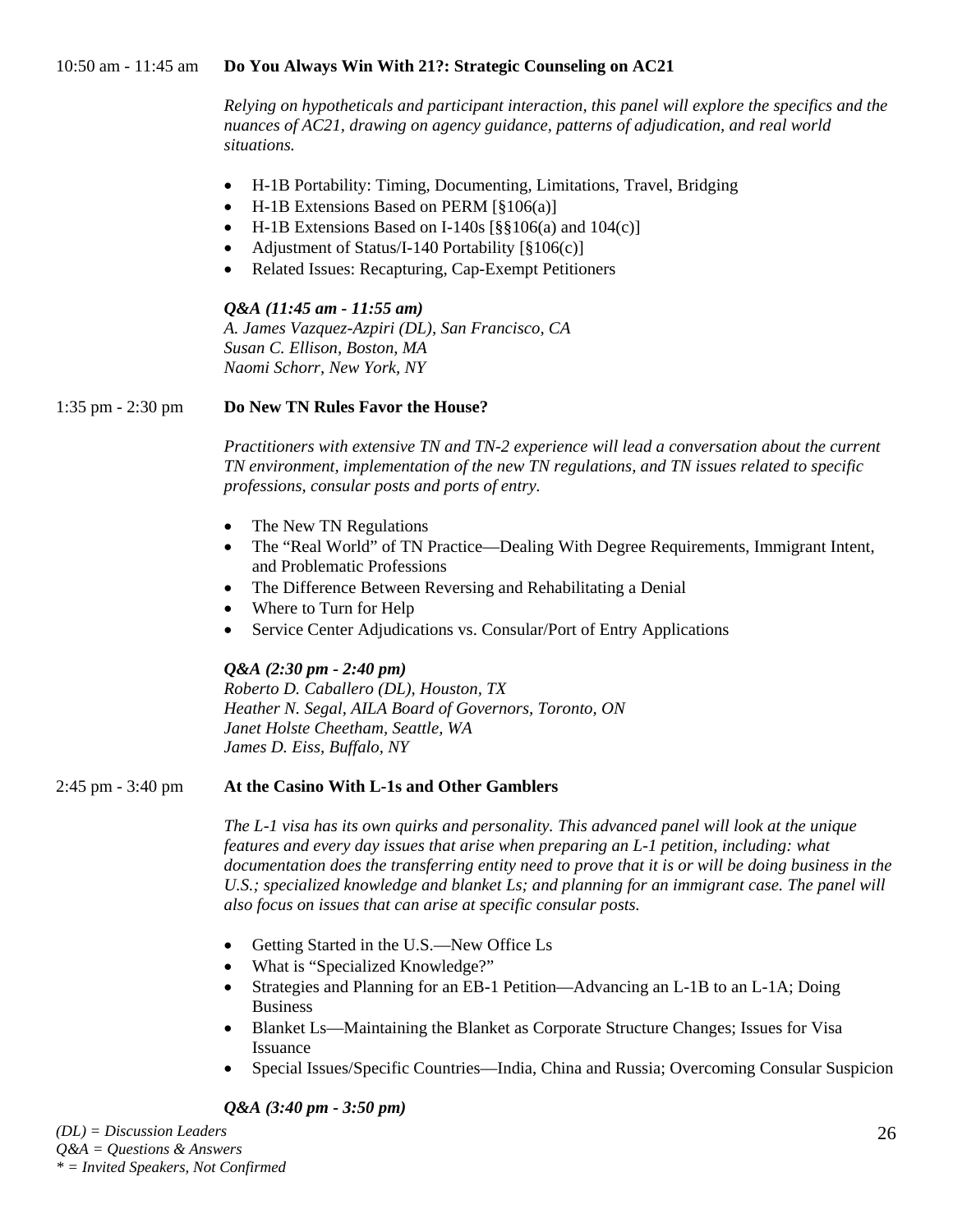*Larry L. Drumm (DL), San Francisco, CA Kehrela Hodkinson, AILA Rome District Chapter Chair, London, Great Britain Neil S. Dornbaum, Newark, NJ Karen Koenig Winarsky, Atlanta, GA* 

#### 3:55 pm - 4:50 pm **You Don't Have To Be a Star, Baby: Artists, Entertainers & Performers**

*The concept of "extraordinary ability" has a variety of meanings within USCIS regulations. While in the context of business and science it refers to "those at the top of their field," in the entertainment industry, it has a lower threshold, referring to the highly talented. This panel discusses the significance of these differing standards, how to meet the regulatory criteria, and necessary documentation in representing these cases.* 

- Determining the Appropriate Visa: O or P
- Understanding "Acclaim," "Prominence," and "Distinction"
- Agent as Petitioner
- Obtaining Appropriate Consultations
- **Essential Support Personnel**

## *Q&A (4:50 pm - 5:00 pm)*

*Jonathan Ginsburg (DL), Fairfax, VA Mark D. Koestler, New York, NY Laya R. Kushner, Charlotte, NC Ian David Wagreich, Chicago, IL* 

#### **TRACK II–FAMILY (Delfino 4101A, Level 4)**

*Day Coordinators: Morning: Giacomo J. Behar, San Diego, CA Afternoon: Michelle L. Lazerow, Rockville, MD* 

#### 8:30 am - 9:25 am **Unlawful Presence: What Happens When You Have Stayed At the Party Too Long**

*This advanced panel will discuss the issues surrounding unlawful presence, how it is interpreted, applied and often misapplied. The complicated patchwork of agency memoranda make this panel a must for every immigration practitioner.* 

- Unlawful Presence vs. Out of Status
- Special Interpretations of Unlawful Presence
- Impact of a Change of Status and Extension of Status
- Unlawful Presence in Proceedings
- The Permanent Aggregate Bar
- INA  $\S212(a)(9)(C)$  and Its Application to Juveniles

*Q&A (9:25 am - 9:35 am) Maureen O'Sullivan (DL), Boston, MA Carole M. Mesrobian, San Jose, CA Paul W. Virtue, Washington, DC* 

# 9:40 am - 10:35 am **What Happened in Vegas, Was Supposed to Stay There! Waivers in Family Cases**

*When those oops, omissions and other mistakes come back to haunt you. This panel will discuss common scenarios in family-based cases that may require a waiver.*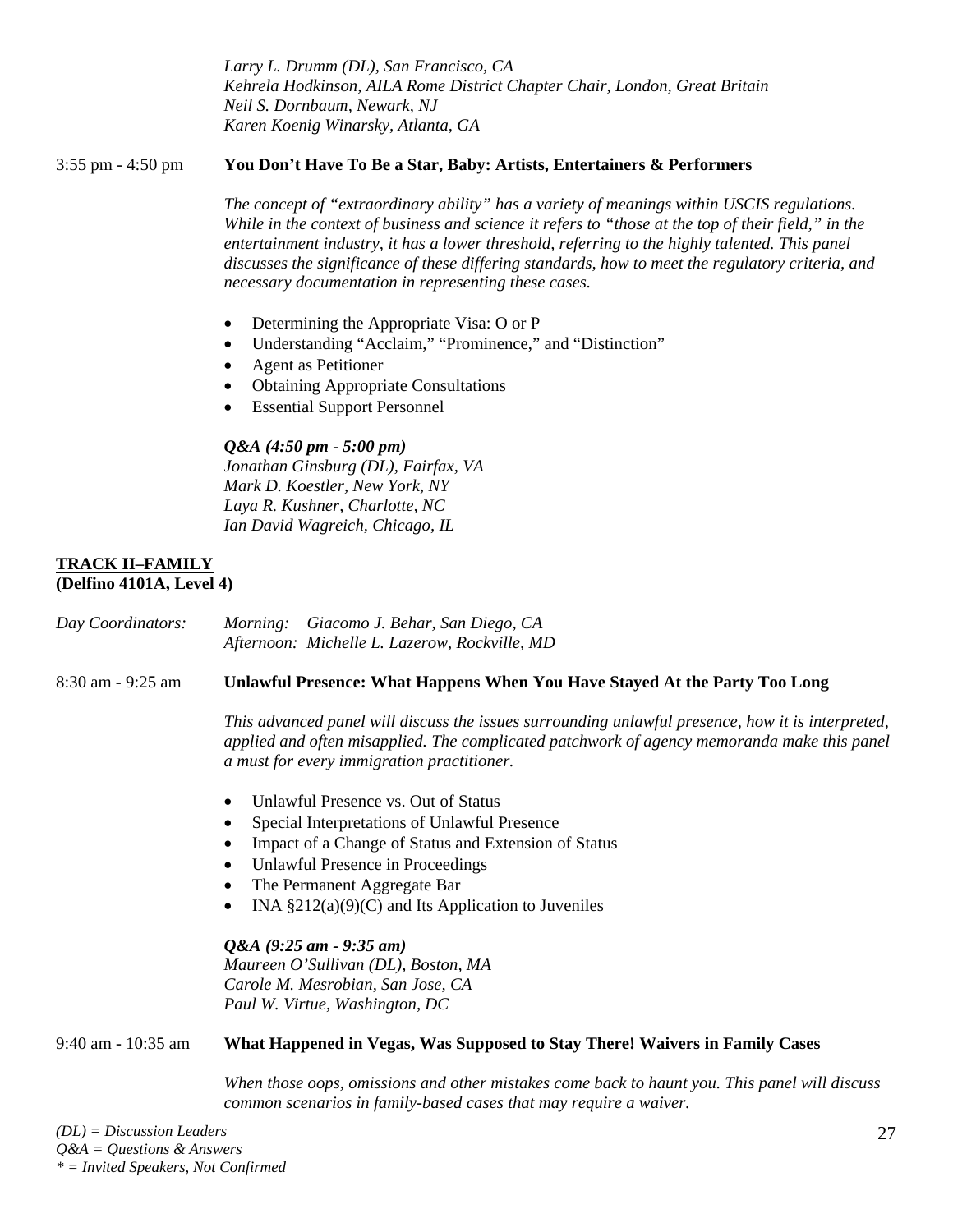- INA §212(g): Health-Related Waivers, Review HIV and Recent Changes
- INA §212(h): Crimes Involving Moral Turpitude, More Than One Crime, Prostitution, Possession of Marijuana
- INA §212(i): Misuse of Visitor Visa, Fraudulent Passport, Fraud at the Consulate, Fraud at Entry
- Documenting Waivers: Psych Evaluations, Medical Issues, Extreme Hardship Affidavits
- Other Waivers:  $\S212(d)(3)$ , and  $\S245(i)$
- Strategy: To Appeal or Not to Appeal a Denial; Re-Filing With Waiver, Filing Overseas, Review in Proceedings
- Review Recent Case Law

#### *Q&A (10:35 am - 10:45 am)*

*Gloria A. Goldman (DL), AILA Board of Governors, Tucson, AZ Rolando Rex Velasquez, AILA Nevada Chapter Chair, Las Vegas, NV Raul E. Godinez, Los Angeles, CA Lourdes Santos Tancinco, San Francisco, CA* 

## 10:50 am - 11:45 am **The Wheel of Misfortune: Don't Count On Luck When Preparing I-601 Waivers**

*Preparing winning I-601 waiver applications can be a very difficult task and attorneys should be ready to analyze every factor possible to address the hardship to family members should the beneficiary be forced to leave the U.S. or is outside the U.S. waiting to return. Today the use of outside expert resources such as forensic psychological and medical reports and related supporting documentation may tip the scale in your case. This panel will provide attorneys with the advanced knowledge and tools necessary to tackle the preparation of hardship waiver applications.* 

- What Type of Issue Are You Waiving? Criminal, Medical, Unlawful Presence, etc.
- What is Extreme Hardship and How Best to Present Your Case
- Family Knows Best—Analyzing Family Relationships to Prepare Your Case
- What Constitutes Sufficient Evidence and What Type of Forensic/Medical Experts Are Best for Your Case
- Mitigating and Aggravating Factors
- Where Do You File? Where Is the Beneficiary?

# *Q&A (11:45 am - 11:55 am)*

*Robert D. Kolken (DL), Buffalo, NY Cynthia A. Aziz, Charlotte, NC Laurel Scott, Houston, TX John "Wally" Bird, Deputy Chief of International Programs, USCIS, Washington, DC* 

#### 1:35 pm - 2:30 pm **When a Marriage Becomes a Risky Business: VAWA Part I**

*This first session of this two-part program will move from the basics of VAWA to the more difficult issues of the day. From the beginning of a lawyer/client relationship on a VAWA case, dealing with issues of trust and safety, to the final interview, this session will cover the practical basics.* 

- Can the Marriage Be Saved? Is a Safety Plan in Place?
- Understanding the Dynamics of a Volatile Family Situation and Ways to Protect Your Client
- Who Qualifies Under VAWA and for What?
- Where and How to File I-360/I-485/I-765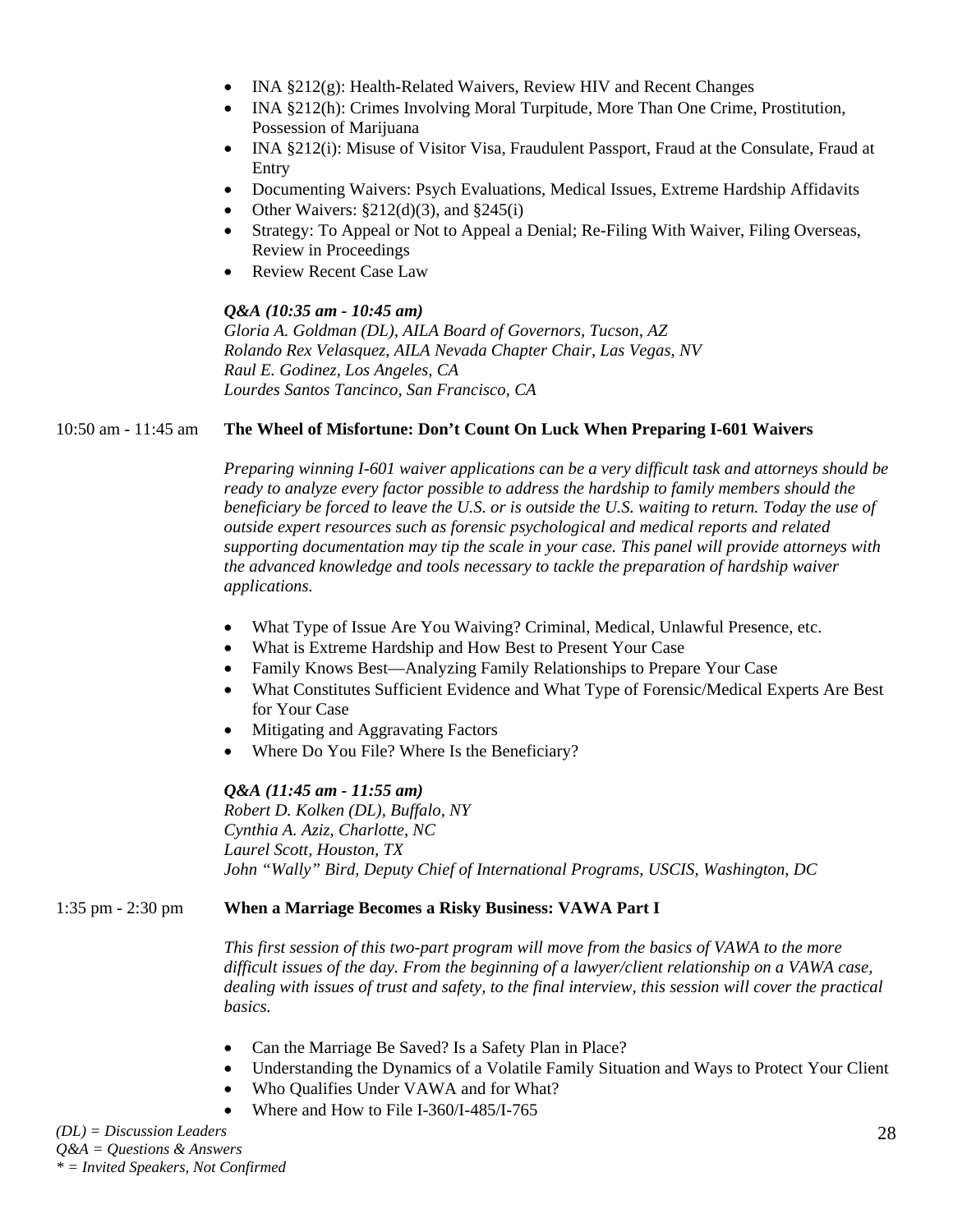• Tricky Priority Date Issues for VAWA Beneficiaries

*Q&A (2:30 pm - 2:40 pm) Susan Bowyer (DL), San Francisco, CA Salvador Colon, Houston, TX Barbara Graham, Milwaukee, WI* 

## 2:45 pm - 3:40 pm **Families in Crisis: VAWA Part II**

*Explore the fine details of ethics, inadmissibility and removal defense in the VAWA context. This second session will delve into the complexities of marriage/relationships and how best to protect your client from the players in the system.* 

- Subpoenas, Reconciliation and Annulments—How to Cover Your Hand
- Confidentiality—When Mistakes by USCIS Place Your Client in Danger
- VAWA Cancellation—Who Is Covered, Differences from Affirmative VAWA
- How to Educate Judges and Opposing Counsel on the Cycles of Violence
- What to Do When Your Client Violates a Protection Order
- Other Common Problems When Dealing with Families in Crisis

*Q&A (3:40 pm - 3:50 pm)* 

*Veronica T. Thronson (DL), Las Vegas, NV Kavitha Sreeharsha, Washington, DC Sameera Hafiz, Washington, DC* 

#### 3:55 pm - 4:50 pm **Maintaining Your Ties and Preserving Permanent Residence**

*This session will evaluate the complex issues involved in determining whether to preserve or surrender permanent resident status. Legal advice often varies depending on the client's current situation and future plans. Don't forget to count the number of days, and keep your continuous residence and your legal permanent residence while traveling abroad for extended periods of time.* 

- How Long Can I Safely Stay Out of the U.S.?
- I Really Don't Want to Live in the U.S., but I Want to Be Able to Travel In and Out Whenever I Want
- Does a Re-entry Permit Preserve My Residence?
- What Strategies Work for Families with Dependents Who Are Not Eligible for LPR?
- What If I Get a Job Overseas? What If I Go to School Overseas?
- Should I Bother to Keep My LPR Status?

#### *Q&A (4:50 pm - 5:00 pm)*

*Ellen Freeman (DL), Pittsburgh, PA Elizabeth A. Thompson, Minneapolis, MN Mary Ann Wloszek, San Francisco, CA* 

# **TRACK III—MASTERS DUE PROCESS/ENFORCEMENT (Palazzo Ballroom I-L, Level 5)**

*Day Coordinators: Morning: Rusty O'Brien, Louisville, KY Afternoon: Garry Davis, Dallas, TX*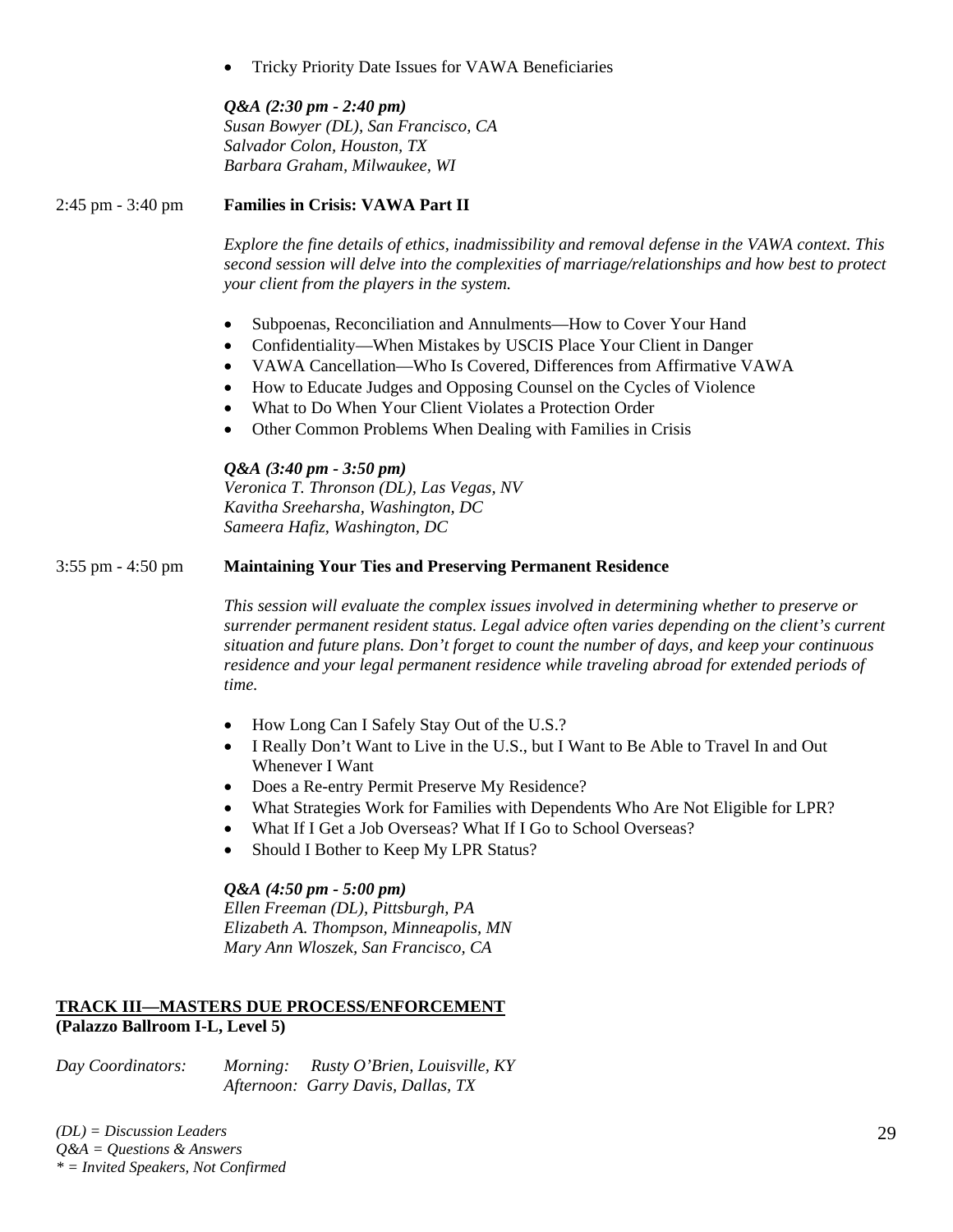*Learn more about the Immigration Court Practice Manual (ICPM) since its implementation in 2008. Hear about important updates, continued problems with ICPM, strategic use of the manual, and the various burdens (proof, persuasion, and presentation). Learn also how the new ethics regulation is being applied.* 

- Using the ICPM Strategically to Win Your Case
- Holding the Government to the Standards
- Burden of Proof, Burden of Persuasion, Burden of Presentation
- ICPM Problems and Pitfalls
- Ethical Issues and the New Ethics Regulation

#### *Q&A (9:25 am - 9:35 am)*

*Nancy Morawetz (DL), New York, NY Linda Kenepaske, New York, NY Juliann Bildhauer, Seattle, WA John F. Gossart, Jr., Immigration Judge, Baltimore Immigration Court, Baltimore, MD* 

## 9:40 am - 10:35 am **Immigration Court Workshop Part II: Using Motions to Win Your Case**

*This is the second panel in a three-part series for practitioners who practice before the immigration courts. This session will explore the strategies attorneys can use to improve the odds of success for the client by filing motions to control the litigation, as well as to challenge the charges against the client, and the evidence the government offers to make its case for removal.* 

- Using Motions in Immigration Court
- Federal Rules of Evidence and Civil Procedure: Do They Apply? Can You Use Them?
- Getting the Judge's Help: Motions to Suppress, Motions for Subpoenas, Motions for Jencks Statements, and Other Discovery Techniques
- Motions to Change Venue
- Res Judicata and Collateral Estoppel: What Do They Mean, and Where Do They Work?
- Motions to Administratively Close, Motions to Terminate

#### *Q&A (10:35 am - 10:45 am)*

*Melissa Frisk (DL), Washington, DC Rex Chen, Newark, NJ Margaret Gleason, Washington, DC Polly A. Webber, Immigration Judge, San Francisco, CA* 

# 10:50 am - 11:45 am **Immigration Court Workshop Part III: Motions to Reopen and Reconsider: Strategies That Work**

*This third part of a three-part series will help practitioners master issues relating to motions to reopen and reconsider, and other post-hearing methods for obtaining relief for clients whose cases have already been decided by an immigration court. This session helps explain when and under what circumstances you can file motions with the immigration court or BIA to obtain relief for your client.* 

- The Implications of *Dada v. Mukasey*
- Motions to Reopen After Departure
- Motions to Reopen After Changes in the Law, Ineffective Assistance, Tolling, Due Diligence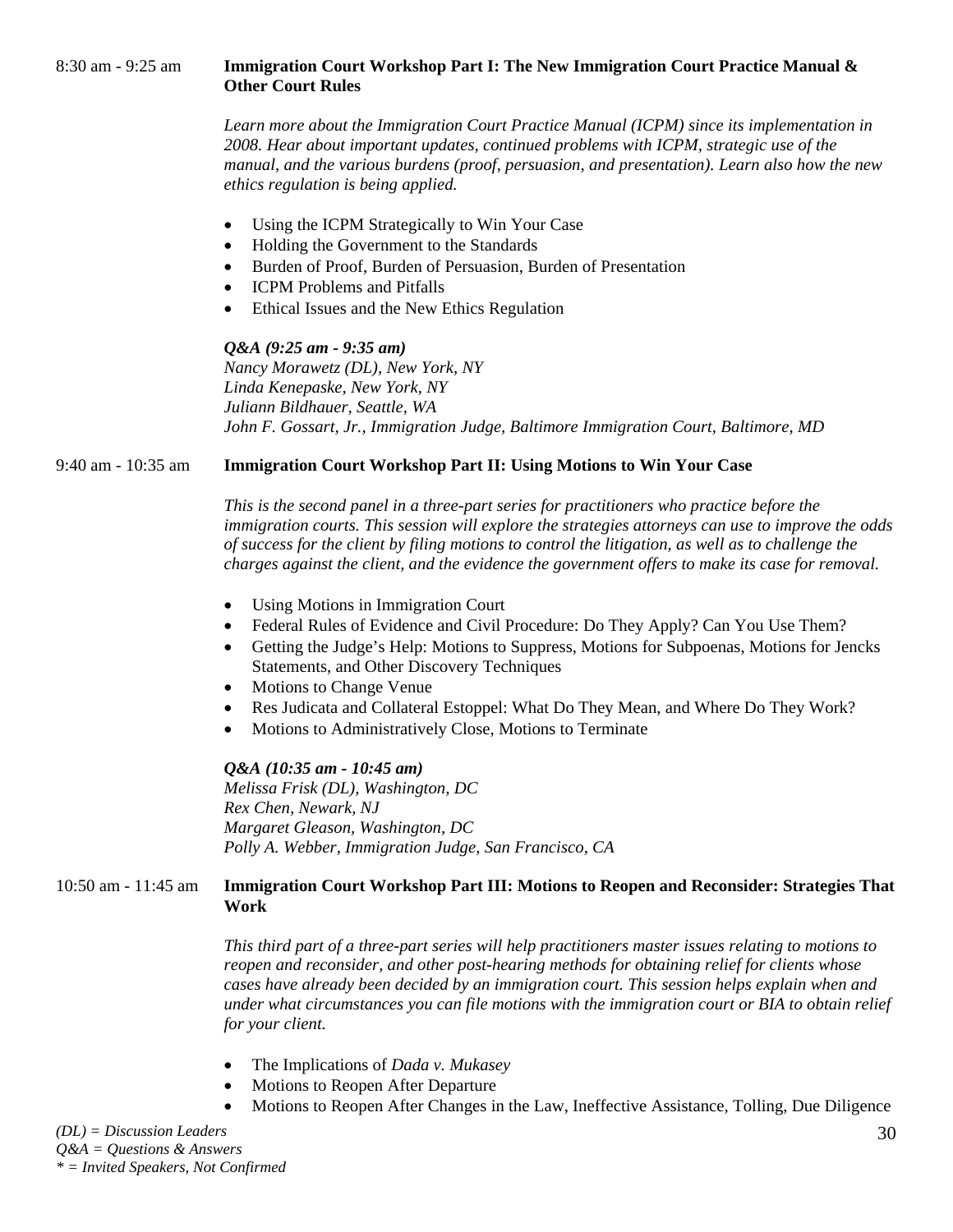- Joint Motions to Reopen
- New Evidence or New Facts; Standards for Motions to Reconsider

#### *Q&A (11:45 am - 11:55 am)*

*Maria T. Baldini-Potermin (DL), Chicago, IL Nancy Ann Fellom, San Francisco, CA Jodi Goodwin, Harlingen, TX John Patrick Pratt, Miami, FL* 

#### 1:35 pm - 2:30 pm **Showing Your Cards: What Does A Government Attorney Want to See?**

*Gain some insights from "the other side" by listening to a panel of government attorneys discuss immigration law as they practice it. The panel will discuss their concerns, objectives, and priorities as they work on behalf of the U.S. government.* 

- Perspectives from an OIL Attorney
- Perspectives from a BIA Staff Attorney
- Perspectives from the USCIS Office of Chief Counsel
- Perspectives from an ICE Attorney
- Perspectives from a Government Criminal Prosecutor
- Perspectives from an Asylum Officer

#### *Q&A (2:30 pm - 2:40 pm)*

*Deborah Ann Sanders (DL), Washington, DC Daniel Brown, Washington, DC David Neal, Vice Chair, Board of Immigration Appeals, EOIR, Falls Church, VA Dorothy Stefan, Chief Counsel, ICE, DHS, Seattle, WA \*Michele Y. F. Sarko, OIL Attorney, U.S. Department of Justice, Washington, DC* 

2:45 pm - 3:40 pm **The Unusual Removal Case: Removal Outside Traditional Immigration Courts** 

*This panel is intended to cover atypical removal proceedings, i.e., what to do when a client faces removal outside the traditional immigration court proceeding. This session will also cover those cases where a client is forced into the U.S. (reverse rendition) and later faces removal for having entered improperly.* 

- INA §§217, 238(b), 238(c) Removals
- Expedited Removal
- Summary Removal Without Any Process
- Reinstatement of Removal
- Reverse Rendition

#### *Q&A (3:40 pm - 3:50 pm)*

*Hilary A. Han (DL), Seattle, WA Matt Adams, Seattle, WA Steven A. Morley, Philadelphia, PA* 

#### 3:55 pm - 4:50 pm **When Your U.S. Citizen Client is Detained or Deported**

*An assortment of issues are associated with cases involving individuals who are U.S. citizens and have been wrongfully deported or placed in detention. Hear a panel of experts discuss a variety of related topics: proving your client is a U.S. citizen, gaining release from detention, getting*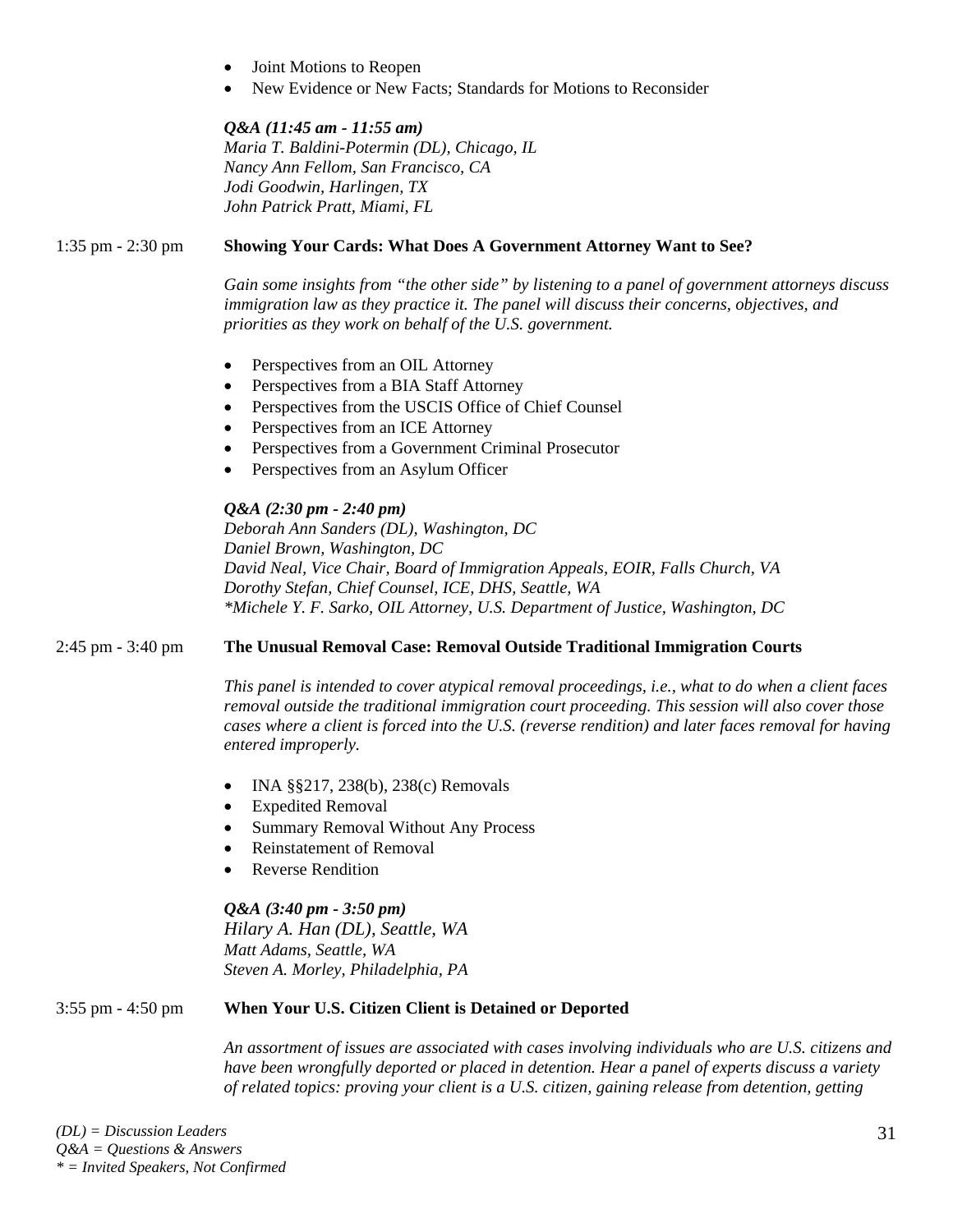*your client back in the U.S., and obtaining financial redress for the harm that your U.S. citizen client has suffered.* 

- How to Prove Your Client Is a U.S. Citizen—Different Agencies, Different Methods
- Burden of Proof and Persuasion; Claimed Status Hearings
- Problems of Proof—Midwives, Mentally Ill Clients, and Missing Documents
- Getting a U.S. Citizen Out of Detention
- Damage Claims: Bivens and FTCA

#### *Q&A (4:50 pm - 5:00 pm)*

*Marc Van Der Hout (DL), AILA Board of Governors, San Francisco, CA Laura Lichter, AILA Treasurer, Denver, CO Jackie Bliss, Washington, DC* 

#### **TRACK IV—MASTERS BUSINESS/DUE PROCESS (Lando 4204, Level 4)**

*Day Coordinators: Morning: Marvic Thompson, Baton Rouge, LA Afternoon: Rekha Sharma-Crawford, Overland Park, KS* 

#### 8:30 am - 9:25 am **High-Wire on the Strip: Balancing Competing Demands on Employers**

*This is a high-level strategy session aimed at identifying and resolving conflicts created by competing legal demands on employers. The panel will address the intersection of immigration and employment specifically as it relates to employer concerns in a down economy. It goes beyond a primer on immigration and employment law.* 

- Potential Employer Actions in a Down Economy: RIFs and Other Alternatives
- Corporate Planning for a RIF and Considerations for Foreign National Workers
- Corporate Planning for Alternative Actions:
	- o Employment and Immigration Considerations for Benching, Hours Reductions, and Wage Rate Deductions Involving H-1B Workers
- Potential Employment/Sponsorship Agreement Obligations Related to Workers in the Midst of the Permanent Residence Process
- Conflicts of Interest for Attorneys

#### *Q&A (9:25 am - 9:35 am)*

*Aimee Todd (DL), AILA Atlanta Chapter Chair, Atlanta, GA Laura Danielson, Minneapolis, MN Mary E. Pivec, Washington, DC Peter T. Schiron, New York, NY*

#### 9:40 am - 10:35 am **Playing Defense: Counseling Corporate Clients on Immigration Compliance**

*This master's session will help you advise your clients on the design, implementation, and maintenance of an immigration compliance program that minimizes exposure to liability. The focus is on proactive practical steps for employers.* 

- Corporate Compliance Programs—Protection vs. Risk
- Strategies for Risk Mitigation and Setting Up a "Good Faith" Defense
- Tips to Develop Programs to Best Deal with State, ICE or DOL Audit Requests
- I-9 Compliance and Corporate Transactions
- Avoiding IRCA Discrimination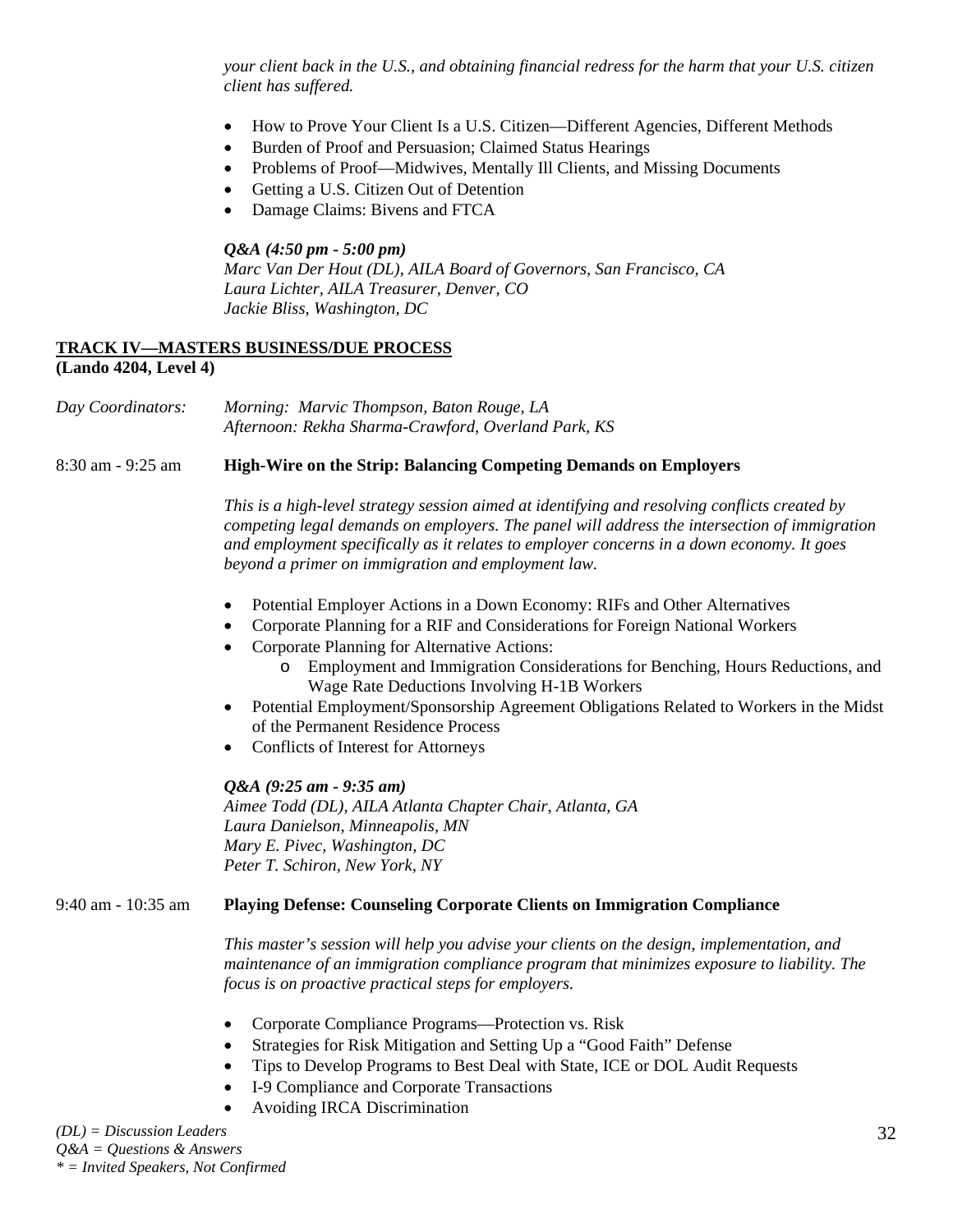• Handling SSA No-Match Letters

*Q&A (10:35 am - 10:45 am) Eric S. Bord (DL), Washington, DC Elise A. Fialkowski, Philadelphia, PA Pamela P. Mick, Chicago, IL Avram E. Morell, Newark, NJ* 

## 10:50 am - 11:45 am **You Had a Good Hand, But Hit Too Hard: Dealing with Difficult Consular Processing Issues**

*What can be done once an application is denied at a consulate? This panel will discuss the main trouble spots for consular applications and provide tips for reaching a resolution. This panel will cover trends and tips at various consular posts for handling these complex matters.* 

- CIMTs, DUIs, Drugs and Other Arrests and Convictions
- Material Misrepresentations
- Can You Overcome a §214(b) Denial?
- INA  $\S221(g)$  Denials
- Readjudication of Petitions
- **Emergency Interviews**

# *Q&A (11:45 am - 11:55 am)*

*Anastasia Tonello (DL), New York, NY Stephen Pattison, London, Great Britain Jan M. Pederson, Washington, DC Melissa A. Bishop, Deputy NIV Chief, U.S. Embassy, State Department, American Embassy Mexico, Mexico City, Mexico* 

# 1:35 pm - 2:30 pm **Shelter From the Storm: Temporary Protected Status Workshop**

*This workshop will cover current trends involving Temporary Protected Status (TPS), including difficult issues such as what to do when parents qualify for TPS, but their children seemingly do not; how to file for TPS when the client is in proceedings; and how to appeal TPS denials. The faculty will also discuss whether and how it is possible to adjust the status of a TPS applicant when he or she becomes independently eligible through, say, marriage to a U.S. citizen.* 

- Who Is Covered? Issues Involving Parents and Children, Late TPS
- Disqualification from TPS
- Jurisdiction Over TPS Applications
- TPS Travel, TPS Adjustments—The Issue of Parole
- Update on TPS Appeals

*Q&A (2:30 pm - 2:40 pm) James W. Austin (DL), Kansas City, MO Shelley Wittevrongel, Boulder, CO Anne G. Relias, Chicago, IL* 

# 2:45 pm - 3:40 pm **Non-Citizens and the U.S. Military**

*The INA and other statutes create unique benefits for non-citizens who serve in the U.S. military, and also require such service of non-citizens under certain circumstances. This panel will cover the range of military-related immigration issues and update practitioners on recent changes to*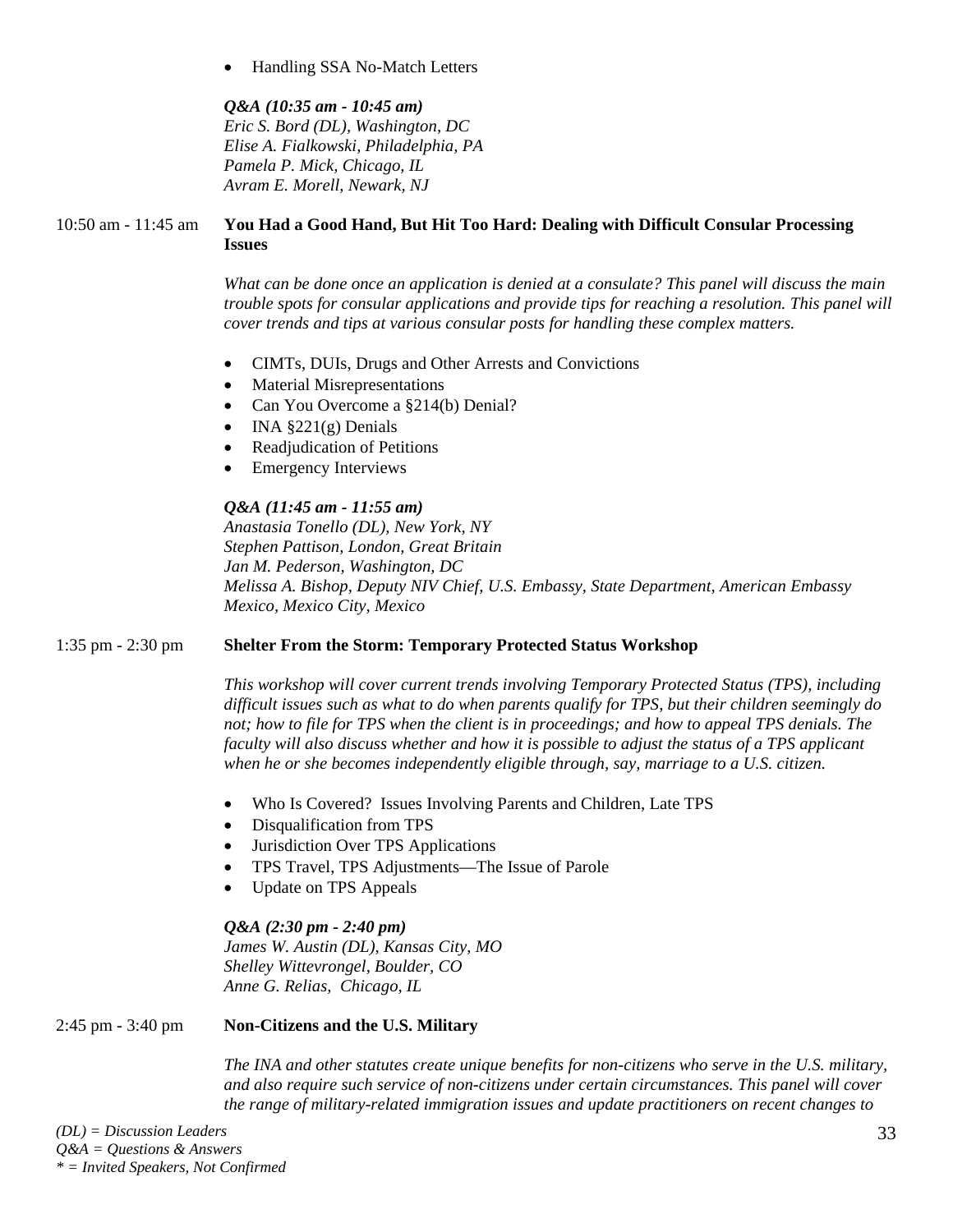*the law. The Pentagon's new program that allows legal aliens without green cards to bypass the green card process and go straight to U.S. citizenship will be discussed. The panel will also highlight AILA's pro bono program, AILA Military Assistance Program (AILA MAP), which has been providing assistance to military legal assistance offices and military members themselves.* 

- Selective Service Issues for Non-Citizens
- Enlistment in the U.S. Armed Forces; New Opportunities for Non-LPRs
- Military Naturalization and Denaturalization—Peacetime vs. Wartime
- Consequences of Military Disciplinary and Criminal Charges
- Special Visas for Foreigners Who Work for the U.S. Military
- AILA MAP—Pro Bono Opportunities Assisting Military Members and Their Families

*Q&A (3:40 pm - 3:50 pm) Margaret Deborah Stock (DL), Anchorage, AK Kristan K. Exner, Port Chester, NY Matthew Lee, Centerville, MA* 

#### 3:55 pm - 4:50 pm **Was This in the Cards? State and Local Involvement in Immigration Enforcement**

Learn more about state and local attempts to take on enforcement of immigration laws out of *frustration with the federal government's failed efforts. This panel will delineate those state and local attempts, how those attempts have impacted both citizens and aliens, and local advocacy by the immigration bar and others.* 

- State and Local Attempts to Enforce Immigration Laws: Trends and Challenges
- State Benefits, Licenses, and Other Indirect Impacts
- INA §287(g) Agreements and Other Cooperation With DHS; Refusals to Cooperate
- Local Advocacy

## *Q&A (4:50 pm - 5:00 pm)*

*Joan Friedland (DL), Washington, DC Lisa T. Johnson-Firth, Manassas, VA Michele Garnett McKenzie, Minneapolis, MN Martin Rosenbluth, Durham, NC*

# **TRACK V—LAW PRACTICE SUCCESS**

#### **(Marcello 4404, Level 4)**

*Day Coordinators: Morning: Zila Katz, New York, NY Afternoon: Ellen S. Susser-Kief, Boston, MA*

8:30 am - 9:25 am **Las Vegas Underground: Notarios, UPLers & Other Unsavory Characters**

*All around America, fraud crimes are committed causing untold grief on unsuspecting immigrants. What can and should be done?* 

- New Tools to Combat Notario Fraud
- The Real World of UPL
- Saving Clients After the Damage Is Done
- Watch It! Your Paralegals and Your Law License

# *Q&A (9:25 am - 9:35 am)*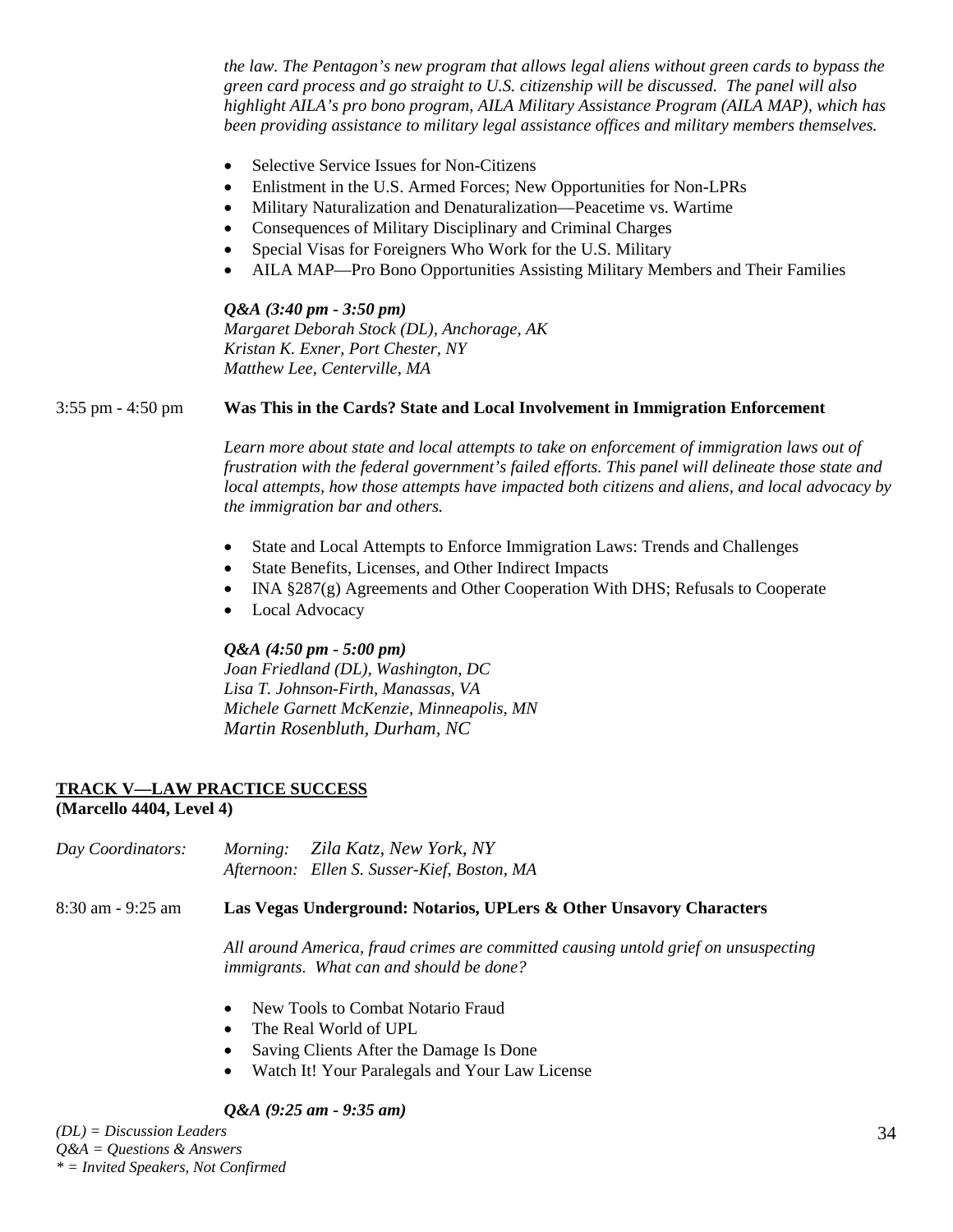*Jason Abrams (DL), New York, NY Thomas E. Fulghum, Durham, NC David Zetoony, Washington, DC* 

# 9:40 am - 10:35 am **The Keys to Financial Success**

*You work harder every year, so how do you know when you're ahead? This panel covers the tools and information you need to achieve even greater financial success.* 

- Planning For Success, Profitability, and Growth
- Setting and Achieving Firm Benchmarks
- Responding to Client Service and Fee Demands that Seek to Exploit a Sinking Economy
- Financial Reports Everyone Needs to Know
- Creative Thinking to Manage the Effects of Recession

# *Q&A (10:35 am - 10:45 am)*

*Paul L. Zulkie (DL), AILA Past President, Chicago, IL Vic Goel, AILA Ombudsman Liaison Committee Chair, Reston, VA Emily J. Curray, Denver, CO* 

# 10:50 am - 11:45 am **50 Technology Tips, Gadgets, and Websites for Immigration Lawyers**

*This fast-paced program features dozens of practical, free or low-cost ideas, utilities, tools, and computer tricks to help immigration lawyers to more effectively use technology to enhance their professional and personal lives.* 

- What's Hot and What's Not for Solo and Small Firms
- Mobile Technology: Where Do You Want to Work Today?
- Improve Your Internet IQ with Terrific Tips and Websites
- Protecting Client Information and Your Reputation

# *Q&A (11:45 am - 11:55 am)*

*David S. Jones (DL), Las Vegas, NV Reid Trautz, Director, AILA Practice & Professionalism Center, Washington, DC Jim Calloway, Oklahoma City, OK* 

# 1:35 pm - 2:30 pm **Marketing Your Brains Out, Without Losing Your Mind**

*Good marketing can be critical to helping your practice thrive even in these tough times. A look at the elements of successful marketing in a rough economy! We'll help you re-energize your marketing in just one hour!* 

- Marketing Is More Than Rolling the Dice!
- How you should retool your marketing efforts in a recession
- Building Business Development Into Everyday Practice
- Getting Better Results From Your Website
- Marketing Tools and Techniques—Inside and Outside the Box!

# *Q&A (2:30 pm - 2:40 pm)*

*Faculty: Gregory Howard Siskind (DL), Memphis, TN Jim Calloway, Oklahoma City, OK Mark A. Ivener, Los Angeles, CA*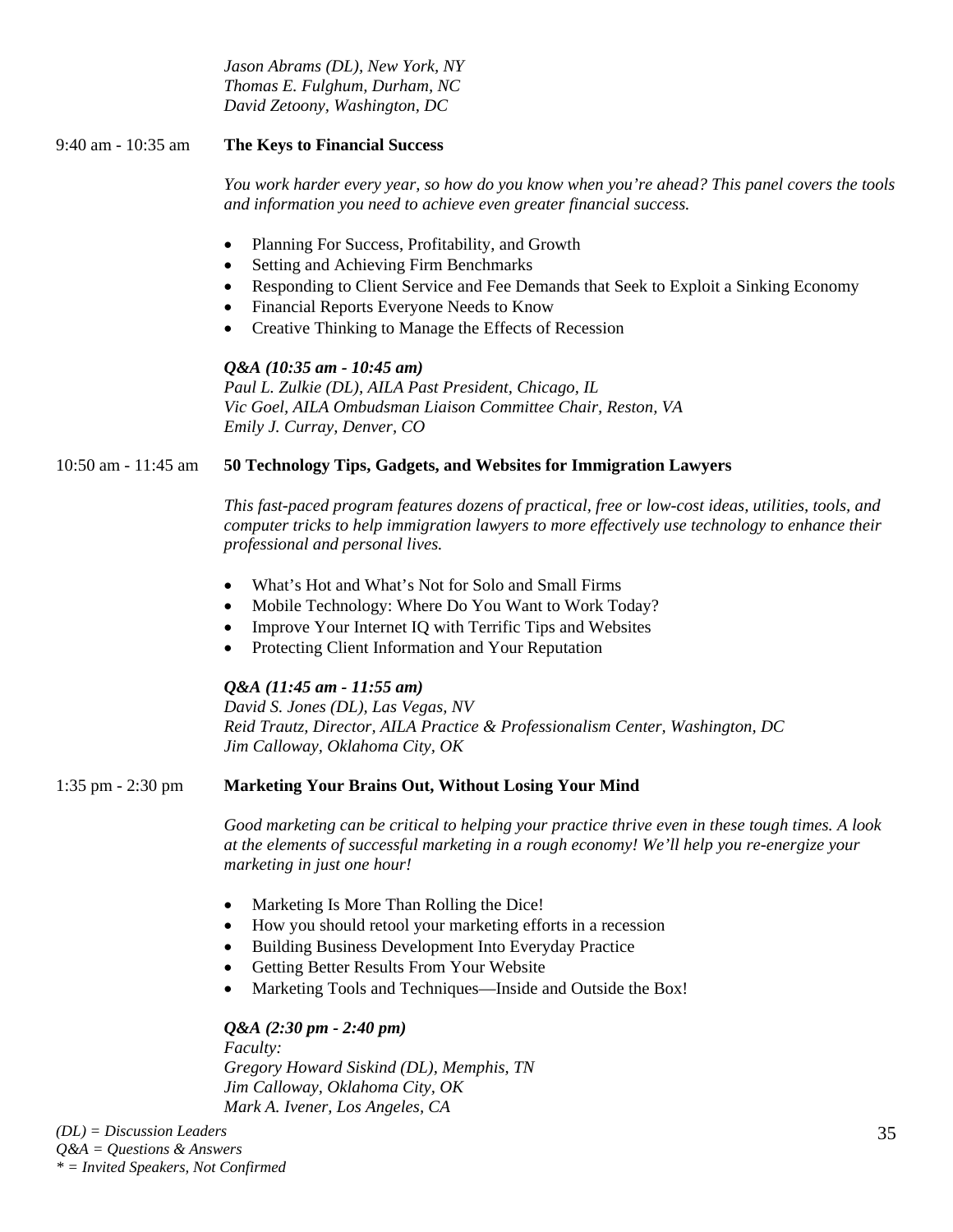#### 2:45 pm - 3:40 pm **It's YOUR Business: Managing Success in a Changing World**

*For many, managing your practice in a recessionary economy is a difficult and stressful task. What steps you take and how you to respond to change may be critical to your firm's financial survival. Whether you are solo or have multiple employees, this session could be your most profitable hour all year!* 

- Defining, Refining, and Improving Your Management Style in a Recessionary Economy
- Improving Your Bottom Line
- Necessary RIFs to create a Productive and Effective Workplace
- Best Practices That Work

*Q&A (3:40 pm - 3:50 pm) Carl M. Shusterman (DL), Los Angeles, CA Kirby Gamblin Joseph, Aurora, CO Sheela Murthy, Owings Mills, MD* 

#### 3:55 pm - 4:50 pm **The Best You Can Be: Practical Tips to Enhance Your Performance**

*Immigration practice can be very stressful in the best of times and is even more unpredictable in a down economy. Too much stress takes its toll on our physical, mental and emotional well-being, which affects our personal lives and our ability to serve clients. This seminar offers practical tips to help you reduce your stress and enhance your performance in the practice of law.* 

- Special Concerns When Money is Tight and the Phone Isn't Ringing
- Ideas to Improve Your Office Productivity
- Practical Tips to Handle Stress in Immigration Practice
- Dealing With Difficult Clients, Employees, and Immigration Officials
- Identifying and Handling Substance Abuse in the Workplace

#### *Q&A (4:50 pm - 5:00 pm)*

*C. Lynn Calder (DL), Raleigh, NC Gerard M. Chapman, Greensboro, NC Kristina K. Rost, Burlington, MA* 

#### **TRACK VI—GOVERNMENT OPEN FORUMS (Palazzo Ballroom M-P, Level 5)**

*Day Coordinators: Morning: Margaret W. Pascual, Costa Mesa, CA Afternoon: Sandra M. Wagner, San Diego, CA* 

## 8:30 am - 10:10 am **Department of State (DOS) Open Forum**  *Robert C. Divine (DL), AILA DOS Liaison Committee Chair, Chattanooga, TN Parastoo Golesorkhi Zahedi, AILA DOS Liaison Committee Member, Vienna, VA Jeffrey Gorsky, Chief, Advisory Opinions Division, DOS, Visa Office, Washington, D.C. Edward McKeon, Minister Counselor for Consular Affairs, Foreign Service Officer, Department of State, American Embassy Mexico Melissa A. Bishop, Deputy NIV Chief, U.S. Embassy, State Department, American, Embassy Mexico, Mexico City, Mexico*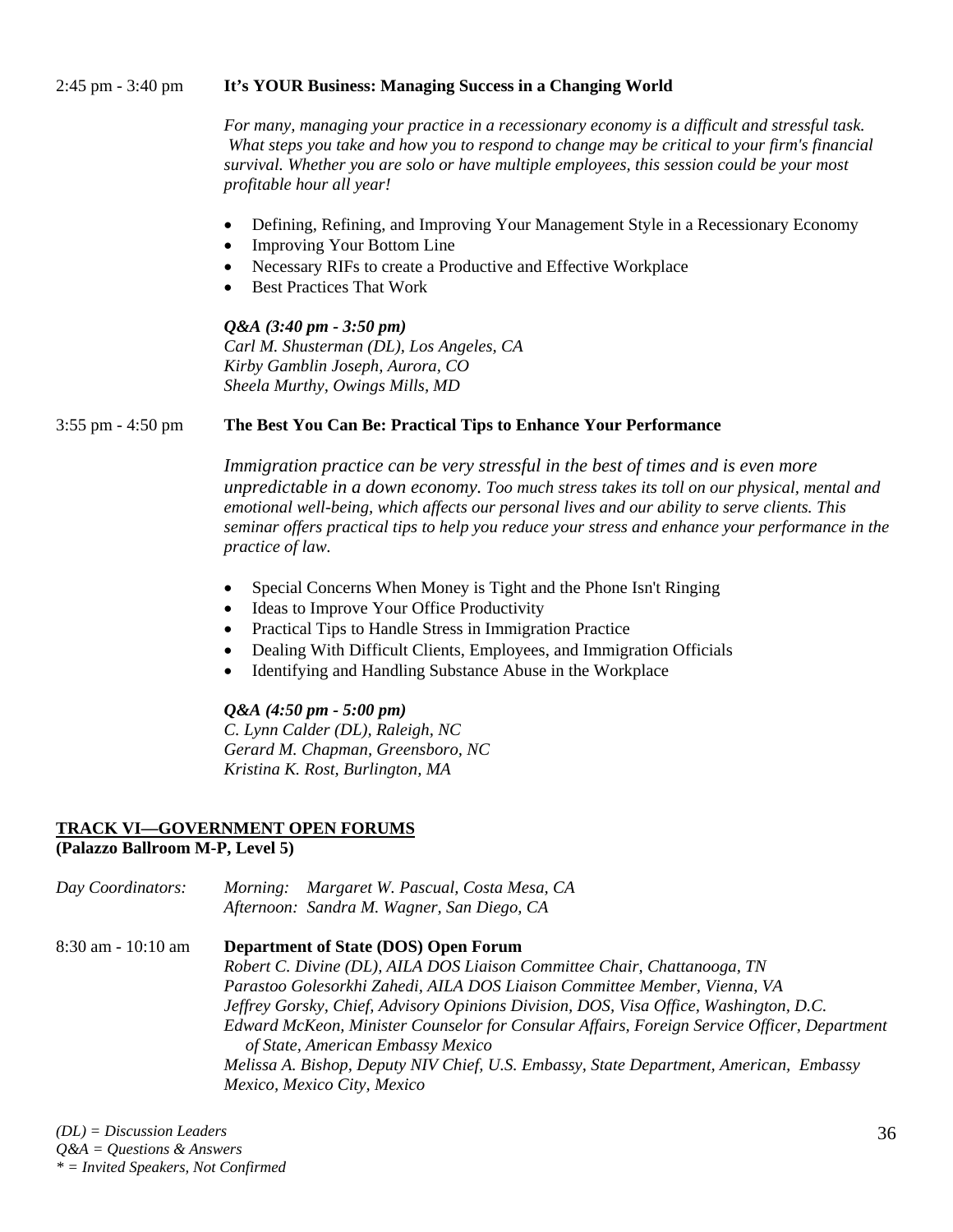| $10:15$ am $-11:55$ am              | Department of Labor (DOL) Open Forum                                                                                   |
|-------------------------------------|------------------------------------------------------------------------------------------------------------------------|
|                                     | Catherine L. Haight (DL), AILA DOL Liaison Committee Chair, Los Angeles, CA                                            |
|                                     | Ester Greenfield, AILA DOL Liaison Committee Vice Chair, Seattle, WA                                                   |
|                                     | William Carlson, Administrator, Office of Foreign Labor Certification, ETA, U.S.                                       |
|                                     | Department of Labor, Washington, DC                                                                                    |
|                                     | Elissa M. McGovern, Chief, Policy Division, Office of Foreign Labor                                                    |
|                                     | Certification, U.S. Department of Labor, Washington, DC                                                                |
|                                     | Brian Pasternak, PERM Program Manager, U.S. Department of Labor,                                                       |
|                                     | Washington, DC                                                                                                         |
| $1:35$ pm $-3:15$ pm                | U.S. Citizenship and Immigration Services (USCIS) Open Forum                                                           |
|                                     | Sharon R. Mehlman (DL), AILA USCIS Liaison Committee Chair, San Diego, CA                                              |
|                                     | Alexis S. Axelrad, AILA USCIS Liaison Committee Vice Chair, New York, NY                                               |
|                                     | Donald Neufeld, Acting Associate Director, Domestic Operations, USCIS,<br>Washington, DC                               |
|                                     | Lori Scialabba, Associate Director, Refugee, Asylum and International Operations Directorate,<br>USCIS, Washington, DC |
|                                     | Barbara Velarde, Chief, Office of Service Center Operations, USCIS, DHS, Washington, DC                                |
|                                     | Dea Carpenter, Acting Chief Counsel, USICS, DHS, Washington, DC                                                        |
| $3:20 \text{ pm} - 5:00 \text{ pm}$ | <b>Immigration and Customs Enforcement (ICE) Open Forum</b>                                                            |
|                                     | Cheryl David (DL), AILA Board of Governors/AILA ICE Liaison Committee Chair,<br>New York, NY                           |
|                                     | Mary E. Kramer, AILA ICE Liaison Committee Member, Miami, FL                                                           |
|                                     | John P. Torres, Acting Assistant Secretary, ICE, DHS, Washington, DC                                                   |
|                                     | Barry O'Melinn, Acting Principal Legal Advisor, ICE, DHS, Washington, DC                                               |
|                                     | *Marcy Forman, Director, Office of Investigations, ICE, DHS, Washington, DC                                            |

#### **BROWN BAG LUNCH SESSIONS**

12:30 pm - 1:30 pm **AILA Great Moments in Immigration History (Delfino 4101A, Level 4)** 

> *This panel will regale the audience with stories of the immigrant experience in the development of Las Vegas. Entertainment, cuisine, and personalities from around the world converged on this oasis in the desert to make Vegas what it is today.*

- Frederic Apcar and the Birth of the Showgirl—From Paris to Vegas
- Production Pioneers Siegfried and Roy—From Austria to Vegas
- From Canada with Love—Cirque du Soleil
- Cuisine of the World—Famous Vegas Chefs
- Artists and Entertainers of Las Vegas

*M. Edwin Prud'homme (DL), Las Vegas, NV John A. Curtas, Commentator & Restaurant Critic, Las Vegas, NV Elizabeth Foyt, Journalist, Las Vegas, NV Norm Johnson, Journalist, Las Vegas, NV* 

12:30 pm - 1:30 pm **B-1s: What Happens in Vegas, Stays in Vegas (Lando 4301A, Level 4)**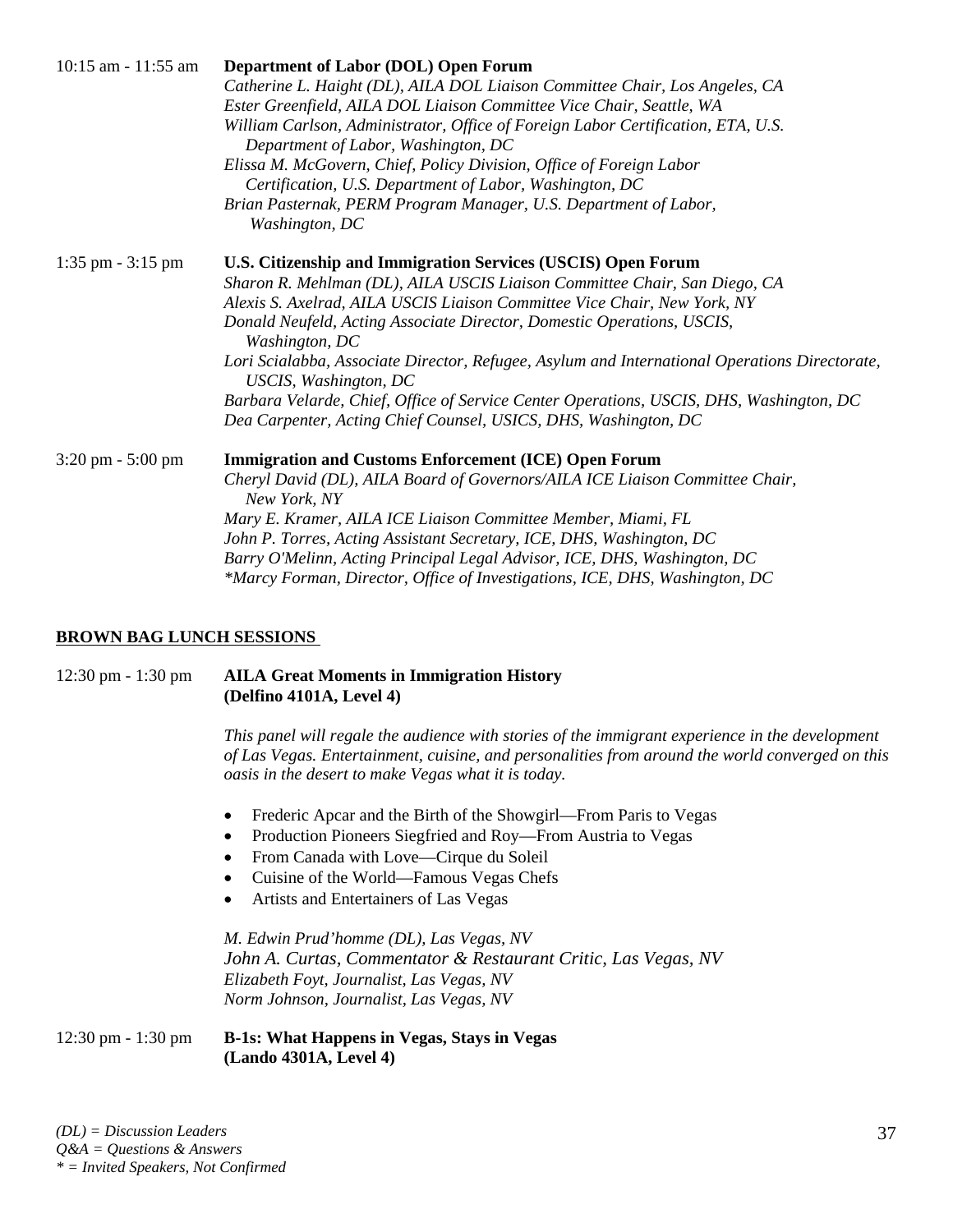*As business operations increasingly become more global, more foreign nationals are entering the U.S. to conduct "business." This panel will address the proper use of the B-1 business visitor visa. It will cover what activities are permissible, as well as discuss what a client should bring and be prepared to say at a U.S. consulate and at the port of entry. Finally, the session will also address how to deal with denials at the consulate and port of entry.* 

- Proper Use of a B-1: What Can an Individual Really Do?
- After Sales Service Exception to the "Performing Services" Bar
- B-1 in Lieu of H-1B, J-1 and H-3
- Preparing a Client for a Consular Interview and Entry Into the U.S.—What Should They Bring and What Should They Say?
- Handling Denials at the Consulate and Port of Entry

*Steven M. Ladik (DL), AILA Past President, Dallas, TX Andrew T. Chan, Seattle, WA Christi Hufford, Memphis, TN Nita Nicole Upadhye, London, Great Britain* 

# 12:30 pm - 1:30 pm **Beating the House: How Criminal and Immigration Lawyers Can Work Together (Marcello 4404, Level 4)**

*Fruitful collaboration between criminal defense and immigration attorneys is best illustrated by their work together on the immigration consequences of criminal convictions. Learn more about the importance of such cooperative activity taking place before it's too late.* 

- Perspective of a Criminal Defense Lawyer
- Perspective of an Immigration Lawyer
- Expert Opinions Regarding Immigration Consequences of Criminal Convictions
- Resources for the Practitioner

*Kara Hartzler (DL), Florence, AZ Michael R. Smith, Portland, OR George A. Terezakis, Mineola, NY Robert J. McWhirter, Tempe, AZ* 

#### 12:30 pm - 1:30 pm **Don't Gamble with Your Future: Retirement and Other Challenges for Baby Boomers (Lando 4204, Level 4)**

*Join us for an interactive, informative, and uplifting discussion on the transition challenges soon to face many practicing lawyers.* 

- Transitions: Retirement or Second Season of Service?
- Anatomy of Successful Transitions
- Recreating Your Life/Career or Retirement?
- Financial, Practical and Emotional Aspects of Transition

*Kenneth Stern (DL), Denver, CO Roxana C. Bacon, Phoenix, AZ Leon Rosen, AILA Past President, Las Vegas, NV* 

## 12:30 pm - 1:30 pm **Fundamentals: Basic Concepts of I-140 Preparation (Marcello 4401A, Level 4)**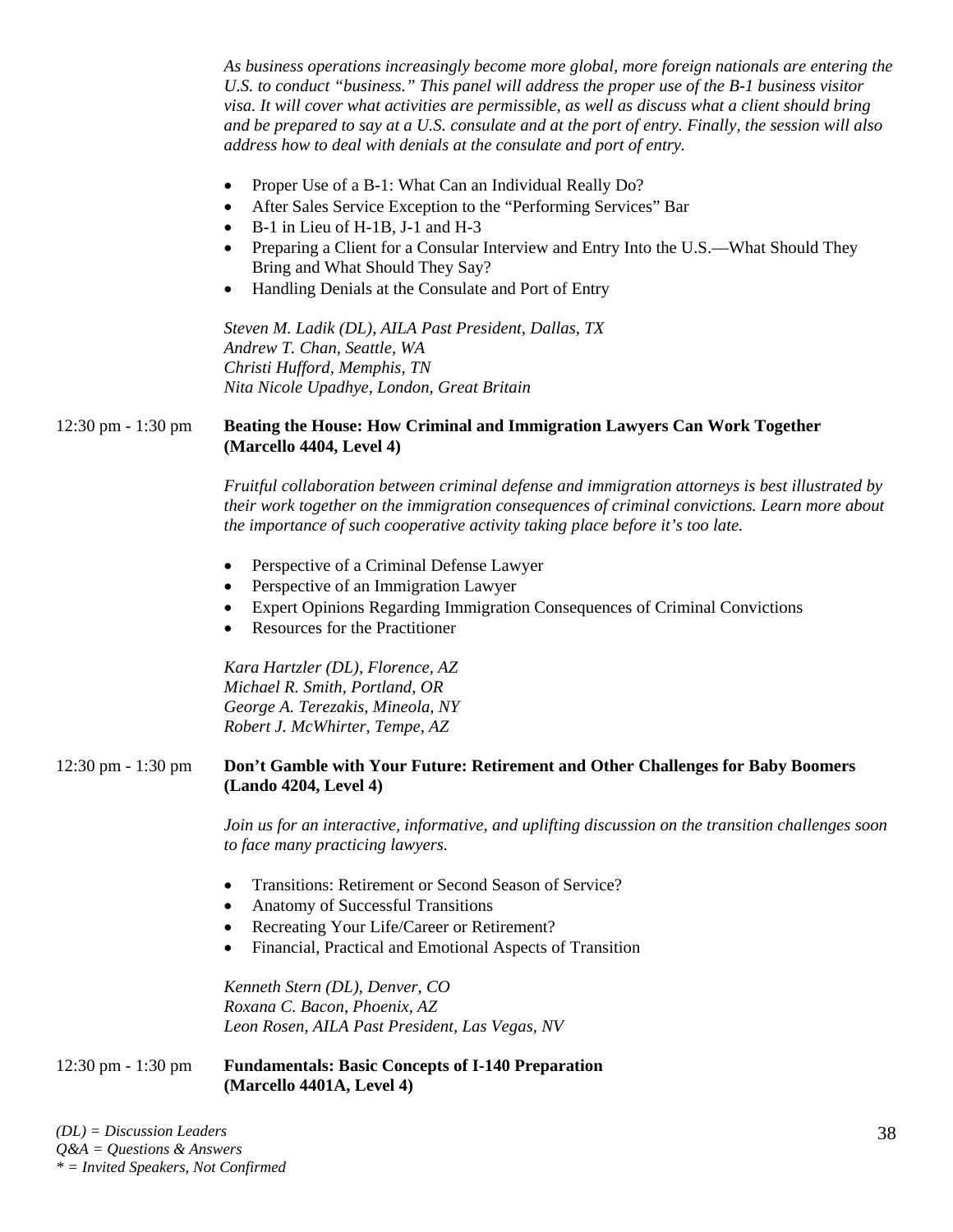*This fundamental program will address how to complete the I-140 form and prepare the petition for filing. The panelists will walk through the form section by section, as well as review what documents should be included with the application. Finally the panelists will address with which service center to file.* 

- Analysis and Completion of I-140 Form
- Evidence to Establish Ability to Pay
- Evidence to Establish Education and Experience Requirements
- Where to File

*Wendy Castor Hess (DL), Jenkintown, PA Atessa Chehrazi, AILA Northern California Chapter Chair, San Francisco, CA Linda Rose, AILA Board of Governors, Nashville, TN Annie Jen Wang, New York, NY* 

## **OTHER SESSIONS, WORKSHOPS & EVENTS**

| 7:25 am $-9:00$ am      | <b>AILA Ohio Chapter Meeting</b><br>(Zeno 4801, Level 4)                                                     |
|-------------------------|--------------------------------------------------------------------------------------------------------------|
| $7:30$ am $-8:30$ am    | <b>AILA Outbound Immigration Interest Group Meeting</b><br>(Zeno 4701, Level 4)                              |
| $7:30$ am $-8:30$ am    | LDS Immigration Lawyers Group Meeting<br>(Zeno 4803, Level 4)                                                |
| $7:30$ am $-8:30$ am    | <b>Yoga Session</b><br>(Zeno 4607, Level 4)                                                                  |
| 7:30 am $-9:00$ am      | <b>AILA Atlanta Chapter Meeting</b><br>(Lido 3001, Level 3)                                                  |
| $7:30$ am $-9:00$ am    | <b>AILA Santa Clara Valley Chapter Meeting</b><br>(Zeno 4602, Level 4)                                       |
| 8:30 am                 | Tony Cook Memorial Golf Tourney<br>(Angel Park Golf Club)                                                    |
| 8:30 am-9:30 am         | <b>AILALink Training</b><br>(Exhibit Hall, Level 5, AILALink Booth 211)                                      |
| 9:30 am-10:30 am        | <b>InfoNet Basics Trainings</b><br>(Palazzo Ballroom A-H, Level 5 (InfoNet Booth)                            |
| 9:30 am-10:30 am        | UPL/Consumer Protection and Authorized Practice of Law Action Committee Meeting<br>(Lido Room 3001, Level 3) |
| $11:30$ am $- 12:30$ pm | <b>AILA Arizona Chapter Meeting</b><br>(Zeno 4801, Level 4)                                                  |
| $11:30$ am $- 12:30$ pm | AILA In-House Counsel Interest Group Meeting<br>(Zeno 4602, Level 4)                                         |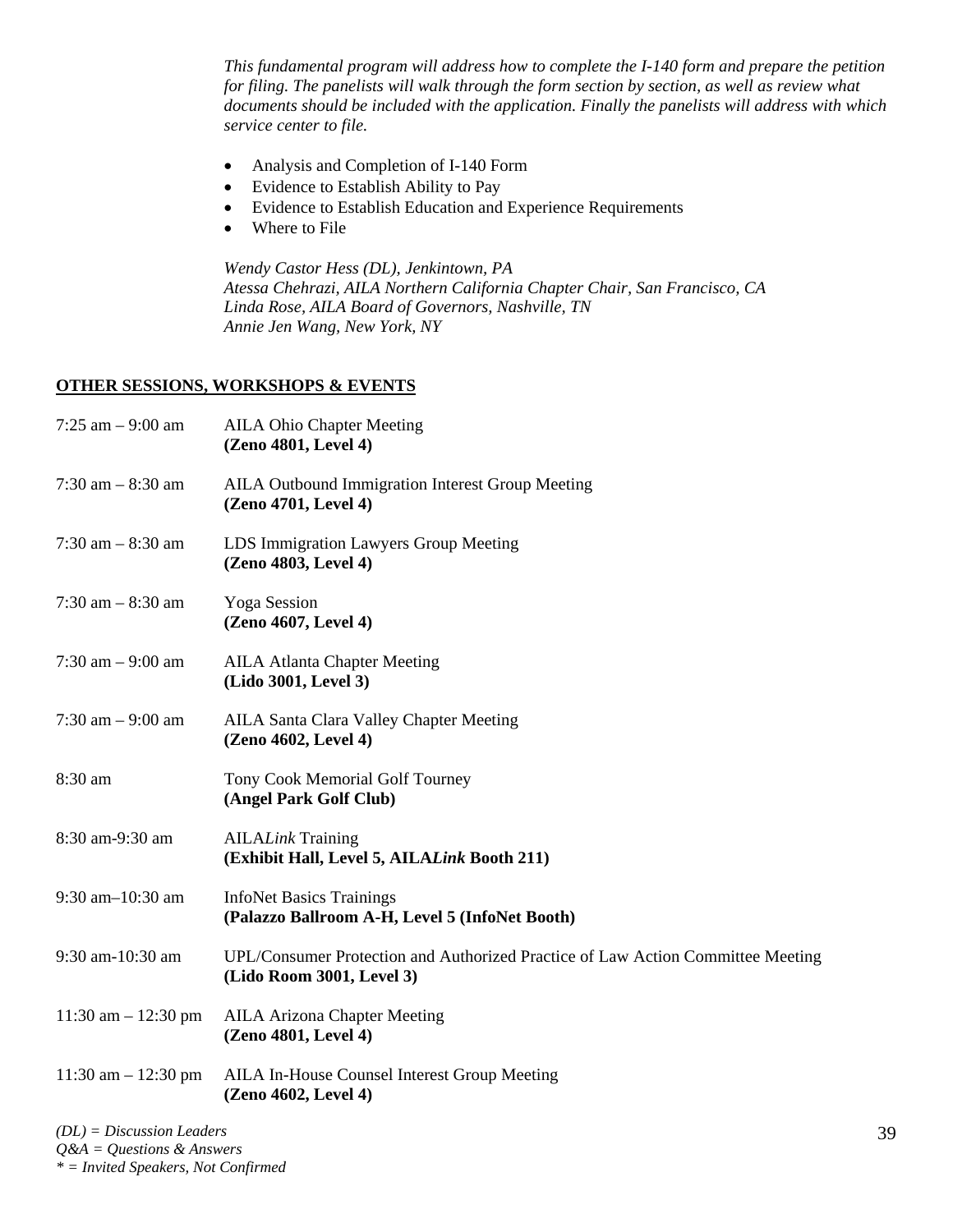| $12:00 \text{ pm} - 1:30 \text{ pm}$  | AILA Central Florida Chapter Meeting<br>(Zeno 4701, Level 4)                                                                                                                                                                                                                                                                                                                                                                                                                                                                                                                                                                                                                                                                                                                                                                                                                                                                                                                                                                                                                                                                                                                                   |
|---------------------------------------|------------------------------------------------------------------------------------------------------------------------------------------------------------------------------------------------------------------------------------------------------------------------------------------------------------------------------------------------------------------------------------------------------------------------------------------------------------------------------------------------------------------------------------------------------------------------------------------------------------------------------------------------------------------------------------------------------------------------------------------------------------------------------------------------------------------------------------------------------------------------------------------------------------------------------------------------------------------------------------------------------------------------------------------------------------------------------------------------------------------------------------------------------------------------------------------------|
| $12:00 \text{pm} - 4:00 \text{pm}$    | AILF Board of Trustees Meeting<br>(Zeno 4610, Level 4)                                                                                                                                                                                                                                                                                                                                                                                                                                                                                                                                                                                                                                                                                                                                                                                                                                                                                                                                                                                                                                                                                                                                         |
| $12:00 \text{ pm} - 12:30 \text{ pm}$ | <b>AILA Liaison Training Session</b><br>(Palazzo Ballroom A-H, Level 5 - AILA Central)<br>Does it seem as if your case fell into a Black Hole? Do you feel that immigration law is a vast<br>empty space and you are alone? Do you feel like you are screaming for help but no one is there<br>to listen? AILA Liaison wants to help you. The Liaison Department at AILA National provides<br>members with various services such as: assisting members in resolving problem cases, finding<br>documents necessary for their cases, identifying apparent trends and bringing them to the<br>attention of the government, meeting various government agencies and clarifying issues, and<br>collecting information from our members in order to inform the government of possible<br>problems. Find out how to utilitze all that AILA Liaison has to offer YOU and YOUR practice<br>by attending the AILA Liaison instructional session. Working together, you will be able to<br>navigate your way through the Black Hole of immigration law.<br>Lynn Lee, AILA Liaison & Information Associate, Washington, DC<br>Robin Williamson Thiel, AILA Liaison & Information Associate, Washington, DC |
| 12:30 pm $-1:30$ pm                   | <b>InfoNet Basics Trainings</b><br>(Palazzo Ballroom A-H, Level 5 (InfoNet Booth)                                                                                                                                                                                                                                                                                                                                                                                                                                                                                                                                                                                                                                                                                                                                                                                                                                                                                                                                                                                                                                                                                                              |
| 12:30 pm $-$ 2:00 pm                  | AILA Indian Subcontinent Interest Group Meeting<br>(Lido 3104, Level 3)                                                                                                                                                                                                                                                                                                                                                                                                                                                                                                                                                                                                                                                                                                                                                                                                                                                                                                                                                                                                                                                                                                                        |
| $1:00 \text{ pm-}2:00 \text{ pm}$     | <b>AILALink Training</b><br>(Exhibit Hall, Level 5, AILALink Booth 211)                                                                                                                                                                                                                                                                                                                                                                                                                                                                                                                                                                                                                                                                                                                                                                                                                                                                                                                                                                                                                                                                                                                        |
| $1:30 \text{ pm} - 2:30 \text{ pm}$   | <b>InfoNet Advanced Search</b><br>(Palazzo Ballroom A-H, Level 5 (InfoNet Booth)                                                                                                                                                                                                                                                                                                                                                                                                                                                                                                                                                                                                                                                                                                                                                                                                                                                                                                                                                                                                                                                                                                               |
| $2:30 \text{ pm} - 3:30 \text{ pm}$   | <b>InfoNet Basics Trainings</b><br>(Palazzo Ballroom A-H, Level 5 (InfoNet Booth)                                                                                                                                                                                                                                                                                                                                                                                                                                                                                                                                                                                                                                                                                                                                                                                                                                                                                                                                                                                                                                                                                                              |
| $3:30 \text{ pm} - 5:00 \text{ pm}$   | <b>AILA Silver Circle Interest Group Meeting</b><br>(Zeno 4710, Level 4)                                                                                                                                                                                                                                                                                                                                                                                                                                                                                                                                                                                                                                                                                                                                                                                                                                                                                                                                                                                                                                                                                                                       |
| $3:30 \text{ pm}$                     | <b>Softball Tournament: Texas vs. New York</b>                                                                                                                                                                                                                                                                                                                                                                                                                                                                                                                                                                                                                                                                                                                                                                                                                                                                                                                                                                                                                                                                                                                                                 |
| 4:30 pm-5:30 pm                       | <b>AILALink Training</b><br>(Exhibit Hall, Level 5, AILALink Booth 211)                                                                                                                                                                                                                                                                                                                                                                                                                                                                                                                                                                                                                                                                                                                                                                                                                                                                                                                                                                                                                                                                                                                        |
| $5:00 \text{ pm} - 6:00 \text{ pm}$   | AILA Canada Chapter Meeting (Brown Bag)<br>(Lido 3006, Level 3)                                                                                                                                                                                                                                                                                                                                                                                                                                                                                                                                                                                                                                                                                                                                                                                                                                                                                                                                                                                                                                                                                                                                |
| $5:00 \text{ pm} - 6:00 \text{ pm}$   | AILA Hispanic/Latino Interest Group Meeting<br>(Lido 3001, Level 3)                                                                                                                                                                                                                                                                                                                                                                                                                                                                                                                                                                                                                                                                                                                                                                                                                                                                                                                                                                                                                                                                                                                            |
| $5:00 \text{ pm} - 6:00 \text{ pm}$   | AILA No. California Chapter Meeting<br>(Lido 3005, Level 3)                                                                                                                                                                                                                                                                                                                                                                                                                                                                                                                                                                                                                                                                                                                                                                                                                                                                                                                                                                                                                                                                                                                                    |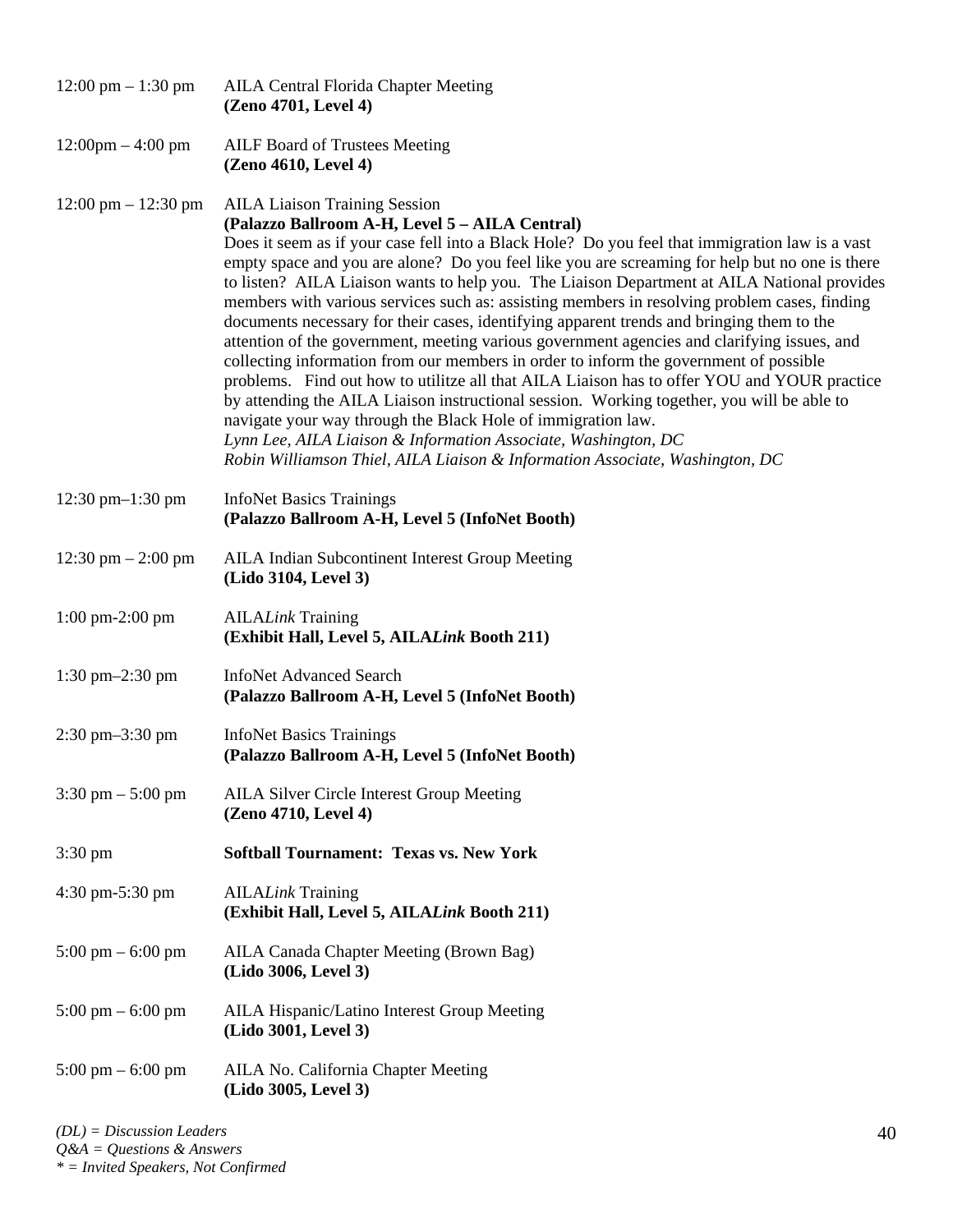| $5:00 \text{ pm} - 5:30 \text{ pm}$   | <b>AILA Liaison Training Session</b><br>(Palazzo Ballroom A-H, Level 5 - AILA Central)                                 |
|---------------------------------------|------------------------------------------------------------------------------------------------------------------------|
| 5:30 pm $-6:30$ pm                    | <b>InfoNet Basics Trainings</b><br>(Palazzo Ballroom A-H, Level 5 (InfoNet Booth)                                      |
| $5:30$ pm $-7:00$ pm                  | <b>AILA Southern California Chapter Reception</b><br>(Lido 3104, Level 3)                                              |
| $6:00 \text{ pm} - 7:30 \text{ pm}$   | New Members Division Reception<br>(Delfino 4105, Level 4)                                                              |
| 6:00 pm $- 7:30$ pm                   | National Immigration Project Reception<br>(Lido 3002, Level 3)                                                         |
| $6:30 \text{ pm} - 10:00 \text{ pm}$  | The American Immigration Council (formerly AILF) Reception & Dinner<br>(Lido 3101- Reception/ Murano -Dinner, Level 3) |
| $10:00 \text{ pm} - 12:00 \text{ am}$ | <b>AILA Pro Bono/NMD Hospitality Suite</b><br>(Zeno 4703, Level 4)                                                     |

# **SATURDAY, JUNE 6, 2009**

7:15 am - 4:00 pm Registration and Exhibits  **(Palazzo Ballroom A-H, Level 5)**

# **BREAKFAST WITH THE EXPERTS/WORKSHOPS**

*Morning Coordinators: Ezequiel Hernandez, Phoenix, AZ (Fundamentals: I've Got My First Job) Bruce E. Harrison, San Antonio, TX (Degree Equivalency Workshop) Anne Ebuehi-Nwaefulu, Arlington, TX (False Claims to U.S. Citizenship) Sandra A. Grossman, Rockville, MD (Protecting Those with a Weak Hand) Judy Flanagan, Phoenix, AZ (REAL ID Countdown) David C. Koelsch, Detroit, MI (Salvation on the Strip – Religious Workers)*

#### 7:30 am - 8:30 am **Fundamentals: I've Got My First Job Now What Do I Do? (San Polo 3401A, Level 3)**

*This session is geared towards the newer practitioner navigating the workplace for the first time. The session will cover what resources a new practitioner should be looking at to find the relevant law and guidance when preparing and filing various applications. The program will also cover professional and business development, managing ethical and other problem issues, and managing priorities. This will be an interactive session, with panelists providing general guidance covering the subjects intermixed with Q&A.* 

- Overview of Legal Resources and Legal Research Strategies
- Business Development Tips
- Tips for Managing Priorities and Caseload
- How to Handle Unethical Situations that Arise from Clients or in the Workplace
- The Benefits of Becoming More Involved in AILA

*Michael D. Patrick (DL), New York, NY*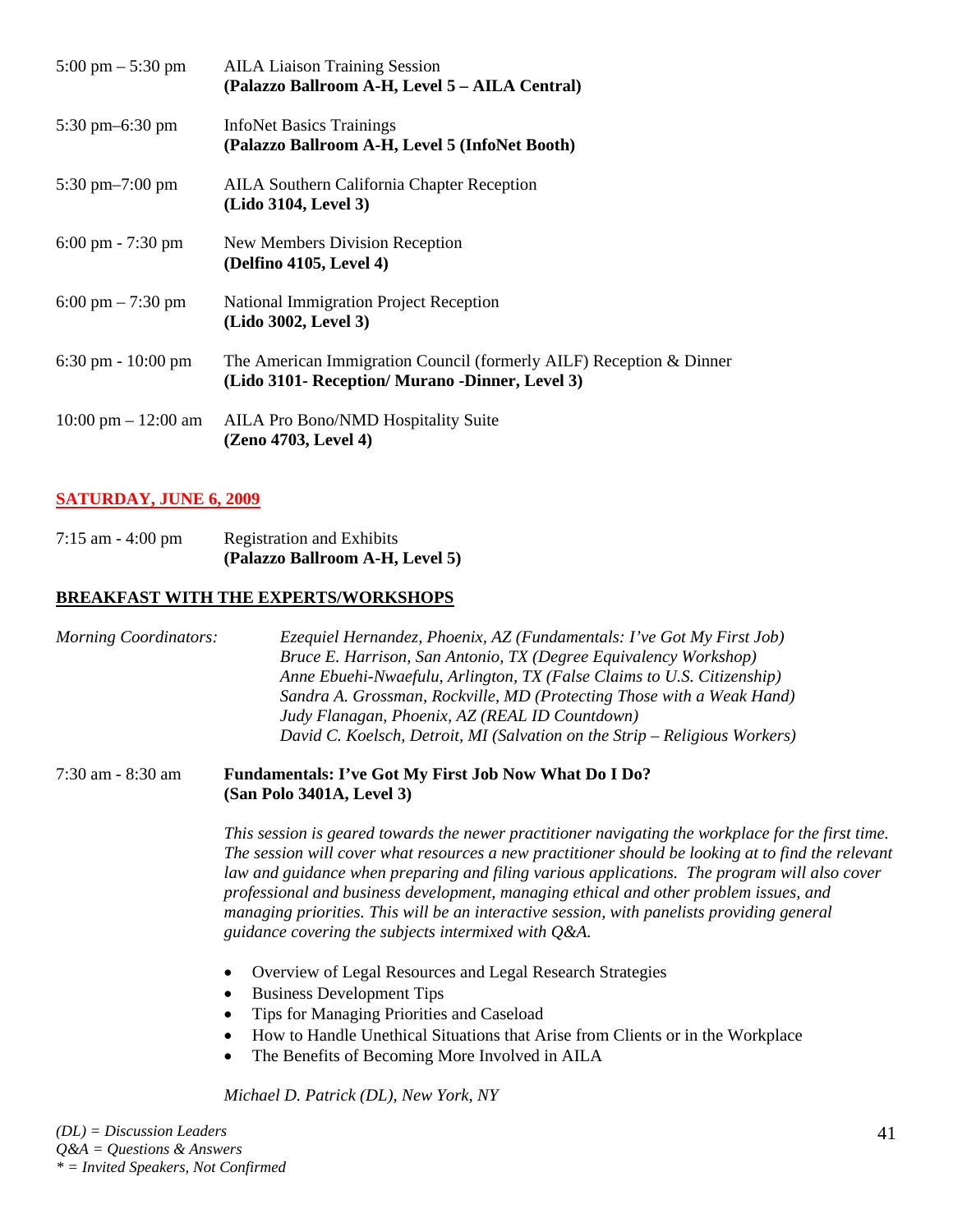*Jesse A. Lloyd, Oakland, CA Rebecca L. Sigmund, Atlanta, GA* 

*Q&A = Questions & Answers \* = Invited Speakers, Not Confirmed*

| 7:30 am - 8:30 am           | Degree Equivalency Workshop: Winning (and Losing) Combinations<br>(San Polo 3503, Level 3)                                                                                                                                                                                                                                                           |
|-----------------------------|------------------------------------------------------------------------------------------------------------------------------------------------------------------------------------------------------------------------------------------------------------------------------------------------------------------------------------------------------|
|                             | Through the use of hypotheticals, this workshop program will explore how to read the cards and<br>recognize degree equivalency issues and ensure that education credentials that satisfy employers<br>also meet USCIS EB-2 or EB-3 expectations at the I-140 stage. Panelists will address agency<br>interpretations and trends in adjudications.    |
|                             | Foreign Equivalent Education vs. Foreign Equivalent Degree<br>$\bullet$<br>3-Year Degrees and Combined Degrees-Real World vs. USCIS World<br>٠<br>Developing Degree Equivalency at the Labor Certification Stage<br>٠<br><b>Using Education Evaluation Agencies</b><br>$\bullet$<br>Agency Interpretations and Adjudication Trends<br>$\bullet$      |
|                             | Cheri R. Peterson-Ross (DL), Chicago, IL<br>Cynthia L. Shearn, Chicago, IL<br>Ronald Y. Wada, San Francisco, CA                                                                                                                                                                                                                                      |
| 7:30 am - 8:30 am           | <b>False Claims to U.S. Citizenship</b><br>(San Polo 3505, Level 3)                                                                                                                                                                                                                                                                                  |
|                             | False claims to U.S. citizenship are becoming more problematic for practitioners as the definition<br>of what constitutes a claim expands and allowance for exceptions diminishes. In this session, you<br>can ask questions of a panel of experts in this area.                                                                                     |
|                             | Was It a False Claim to Citizenship?<br>٠<br>Can Minors Make a False Claim? What About Claims Made by Others?<br>$\bullet$<br>How Should You Deal with "Claims" at the Border, the DMV, the Workplace, and the Bank?<br>$\bullet$<br>What Is the "Timely Retraction" Doctrine? Does It Work?<br>٠<br>Court Challenges, Trends, and Tips<br>$\bullet$ |
|                             | Michael H. Davis (DL), Minneapolis, MN<br>Denyse Sabagh, AILA Past President, Washington, DC<br>Phillip F. Fishman, Minneapolis, MN<br>Jackson Chaney, Irving, TX                                                                                                                                                                                    |
| 7:30 am - 8:30 am           | <b>Protecting Those With a Weak Hand: Juveniles</b><br>(San Polo 3405, Level 3)                                                                                                                                                                                                                                                                      |
|                             | Learn how to protect juvenile immigrants as they float through the legal systems of juvenile<br>justice, foster care and immigration. This workshop will examine the interactions of state welfare<br>agencies, ICE and USCIS and how to balance the process with the best interests of the child.                                                   |
|                             | Basics of How to Protect and Assist Juveniles<br><b>Undocumented Minors in Foster Care</b><br>Victims of Trafficking, Crime and Domestic Violence<br>Representing Juveniles in Immigration Court Proceedings<br>$\bullet$                                                                                                                            |
|                             | David B. Thronson (DL), Las Vegas, NV<br>Deborah Lee, Miami, FL                                                                                                                                                                                                                                                                                      |
| $(DL) = Discussion$ Leaders | 42                                                                                                                                                                                                                                                                                                                                                   |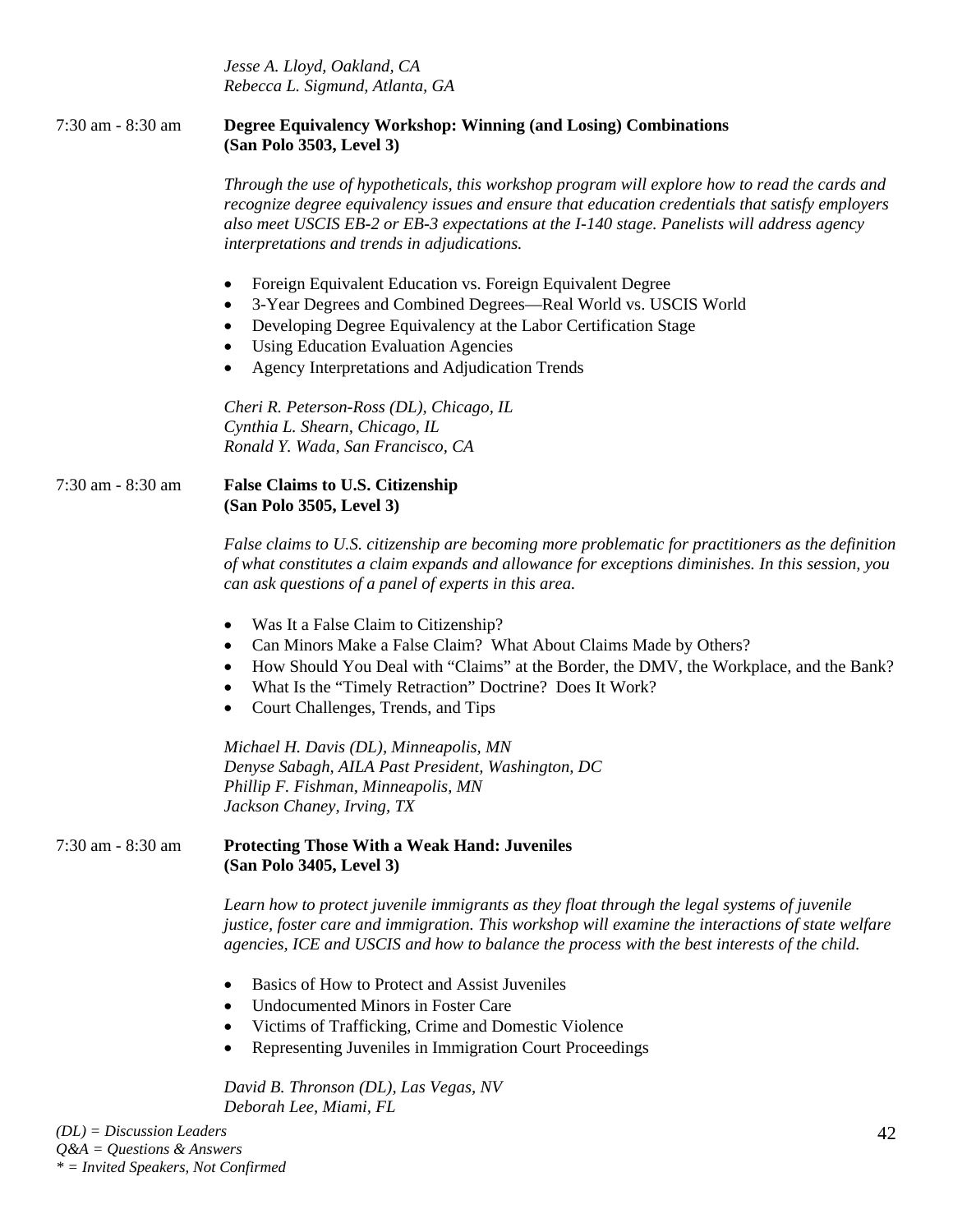*Pamela Goldberg, UNHCR, Washington, DC John W. Richardson, Immigration Judge, Phoenix Immigration Court, Phoenix, AZ* 

### 7:30 am - 8:30 am **REAL ID Countdown to December 31, 2009: Will States Play Their Upper Hand or Fold? (San Polo 3501A, Level 3)**

*As of May 11, 2008, state driver's licenses and identification cards are no longer accepted for federal purposes unless DHS determines that a state is compliant with the Real ID Act or a state has been approved for an extension by the Secretary of DHS. All 56 U.S. jurisdictions have received an initial extension from the Secretary of DHS. This breakfast with the experts session will provide further insight as to the "real" impact this will have on your clients and the processing of their cases before the respective federal agencies.* 

- How We Got to This Point
- What Are the Minimum Nationwide Standards for State Driver's Licenses or ID Cards?
- What Are the Data Requirements?
- Opting In or Out of the Program—What States Are Doing to Address It and Federal Government's Enforcement
- National Impact—An Analysis of the Impact of the Program, the Costs and the Reality of Its Implementation
- State-by-State Survey—What Is Your State Doing?

*Lenni Beth Benson (DL), New York, NY Khorzad Adi Mehta, Owings Mills, MD Julie A. Pace, Phoenix, AZ* 

#### 7:30 am - 8:30 am **Workshop: Salvation on the Strip—Religious Workers (San Polo 3403, Level 3)**

*USCIS believes that a third or more of religious worker petitions involve some level of fraud. This workshop will focus on the fallout from that belief, ways to approach R-1 and I-360 petitions and delays in their adjudication. This will be an interactive session, with panelists providing general guidance covering the below subjects intermixed with Q&A.* 

- Has Elvis Returned or Is He Still Dead ...
	- o Applying for Special Immigrant Religious Worker Visa (I-360) Under New Regulations
- Is the Church of Elvis Really a Religious Body for R-1 or I-360 Purposes?
	- o Documentation Required and Desirable
	- o  $501(c)(3)$  status
- Is Elvis Really a Religious Worker?
	- o How Long Is 2 years?
	- o Range of Occupations
	- o Fraud Investigation
- We Pray Religiously for Adjudication, But Nothing Happens:
	- o Effect of Delay, R-1 Extensions; 240 days and Unauthorized Employment o Litigate or Wait?
- Readjudication and Revocation of I-360 Petitions
	- o What Change Is a Material Change?
- "I'm All Shook up, I Just Got an RFE": Trends, Issues and Strategies to Respond
- Alternatives to the R-1 and I-360 in Light of the "Inquisition"

*Michelle Lazerow (DL), Rockville, MD*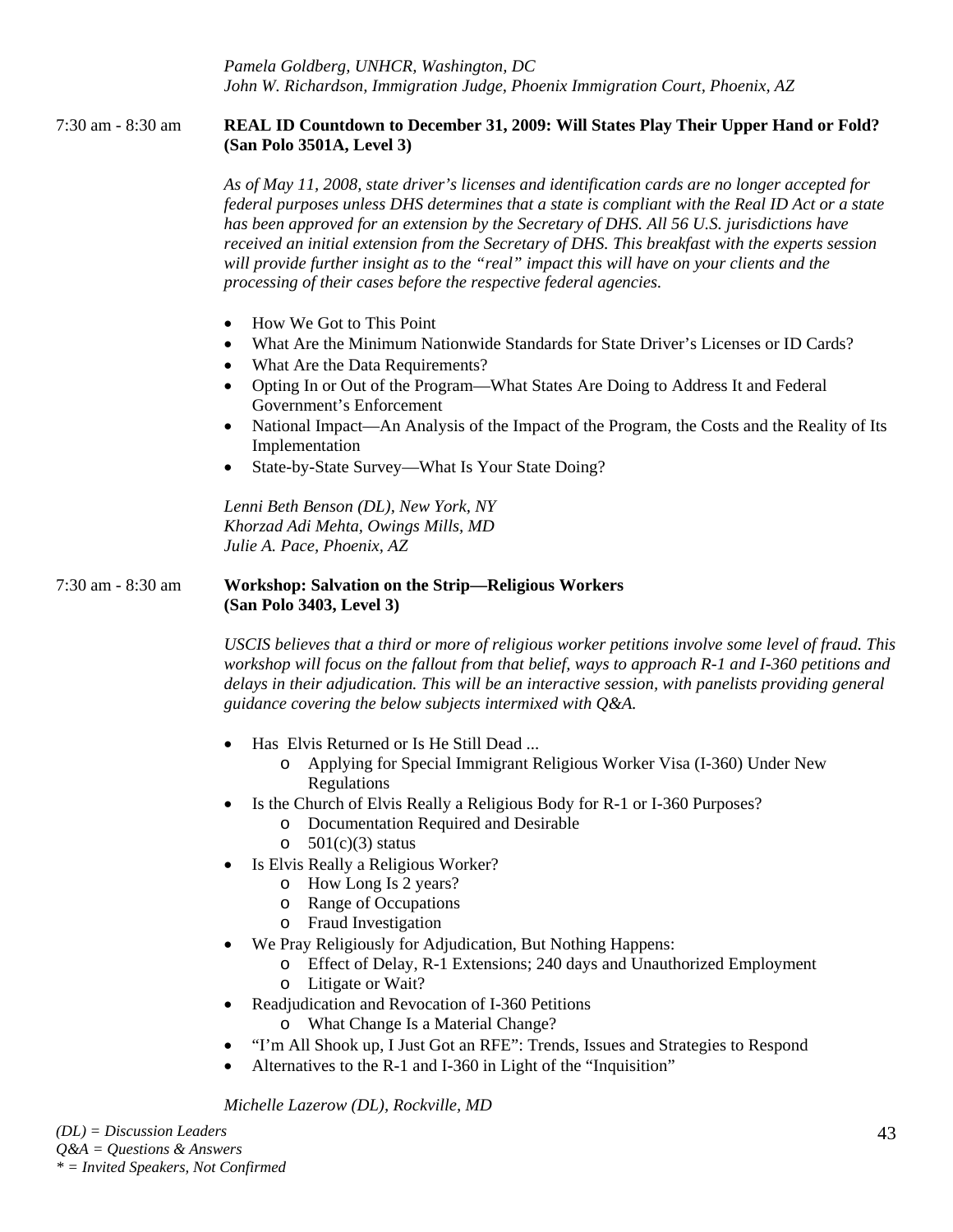*Rodney M. Barker, Boston, MA Barbara V. Melendez, Salt Lake City, UT Carlos R. Ortiz-Miranda, Washington, DC* 

#### **FUNDAMENTALS TRACK (Marcello 4401A, Level 4)**

*Day Coordinators: Morning: Laura D. Burton, Greensboro, NC Afternoon: Veronica Ann Benigno, Walnut Creek, CA* 

8:30 am - 9:25 am **Nuts and Bolts of Asylum, Withholding and CAT**

*This panel will provide guidance on interviewing and building an attorney-client relationship with applicants who have been persecuted or tortured abroad and/or who fear persecution and/or torture if removed from the U.S. The panel will cover issues involving both affirmative and defensive asylum applications.* 

- Tips for Interviewing Clients and Reviewing Documents
- The One-Year Filing Deadline and Exceptions
- Developing the Theory of the Case—Persecution, Country-Wide Threat, "On Account Of" Standard
- Completing Form I-589, Documenting Legal Elements and Meeting the Burden of Proof
- Preparing the Client and Witnesses for the Interview and/or Hearing
- Asylum Office Decisions to Refer to the Immigration Court, Immigration Court Decisions, Appeals to the BIA, and Appeals and Petitions for Review to the Circuit Courts of Appeals
- EADs and the Asylum Clock
- **Ethical Considerations**

#### *Q&A (9:25 am - 9:35 am)*

*Sioban Albiol (DL), Chicago, IL Helena Tetzeli, Miami, FL John Willshire-Carrera, Boston, MA* 

#### 9:40 am - 10:35 am **Nuts and Bolts of Removal Proceedings**

*This panel will address the basics of immigration court litigation, including limitations of credible fear and reasonable fear screenings by the asylum office, requests for parole and bond, and bond hearings. This session also will address related procedural issues.* 

- Seeking Relief from Persecution and/or Torture Where DHS Has Issued an Order of Expedited Removal (INA §235) or Final Administrative Removal Order (INA §238(b))
- DHS Detention, Parole, Bonds, Bond Hearings, and Bond Appeals
- Burden of Proof and Evidence
- Termination of Proceedings by IJ for Adjudication of Adjustment Applications by USCIS
- Appeals of Removal Orders to the BIA and Requests for Briefing Extensions
- Voluntary Departure—Posting Voluntary Departure Bonds with ICE and Documenting Timely Departure from the U.S.
- The Immigration Court Practice Manual
- The Duty of Candor and Other Ethical Considerations

# *Q&A (10:35 am - 10:45 am)*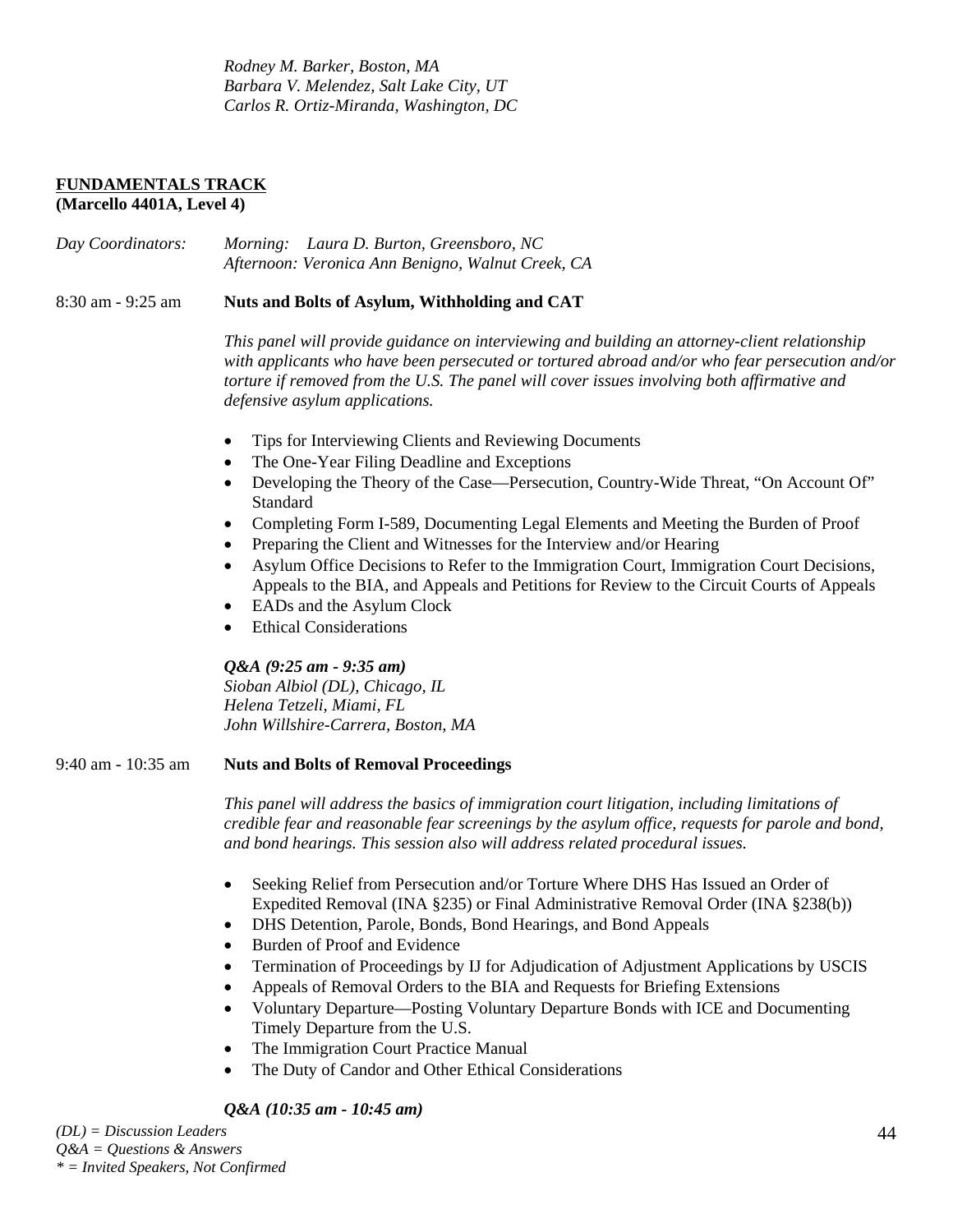*Lisa Ellen Seifert (DL), AILA Washington State Chapter Chair, Olympia, WA Peter D. Williamson, AILA Past President, Houston, TX Melinda Basaran, Paterson, NJ* 

#### 10:50 am - 11:45 am **Ethics 101**

*Before delving into the practice of immigration law, every new attorney should be introduced to the ethical issues and traps that can befall even experienced practitioners. This program will assist the practitioner new to the field in spotting common ethical issues and point to resources to help navigate them successfully.* 

- Whom Do You Represent? Dual Representation
- Engagement and Disengagement: When Does the Representation Begin and End, and Under What Circumstances Should You Disengage?
- Most Frequent Complaints About Immigration Lawyers Disciplinary Bars Receive
- Do State Bar Rules Apply?
- **Ethics Resources**

#### *Q&A (11:45 am - 11:55 am)*

*Alan J. Pollack (DL), Long Branch, NJ Laura A. Edgerton, Raleigh, NC Thomas C. Hochstatter, Milwaukee, WI* 

#### 1:35 pm - 2:30 pm **245(i): An Old But Helpful Friend**

*Many new practitioners ask very basic questions about INA §245(i) which is still a viable option today for many immigrants. This panel will educate practitioners who sometimes are not even aware of this powerful tool and how to use it to their client's advantage.* 

- INA §245(i): History and Key Dates to Determine Eligibility
- When Can a Derivative Avail Themselves of §245(i)?
- Approvable When Filed and Physical Presence Issues
- What Questions Should Practitioners Ask to Find Out If a Client Is Eligible?
- Completing the I-485A Supplement

*Q&A (2:30 pm - 2:40 pm) Olsi Vrapi (DL), Santa Fe, NM John Ayala, Los Angeles, CA* 

#### 2:45 pm - 3:40 pm **It's Vegas, Let's Pretend: Mock Client Interview**

*The initial client interview sets the stage for the attorney-client relationship. Everyone should have an overview of interview techniques and knowledge of common issues that arise in the initial interview. What is the role of the attorney and other staff in client interviews?* 

- Manner and Method of Interview
- Attorney-Client Relationship
- Interviewing Clients in Dual Representation Situations
- Fees and Retainer Agreements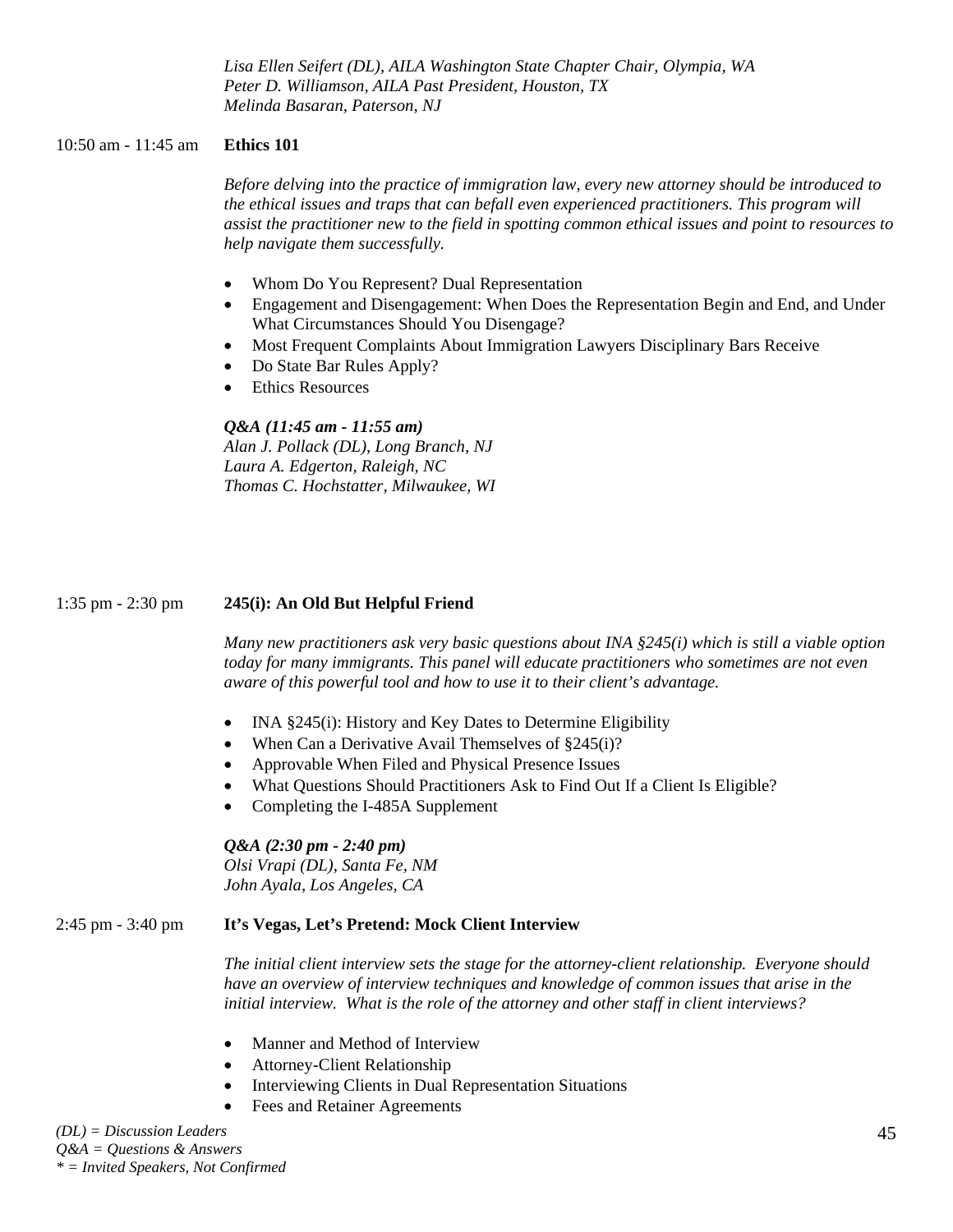*Q&A (3:40 pm - 3:50 pm) Amy Erlbacher-Anderson (DL), Omaha, NE Lea Alfano, Decatur, GA Barry Howard Gleen, New York, NY Brent W. Renison, Lake Oswego, OR* 

## 3:55 pm - 4:50 pm **First Comes Love, Then Comes Marriage, Then Comes the N-400 Application**

*The panel will address adequately preparing the client for the interview, and the attorney's role when the officer misapplies the law or the client makes false statements.* 

#### **Mock Marriage-Based Adjustment Interview:**

- Effective Preparation for Marriage-Based Interview
- What to Expect at a Marriage-Based Interview and What Types of Questions Are Asked?
- Presenting Supporting Documents at a Marriage Interview
- When Can Your Clients Be Separated?

## **Mock Naturalization Interview:**

- Effective Preparation for Naturalization Interview
- What Happens at a Naturalization Interview?
- What Types of Questions Are Asked?
- What Documents Do You Present at a Naturalization Interview?

# *Q&A (4:50 pm - 5:00 pm)*

*Lindsay A. Curcio (DL), Brooklyn, NY Radlyn Mendoza, Virginia Beach, VA Michelle Saenz Rodriguez, Dallas, TX Jonathan Willmoth, Philadelphia, PA* 

#### **TRACK I—BUSINESS (Palazzo Ballroom I-L, Level 5)**

| Day Coordinators: | <i>Morning:</i> | Kathryn J. Burke, Albany, CA               |
|-------------------|-----------------|--------------------------------------------|
|                   |                 | Afternoon: Sheela Murthy, Owings Mills, MD |

#### 8:30 am - 9:25 am **Making the Grade: Outstanding Researchers & Professors**

*Academic institutions and companies may seek our advice on an individual's eligibility for the outstanding researcher/professor (ORP) petition, while individuals seek our advice on convincing their employer that sponsorship for ORP is appropriate. This panel reviews the eligibility criteria both for the employee and for the employer, as well as best practices for working within established institutional parameters for sponsorship.* 

- What Constitutes "Permanent Employment" (June 2006 Aytes Memo)?
- What Qualifies as Three Years Experience?
- National vs. International Acclaim
- Qualifying the Petitioner
- Working with Academic Institutions

#### *Q&A (9:25 am - 9:35 am)*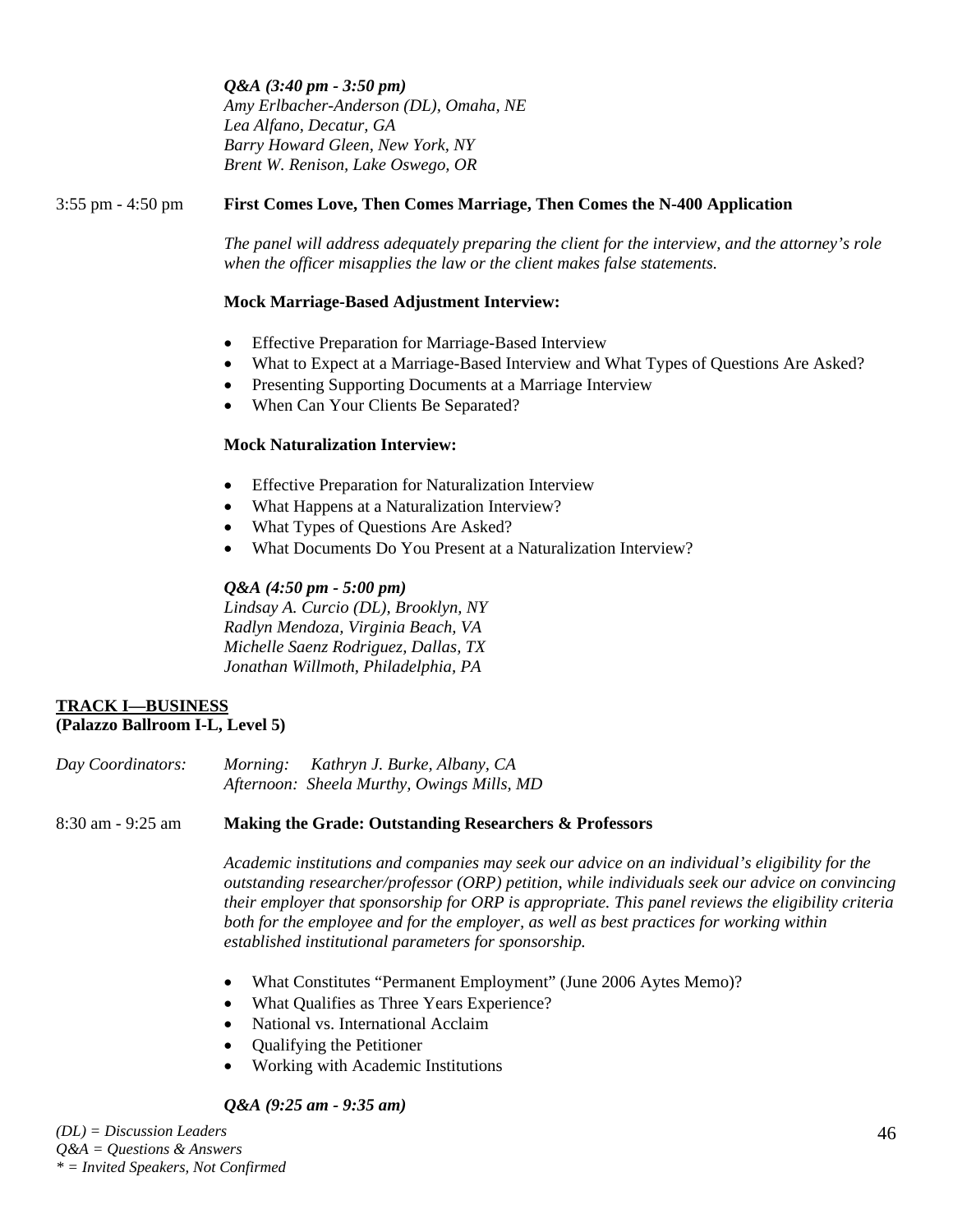*Dan H. Berger (DL), Northampton, MA Elizabeth A. Quinn, Washington, DC Jeffrey W. Goldman, Boston, MA* 

# 9:40 am - 10:35 am **When the Chips Are Down, Viva AILA Liaison!**

*With acronyms like NSC, NRC, NVC, and NBC, it's no wonder that files can get off track. Unfortunately, even when the file is not misplaced, it can be impossible to find out any information on the status, or to right a wrong. This panel discusses steps that can be taken to work directly with the government, appropriate use of AILA liaison assistance, and when it may need to go to a higher power.* 

- What Can We Expect from NCSC?
- Buying Information through Premium Processing
- Helpful E-mails, Faxes and Other Inroads
- What AILA Liaison Can/Cannot Do
- Making Use of FOIA and FBI Background Checks

# *Q&A (10:35 am - 10:45 am)*

*Shawn A. Orme (DL), Dallas, TX Alexis S. Axelrad, New York, NY Robert P. Deasy, AILA Director of Liaison and Information, Washington, DC Turid L. Owren, Portland, OR* 

# 10:50 am - 11:45 am **All Hands In: Business Immigration Cases in an Interagency World**

*This panel will explore current complexities and issues involved in preparing business cases when multiple agencies are involved. The speakers will take a practical look at how the interplay of agencies affects our practice on a day-to-day basis. This program will address interagency issues that arise in preparing NIV and IV applications, as well as those that affect consular visa applications and admission to the U.S. The panel will offer best practices and tips to address these often complex issues.* 

- Current Interagency Issues in the NIV Context
- Current Interagency Issues in the IV Context
- Interagency Issues in the Visa Application Process
- How Interagency Issues Can Affect Your Client's Entry Into the U.S.

# *Q&A (11:45 am - 11:55 am)*

*Deborah J. Notkin (DL), AILA Past President, New York, NY William A. Stock, AILA Board of Governors, Philadelphia, PA*  Leslie A. Holman, AILA Board of Governors/AILA Admissions & Border Enforcement  *Committee Chair, Burlington, VT* 

# 1:35 pm - 2:30 pm **At This Casino, Is There Always Someone Watching? Business Ethics**

*Business immigration law involves some unique ethical issues. Although dual representation stands out, subtle issues lurk around every corner. This session is designed to discuss these issues and provide insight into their ethical resolution. The session will also address DOL rules in connection with H-1B and labor certification fees.*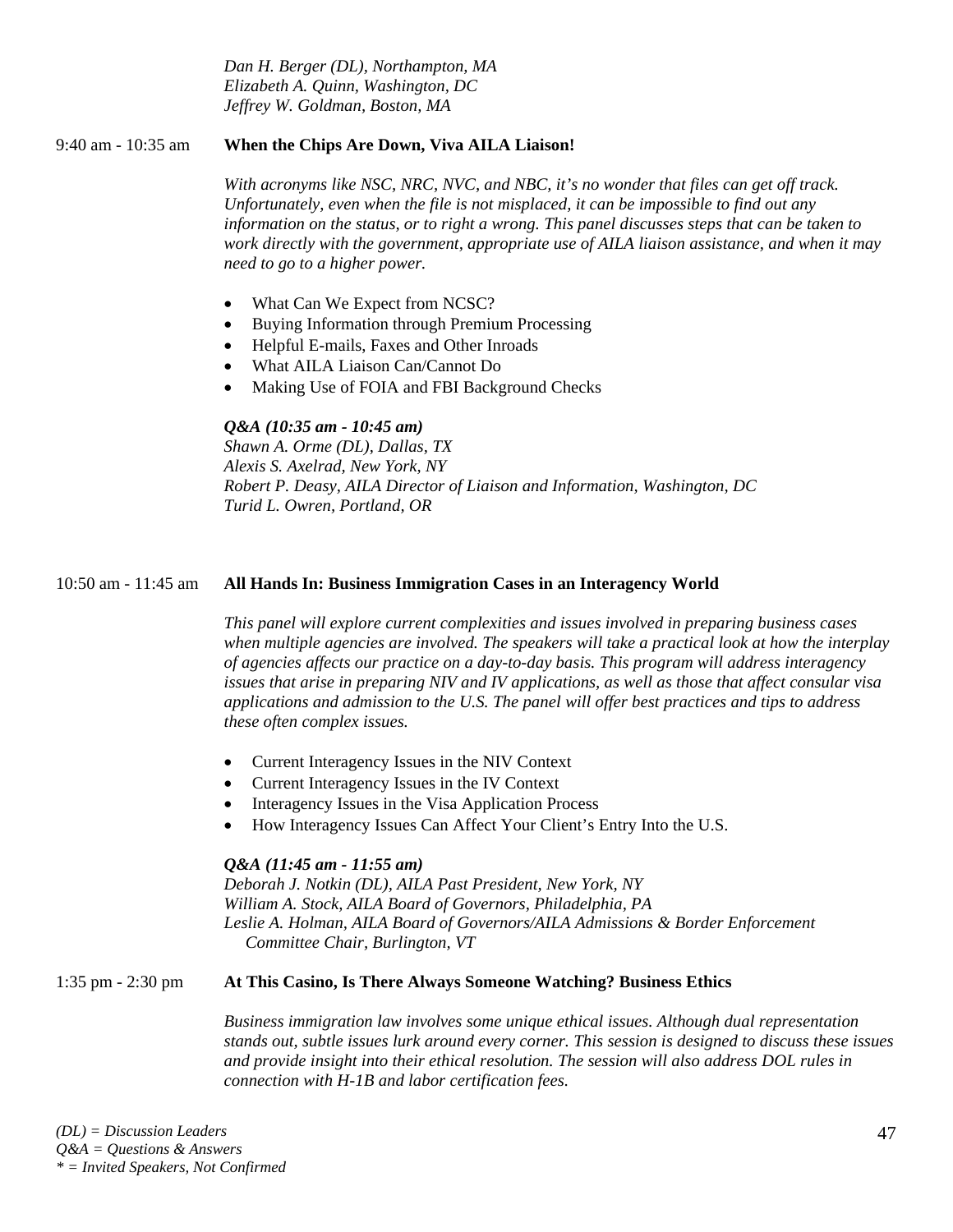- What Are the House Rules for Dual Representation? Initial Contact with Employer and Employee, Fee Agreements and Waivers
- Psst…I Have Some Hot Information to Give You, But You Can't Tell:
	- o My Employee
	- o My Employer
- I'm Paying So You Work for Me, Right?
	- Know When to Hold 'Em, Know When to Fold 'Em
		- o Withdrawal as Counsel, When and How and with What Documentation to Whom?

#### *Q&A (2:30 pm - 2:40 pm)*

*Cyrus D. Mehta(DL), New York, NY Edwin R. Rubin, AILA Past President, Newark, NJ Maria F. Glinsmann, Gaithersburg, MD* 

## 2:45 pm - 3:40 pm **Dealing with E-Verify**

*The government is encouraging employers everywhere to jump on the E-Verify bandwagon for on-line I-9 verification. This panel will follow a hypothetical E-Verify user through registration, training, implementation and day to day use of the system.* 

- Mandatory or Voluntary—Who Must Use E-Verify?
- Special Issues for Federal/State Contractors and Employers of OPT/STEM F-1s
- Registration, MOU, Training and Implementation
- Employee Documents and Photo-Tool Issues
- DHS and SSA Database Concerns
- Resolving Tentative and Final Non-Confirmations

*Q&A (3:40 pm - 3:50 pm) Peter T. Schiron (DL), New York, NY Bonnie K. Gibson, Phoenix, AZ Eileen M.G. Scofield, Atlanta, GA Michael Mayhew, Acting Chief, Special Operations, USCIS Verification Division, DHS, Washington, DC Margaret Hu, Special Policy Counsel, Office of Special Counsel for Immigration Related Unfair Employment Practices, Civil Rights Division, U.S. Department of Justice, Washington, DC* 

#### 3:55 pm - 4:50 pm **Make Hay While the Sun Shines: H-2B Visas for Seasonal, Peak Load and One-Time Need Workers**

*This panel is for newer and experienced practitioners who want a comprehensive, nuts-and-bolts understanding of filing for H-2B petitions. The H-2B is an increasingly popular yet restricted nonimmigrant classification. It can be a perfect solution for the right client, but only if counsel knows how to navigate the issues and potential obstacles.* 

- H-2B Labor Certification Under the New DOL Regulations
- Protecting Clients from Unscrupulous and Unknowledgeable Agents
- Understanding the Roles of DOL and USCIS
- What Type of Employment Qualifies as an H-2B Job?
- Strategic Considerations for Managing the H-2B Cap
- Extension of Status and Change of Employer Considerations

#### *Q&A (4:50 pm - 5:00 pm)*

*Jeanne M. Malitz (DL), San Diego, CA Ann Allott, Centennial, CO Enrique Gonzalez, Miami, FL*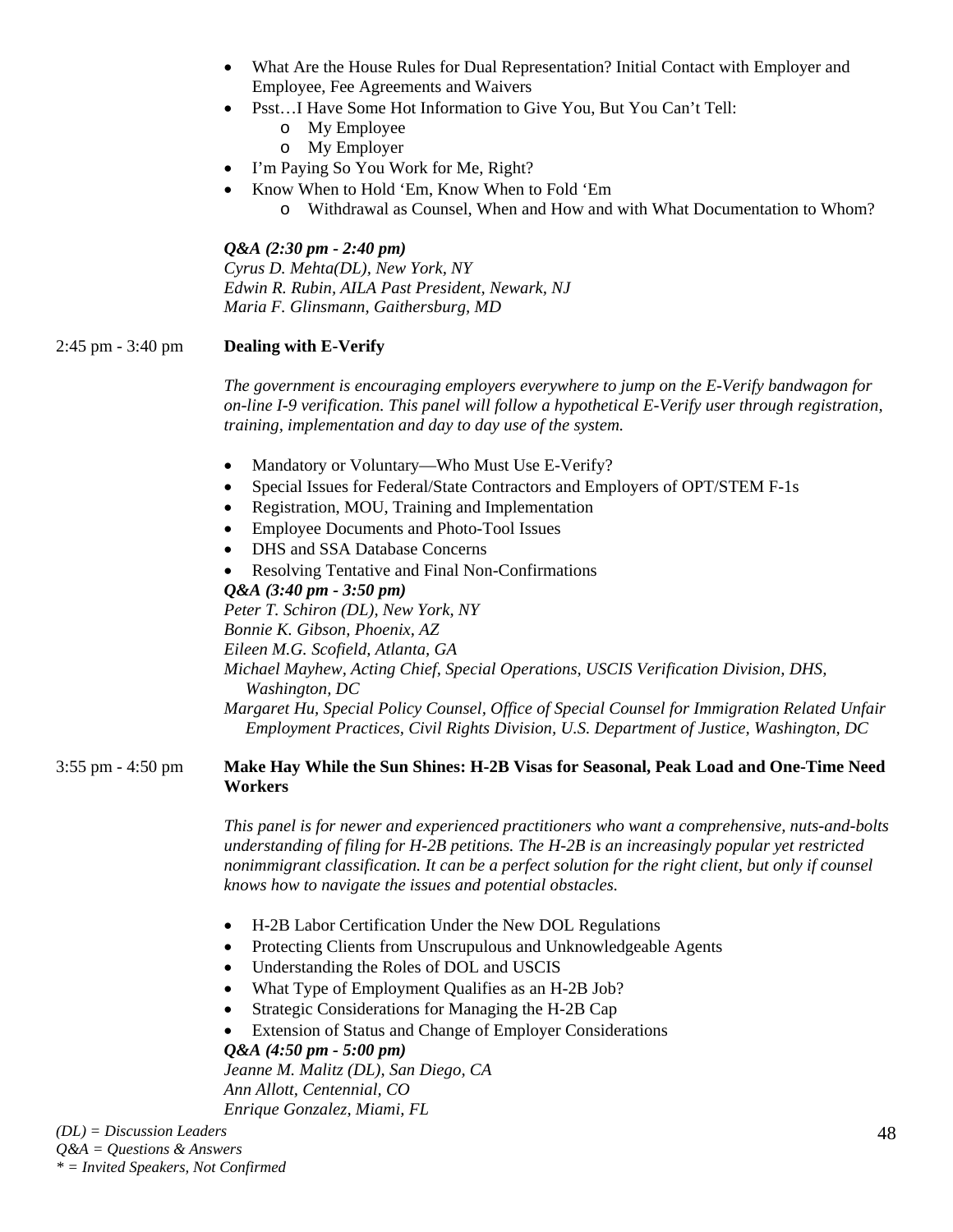# **TRACK II–FAMILY (Palazzo Ballroom M-P, Level 5)**

| Day Coordinators:       | Roger K. McCrummen, North Kansas City, MO<br>Morning:<br>Afternoon: Patricia A. Bollman, New Orleans, LA                                                                                                                                                                                                                                                                                                                                                                                          |
|-------------------------|---------------------------------------------------------------------------------------------------------------------------------------------------------------------------------------------------------------------------------------------------------------------------------------------------------------------------------------------------------------------------------------------------------------------------------------------------------------------------------------------------|
| 8:30 am - 9:25 am       | It's Natz So Easy!                                                                                                                                                                                                                                                                                                                                                                                                                                                                                |
|                         | This panel will cover advanced issues in naturalization including the CCA, statutory exemptions<br>for war veterans (Filipino, Persian Gulf, Hmong), military service abroad, employees working<br>abroad and preserving residency $(N-470)$ , LPR spouses of USCs working for a U.S. company,<br>religious workers, medical disability waivers and individuals with extraordinary contributions to<br>national security. The panel will also go through advanced issues in good moral character. |
|                         | Determining if U.S. Citizenship Has Already Been Acquired, including CCA?                                                                                                                                                                                                                                                                                                                                                                                                                         |
|                         | Who Knew? Obscure Ways Citizenship Is Acquired<br>$\bullet$<br>How to Set and Re-Set Your Naturalization Clock—What Is an N-470 and How Does It<br><b>Impact a Naturalization Application?</b><br>How Good Does Moral Character Really Have to Be?<br>٠                                                                                                                                                                                                                                           |
|                         | You Didn't Really Need to Be an LPR for 5 Years<br>Who Is Exempt From the English, History and Civics Test Under the Medical Disability<br>Waiver?                                                                                                                                                                                                                                                                                                                                                |
|                         | $Q&A(9:25 \text{ am} - 9:35 \text{ am})$                                                                                                                                                                                                                                                                                                                                                                                                                                                          |
|                         | Carmen A. DiPlacido (DL), Arlington, VA                                                                                                                                                                                                                                                                                                                                                                                                                                                           |
|                         | Robert A. Mautino, AILA Board of Governors, San Diego, CA<br>Heather Barbus, Chicago, IL                                                                                                                                                                                                                                                                                                                                                                                                          |
| 9:40 am - 10:35 am      | <b>Intercountry Adoptions: The Hague Convention One Year After</b>                                                                                                                                                                                                                                                                                                                                                                                                                                |
|                         | On April 1, 2008, the Hague Convention on Protection of Children and Co-Operation in Respect<br>of Intercountry Adoption went into effect in the U.S. This panel will present the changes which<br>became effective and address the implementation of the Convention in its first year. The panel<br>will also address intercountry adoptions for non-Convention countries.                                                                                                                       |
|                         | What Is the Hague Convention and How Is It Implemented in the U.S.?<br>What Is the Effect on Outgoing Adoptions as Well as Incoming Adoptions?<br>$\bullet$<br>How Are Hague Convention Adoptions Processed by USCIS and DOS?<br>How Are Adoptions Processed for Non-Convention Countries?                                                                                                                                                                                                        |
|                         | Q&A (10:35 am - 10:45 am)<br>Carine L. Rosalia (DL), Marietta, GA<br>Karen Stoutamyer Law, Ashburn, VA<br>John "Wally" Bird, Deputy Chief of International Programs, USCIS, Washington, DC                                                                                                                                                                                                                                                                                                        |
| $10:50$ am - $11:45$ am | Don't Wager With Your Petition, Get Your Taxes in Order                                                                                                                                                                                                                                                                                                                                                                                                                                           |
|                         | This course will provide the fundamentals on how to review a petitioner's tax returns in family-                                                                                                                                                                                                                                                                                                                                                                                                  |

*This course will provide the fundamentals on how to review a petitioner's tax returns in family*based cases and spot those issues in advance of filing that may be raised by USCIS in their *review or at the adjustment interview.* 

• How Choice of Filing Designation Impacts Family-Based Cases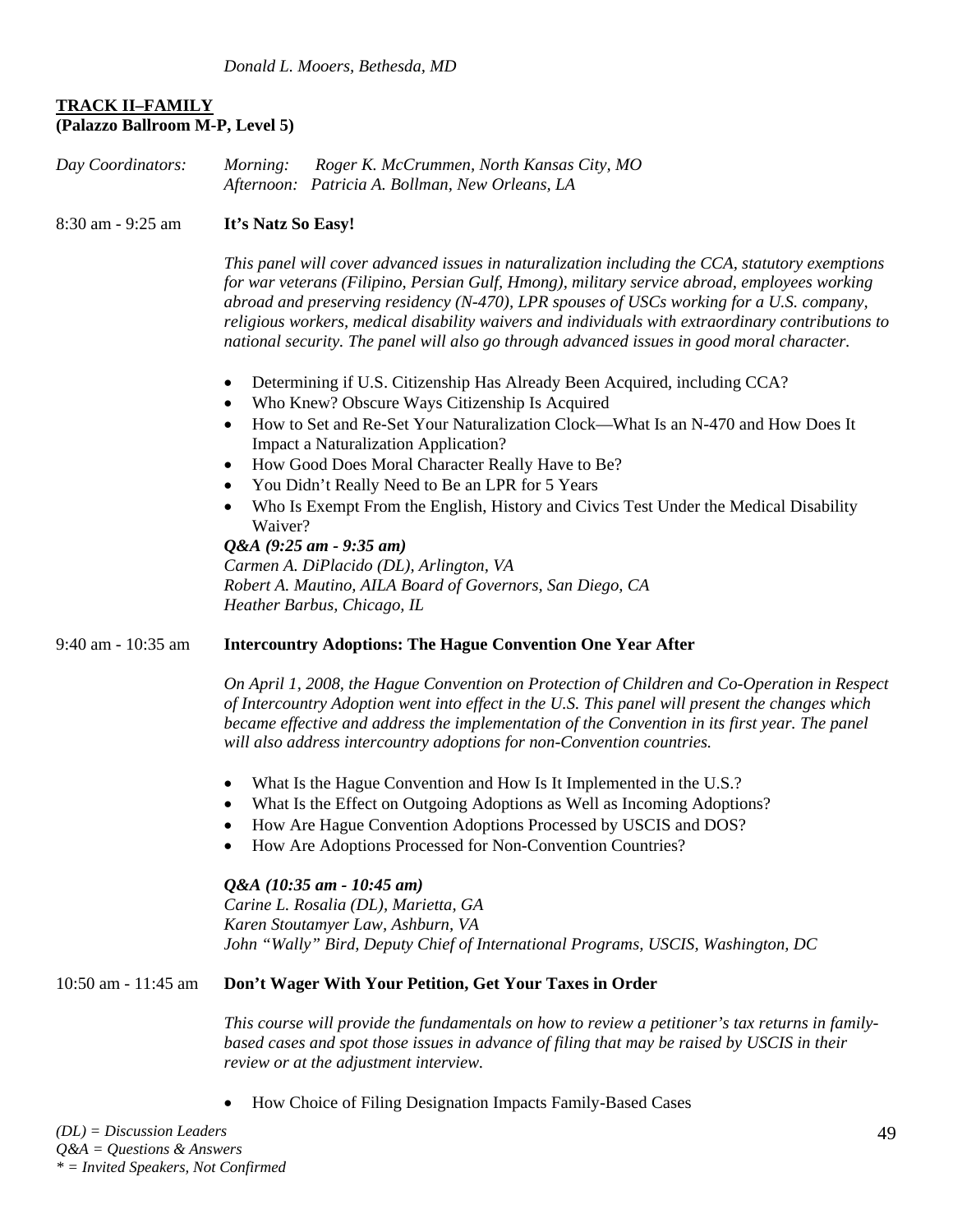- How Many Dependents Are There and Is the Beneficiary One of Them?
- Obtaining and Using TIN for Spouse and Dependents
- Should the Tax Returns Be Amended and When to Seek the Help of an Accountant
- Was the Return Really Filed? Use of Tax Transcripts and How to Obtain Them
- Immigration Consequences of Improperly Filed Returns

#### *Q&A (11:45 am - 11:55 am)*

*Samuel C. Rock (DL), Louisville, KY Paula M. Jones, Philadelphia, PA Robert Alcorn, C.P.A., Dallas, TX* 

### 1:35 pm - 2:30 pm **Traveling with Advance Parole or a Re-entry Permit**

*This session will provide an overview of issues raised when your client travels using an advance parole document and/or a re-entry permit. Learn the right questions to ask when preparing a case.* 

- Know Your Client's History—Is Advance Parole Suitable?
- Unlawful Presence—Triggering the 3- and 10-Year Bars
- Criminal Issues
- Civil Fraud Charges
- Prior Deportation/Exclusion
- Is a Re-entry Permit Necessary?
- Biometrics Appointments While Abroad
- Using Advance Parole Filed With Your Family-Based Petition When Your Client Already Has a Valid Employment-Based Visa

*Q&A (2:30 pm - 2:40 pm) Susan R. Fortino-Brown (DL), Chicago, IL Anthony Drago, Boston, MA Robert P. Webber, Edina, MN Paul S. Zoltan, Dallas, TX* 

#### 2:45 pm - 3:40 pm **Hot Topics in Medical Examinations**

*This panel will discuss recent developments regarding inadmissibility issues for the use of alcohol or drugs in the past, recent or not, criminal or not. The panel will discuss the role of the Centers for Disease Control, arguments for admissibility and the need for waivers.* 

- Drug Experimentation vs. Drug Abuse
- Advisory Opinions From the CDC
- Reporting Abuse by the Medical Staff
- Tattoos, Gangs and Medical Clearance
- Under the Influence: Multiple Offenses
- Waivers for Medical Inadmissibility

#### *Q&A (3:40 pm - 3:50 pm)*

*Jay I. Solomon (DL), Atlanta, GA Magda Montiel Davis, Miami, FL Nancy-Jo Merritt, Phoenix, AZ Satnam Singh, Norfolk, VA* 

3:55 pm - 4:50 pm **Wheel of Chance: Ethics Workshop in Family Immigration**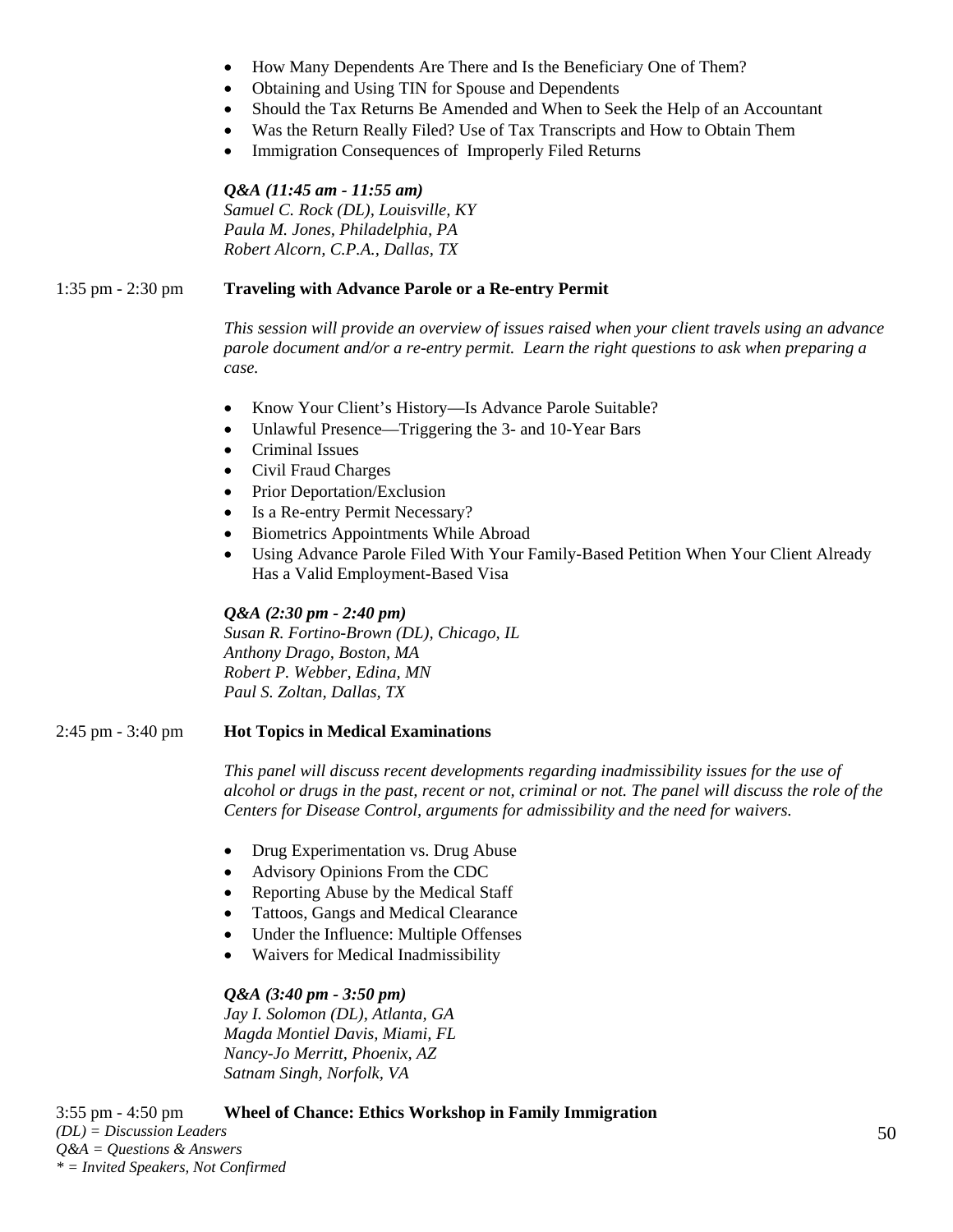*Join us for an interactive workshop with participants drawn from the studio audience to discuss challenging ethical issues that come up in the practice of family immigration law. This will be a lively session, with audience voting "thumbs up or thumbs down" on the advice given by our panelists.* 

- Conflicts—When Must You Withdraw?
- Money Is "No Object"—When Can You Withdraw for Nonpayment?
- When the Red Flag is Up—Can You File the Application?
- Disclosure to USCIS and EOIR—What Is Your Obligation?

#### *Q&A (4:50 pm - 5:00 pm)*

*John "Jack" L. Pinnix, (DL), AILA Past President, Raleigh, NC Jill Marie Bussey, Washington, DC William D. Fong, Houston, TX Robert G. Heiserman, Denver, CO* 

#### **TRACK III—DUE PROCESS/ENFORCEMENT (Delfino 4101A, Level 4)**

*Day Coordinators: Morning: David Kolko, Denver, CO Afternoon: Sonali M. Patnaik, Dallas TX* 

#### 8:30 am - 9:25 am **Waivers of Inadmissibility and Removal**

*This panel will discuss both immigrant and nonimmigrant waivers—which ones are available, how to apply for them, what evidence to submit, and how to preserve issues for appeal if a waiver application is denied.* 

- Nonimmigrant Waivers Under INA §212
- Section 212(h) Waivers
- Section 212(i), 237(a)(1)(H), and 212(k)
- Section  $212(c)$
- Section  $212(a)(9)$
- Section  $209(c)$
- LPR and Non-LPR Cancellation of Removal
- Readjustment of Status
- Presenting the Waiver Application, Preserving Waiver Issues for Appeal

#### *Q&A (9:25 am - 9:35 am)*

*Joseph C. Hohenstein (DL), Philadelphia, PA Brian K. Bates, AILA Board of Governors, Houston, TX Jerard A. Gonzalez, AILA New Jersey Chapter Chair, Newark, NJ* 

## 9:40 am - 10:35 am **Cutting Edge Issues in Bars and Waivers**

*Sit in on a vigorous discussion of cutting-edge issues involving bars to admissibility and possible waivers for those bars. Learn more about strategies for adjustment of status or consular processing as they relate to the bars.* 

- Checklist of Questions You Should Ask All Your Clients Before Filing an Adjustment or Sending Them Abroad
- Consular Medical Exams, Drug and Alcohol Abuse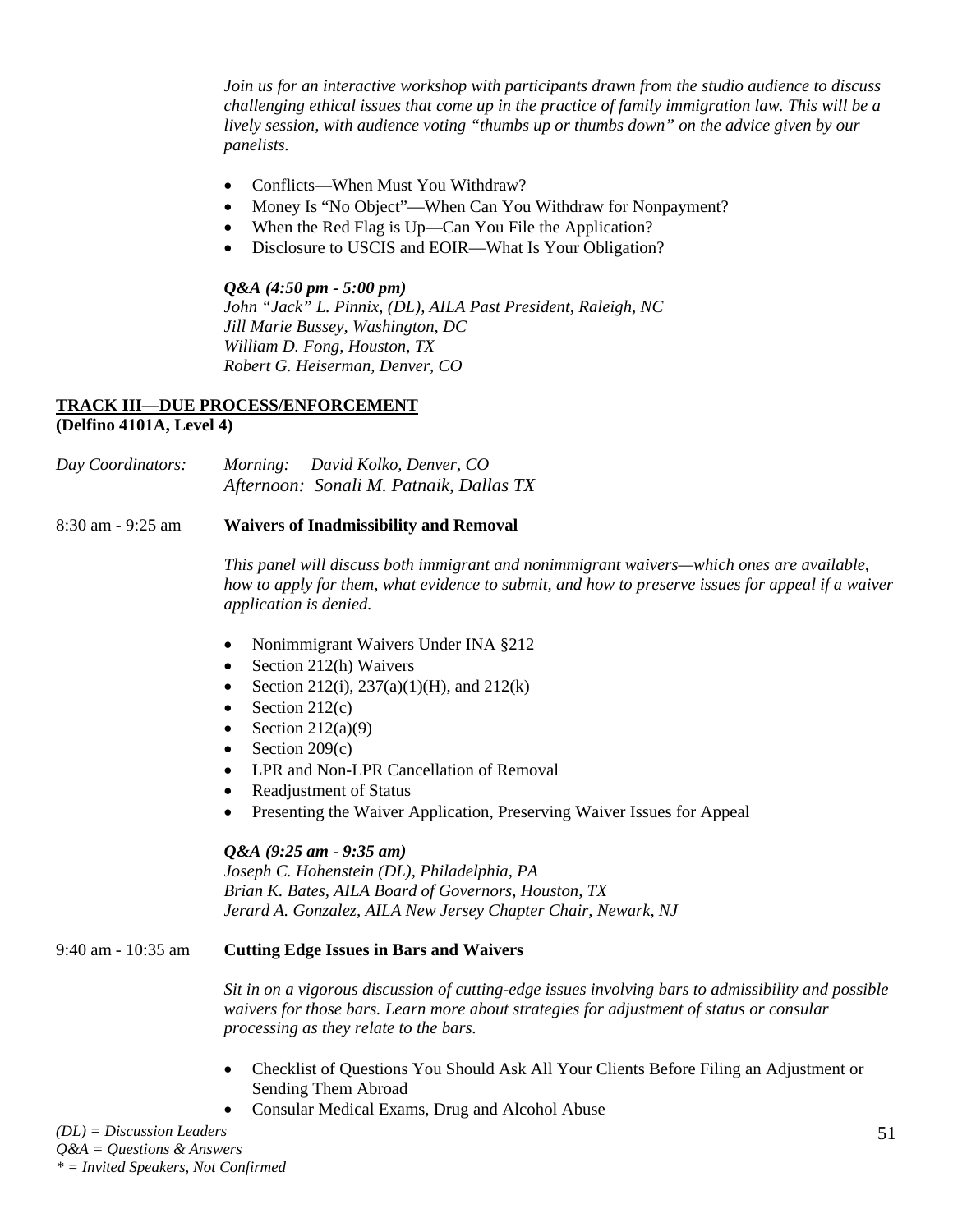- Past False Claims
- Unlawful Presence Tricks and Traps
- Differences Among Consulates

### *Q&A (10:35 am - 10:45 am)*

*B. John Ovink (DL), Tampa, FL Allen E. Kaye, AILA Past President, New York, NY Joseph Reina, Dallas, TX* 

#### 10:50 am - 11:45 am **Advanced Issues in Worksite Enforcement**

*This panel will deal with a variety of cutting edge issues including how "cooperating" with ICE can get you into trouble by running afoul of Social Security verification guidelines. Learn how to handle an I-9 inspection and avoid a raid and how to address thorny ethical and conflict issues in client representation and sentencing strategies.* 

- Recognizing the Government's Inconsistent and Conflicting Employer Directives
- Emergency Actions for Attorneys What Should Be in Your Pre- and Post-Raid First Aid Kit
- Conflict and Ethical Issues in Internal Investigations, ICE I-9 Inspections, ICE Raids and Sentencing Strategies
- IFCO's \$20 Million Corporate Settlement Agreement vs. Employee Criminal Pleas and Indictments and the McNulty Charging Guidelines Revisited

## *Q&A (11:45 am - 11:55 am)*

*Josie Gonzalez (DL), AILA Board of Governors, Pasadena, CA Charles H. Kuck, AILA President, Atlanta, GA Kevin Lashus, Austin, TX Jay T. Jorgensen, Washington, DC* 

# 1:35 pm - 2:30 pm **Cutting Edge Detention Issues**

*News stories are replete with accounts of problems associated with immigration detention of individuals; e.g., abuse of children, lack of medical care, sudden transfers to far-away detention locations, separation of families, indefinite detention, and poor living conditions. Learn more about these problems and strategies for representing clients in detention.* 

- New Forms of Detention, Including "Electronic Monitoring"
- Detention of Children and Families
- Medical Care Issues, Parole
- Strategies and Ethics of Bond Motions

#### *Q&A (2:30 pm - 2:40 pm)*

*Holly S. Cooper (DL), Davis, CA Matthew D. Baxter, Huntingdon Valley, PA Hiroko Kusuda, New Orleans, LA* 

#### 2:45 pm - 3:40 pm **Cutting Edge Issues in Removal Defense**

*This panel will update the experienced practitioner on current trends in analyzing criminal conduct to determine if it will lead to removal charges, and how to analyze a conviction to determine the best defense against a charge of removability, once ICE has brought one.* 

• Preventing Removal Before the Client Is Convicted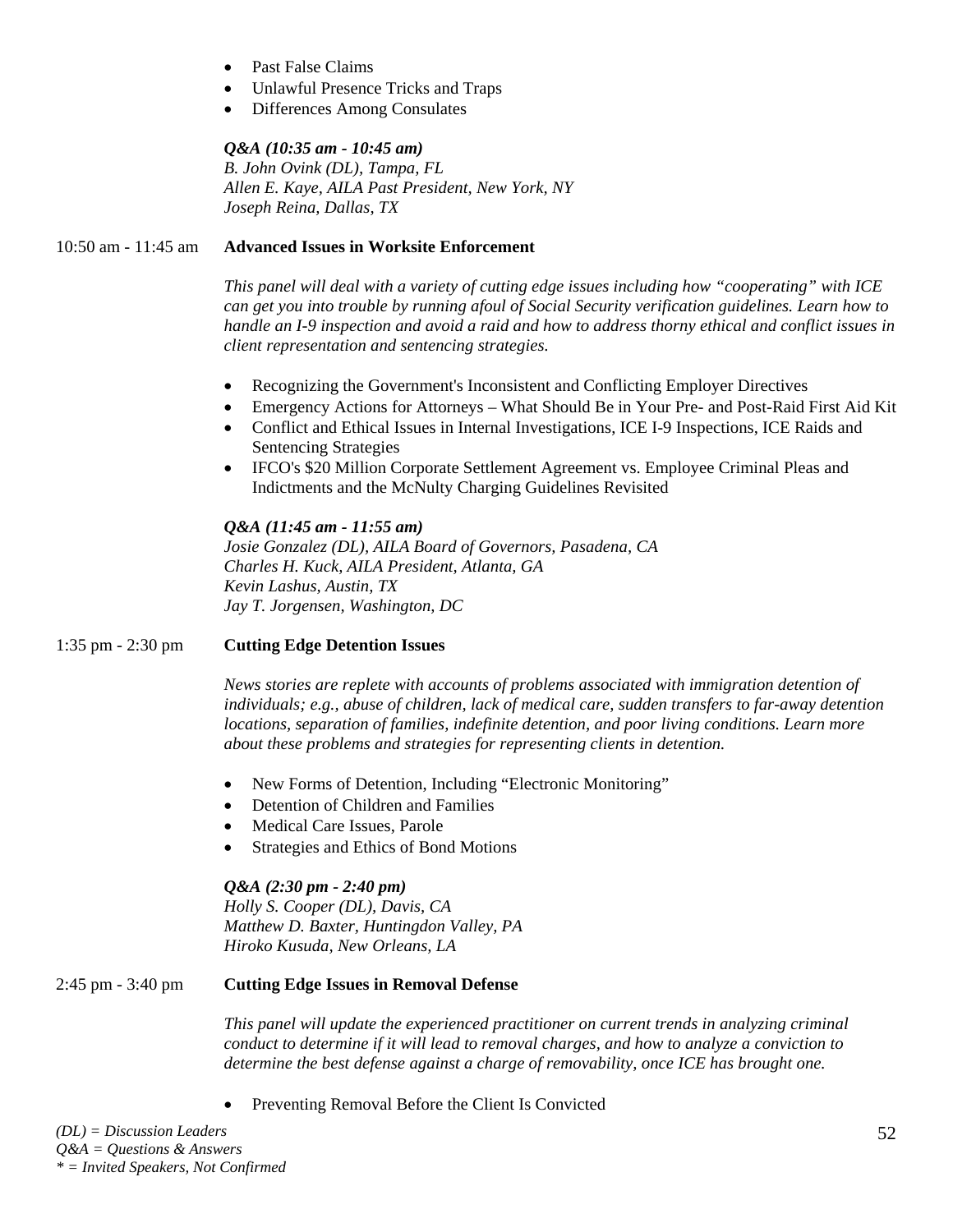- ICE Policies and Trends in Pursuing Removal Charges
- The Evolution of Approaches to Analyzing Convictions
- Recent Court Cases

# *Q&A (3:40 pm - 3:50 pm)*

*Andres Benach (DL), Washington, DC Maria E. Andrade, Boise, ID Rebecca Sharpless, North Bay Village, FL Deborah S. Smith, Helena, MT*

## 3:55 pm - 4:50 pm **The Dance Continues: Evolving Dynamics of BIA and Federal Court Review**

*This panel will discuss a number of issues associated with the Board of Immigration Appeals and the federal courts as they relate to Board and federal court oversight and their respective roles, the changing dynamic between the two, and changing conceptions of agency action among other things.* 

- New BIA Regulations, Practices, and Policies
- *Brand X*
- REAL ID Act
- AWO Tips and Trends
- Petitions for Certiorari

#### *Q&A (4:50 pm - 5:00 pm)*

*Stephen Manning (DL), Portland, OR Lory Rosenberg, AILA Board of Governors, Rockville, MD Thomas Edward Moseley, Newark, NJ Mary Kenney, AILF Senior Staff Attorney, Washington, DC* 

#### **TRACK IV—ASYLUM (Lando 4204, Level 4)**

| Day Coordinators: | <i>Morning:</i> | Parastoo G. Zahedi, Vienna, VA          |
|-------------------|-----------------|-----------------------------------------|
|                   |                 | Afternoon: Scott Bratton, Cleveland, OH |

#### 8:30 am - 9:50 am **Asylum, Withholding of Removal, and CAT Claims**

*This program assumes a basic knowledge of how to file an asylum application, and will focus on key issues that can be problematic for the intermediate practitioner. The faculty will explain how these issues can affect the viability of a claim as well as the relationship between the attorney and client. Both affirmative and defensive filings will be discussed.* 

- Key Differences Among the Three Forms of Relief
- Unique Clients—Children, the Mentally Ill, Persons with PTSD
- Central Reason, the Meaning of "Persecution", Frivolousness
- Resettlement Issues, U.S.-Canada Agreement
- Humanitarian Asylum
- Ethical Issues in Asylum Cases

# *Q&A (9:50 am - 10:00 am)*

*Regina Germain (DL), Denver, CO Nancy Kelly, Boston, MA Paul O'Dwyer, New York, NY*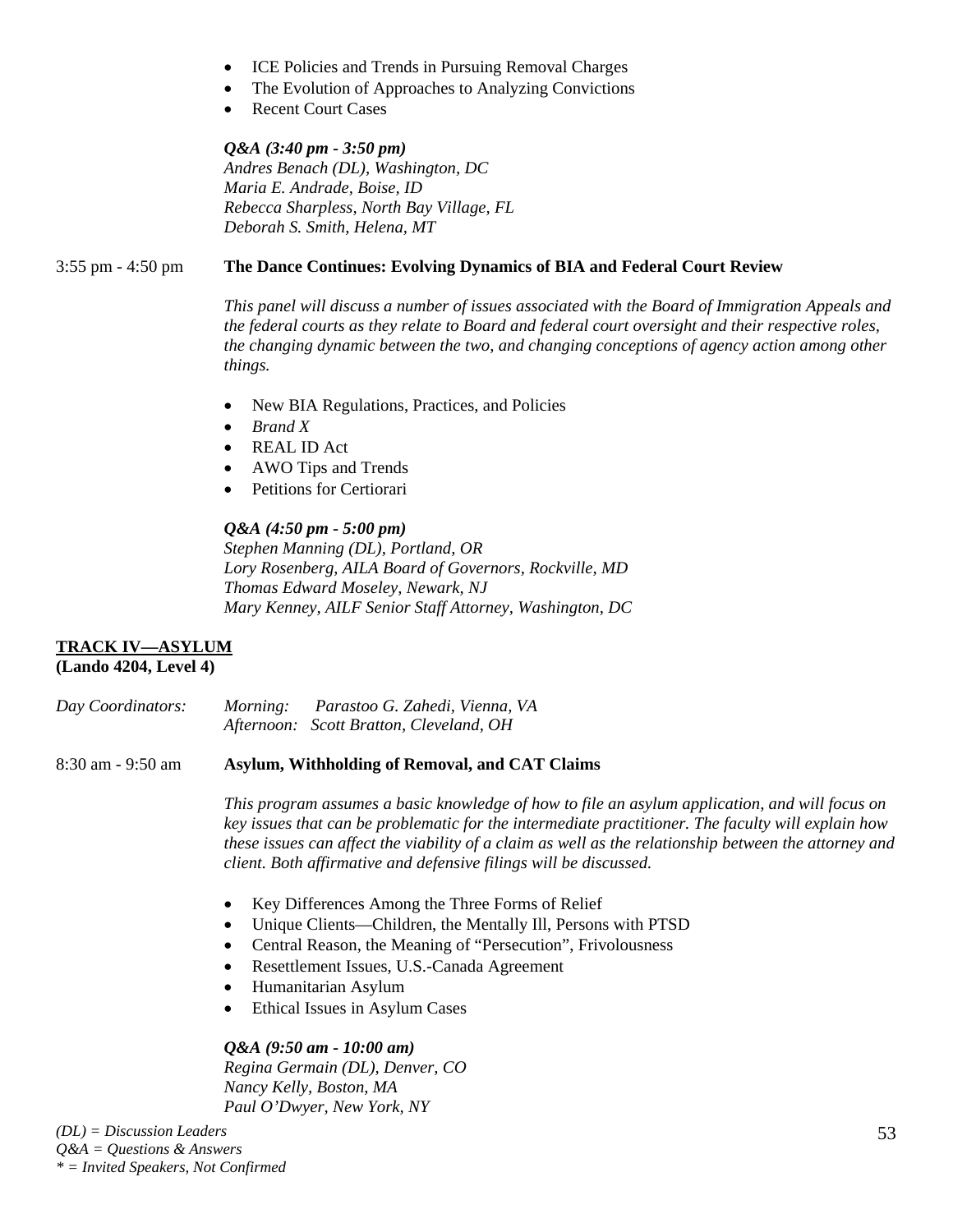#### 10:05 am - 10:50 am **Asylum Workshop: How to Prepare the Asylum Application**

*This program will hone the skills of the experienced asylum practitioner in preparing successful asylum applications. The expert faculty will discuss key techniques for overcoming obstacles to the persuasive and coherent presentation of the applicant's story, including tips for identifying what adjudicators are looking for when they review the evidence.* 

- Techniques for Preparing the Client for the Interview or Testimony
- Motivating the Tired, Scared, or Confused Client
- Making Exhibits Persuasive
- Preparing Declarations That Convince the Adjudicator

#### *Q&A (10:50 am - 11:00 am)*

*Claudia Slovinsky (DL), New York, NY Vanessa Allyn, Washington, DC Anita P. Sharma, Boston, MA Alexandra L. Wisotsky, Washington, DC* 

## 11:05 am - 11:50 am **Asylum Workshop: How to Demonstrate Harm**

*In this interactive workshop, experienced asylum practitioners will focus on one key aspect of the asylum claim—how to demonstrate that the "harm" the alien has suffered or will suffer rises to the level of persecution. The faculty will explain how a claim can fail because of this issue, with special attention to recent cases illustrating the concepts.* 

- Real Harm That Is Not Persecution
- Showing Emotional Harm with and without an Expert
- Economic Harm Issues
- What to Do When Physical Harm Is Not Enough
- **Recent Cases**

#### *Q&A (11:50 am - 12:00 pm)*

*Emily Good (DL), Minneapolis, MN David L. Cleveland, Washington, DC Dr. Vincent Iacopino, MD, PhD, University of California, Berkeley, CA* 

#### 1:35 pm - 2:30 pm **Be Careful Where Your Money Goes: The Material Support Bar to Asylum and Adjustment**

*This panel will provide an in-depth focus on the material support ground of inadmissibility, which can derail an asylum or adjustment application. The material support bar is complex and has been the subject of recent statutory and agency actions that allow for some waivers of the bar in circumstances where, for example, an alien has provided material support under duress.* 

- Summary of the Material Support Statute
- Status of USCIS Memos on Material Support
- Who Is Barred, Who Is Not?
- Current Trends and Potential Court Challenges
- How to Handle Clients in Limbo

# *Q&A (2:30 pm - 2:40 pm)*

*Melanie Nezer (DL), Washington, DC*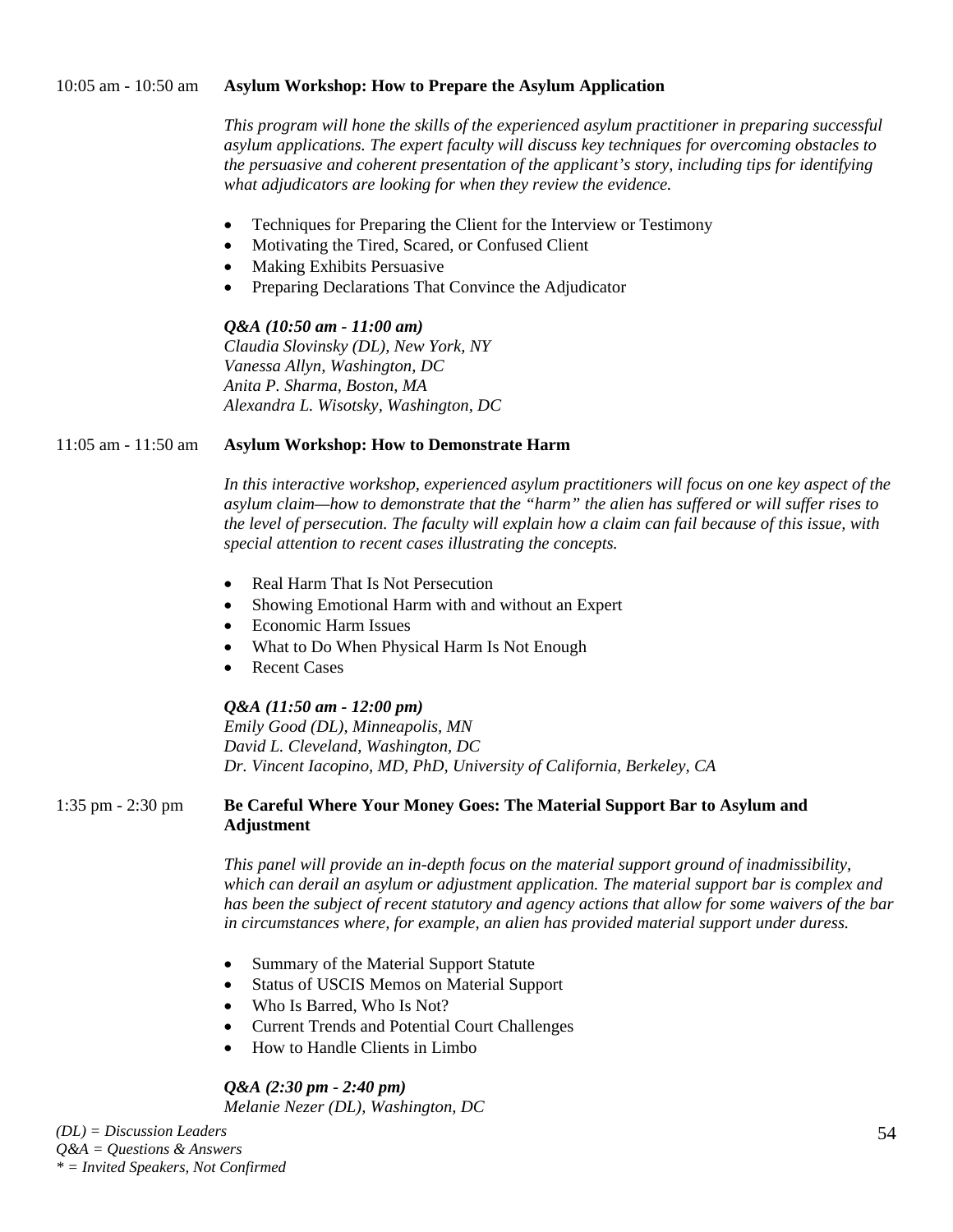*Anwen Hughes, New York, NY Jedidah M. Hussey, Deputy Chief, Asylum Division, Office of Refugee, Asylum & International Operations, USCIS, Washington, DC* 

## 2:45 pm - 3:40 pm **The Refugee Resettlement Process and Asylee/Withholding Benefits**

*This panel will inform practitioners about the U.S. refugee resettlement process—how it works, how annual numbers are set, and how refugees are identified and processed abroad. The faculty will discuss the benefits available to refugees who are resettled in the U.S. and how others, such as asylees, special immigrants, and those granted withholding of removal, may access some or all of those benefits. Special issues arising from the current conflicts in the Middle East, especially in Iraq, will be covered as well.* 

- How the Refugee Resettlement Process Works
- The Resettlement Network: Benefits Available to Refugees, Asylees, and Others
- Reuniting Families, Travel Abroad, Employment Authorization, and Applications for Permanent Residence for Those Granted Refugee Status, Asylum, and Withholding
- The Current Refugee Crisis in the Middle East

## *Q&A (3:40 pm - 3:50 pm)*

*Elissa Mittman (DL), New York, NY Mark Hetfield, HIAS, Washington, DC Amy Bliss Tenney, Baltimore, MD* 

## 3:55 pm - 4:50 pm **Cutting Edge Issues in Asylum**

*This program will review cutting edge issues in asylum practice, with a special focus on how practitioners and courts are dealing with recent developments in "social group" theory.* 

- Recent Developments in "Social Group" Theory (LGBT, Gangs, etc.)
- Gender-Related Claims (FGM, Domestic Violence, Sexual Abuse)
- Particularly Serious Crime Issues
- Survey of Key Asylum Cases in the Past Year

# *Q&A (4:50 pm - 5:00 pm)*

*Victoria Neilson (DL), New York, NY Deborah Anker, Boston, MA Denise Gilman, Austin, TX Robert B. Jobe, San Francisco, CA* 

#### **TRACK V—MASTERS BUSINESS/SPECIAL SESSIONS (Lando 4301A, Level 4)**

*Day Coordinators: Morning: Leigh P. Cole, Burlington, VT Afternoon: David Asser, Phoenix, AZ*

# 8:30 am - 9:50 am **High Rollers: EB-5 Investors**

*With limited nonimmigrant visa options, backlogged immigrant visas and a plunging dollar, affluent foreign nationals are becoming increasingly interested in investment as a means to U.S. permanent residency. This panel will outline issues faced by investors and their immigration*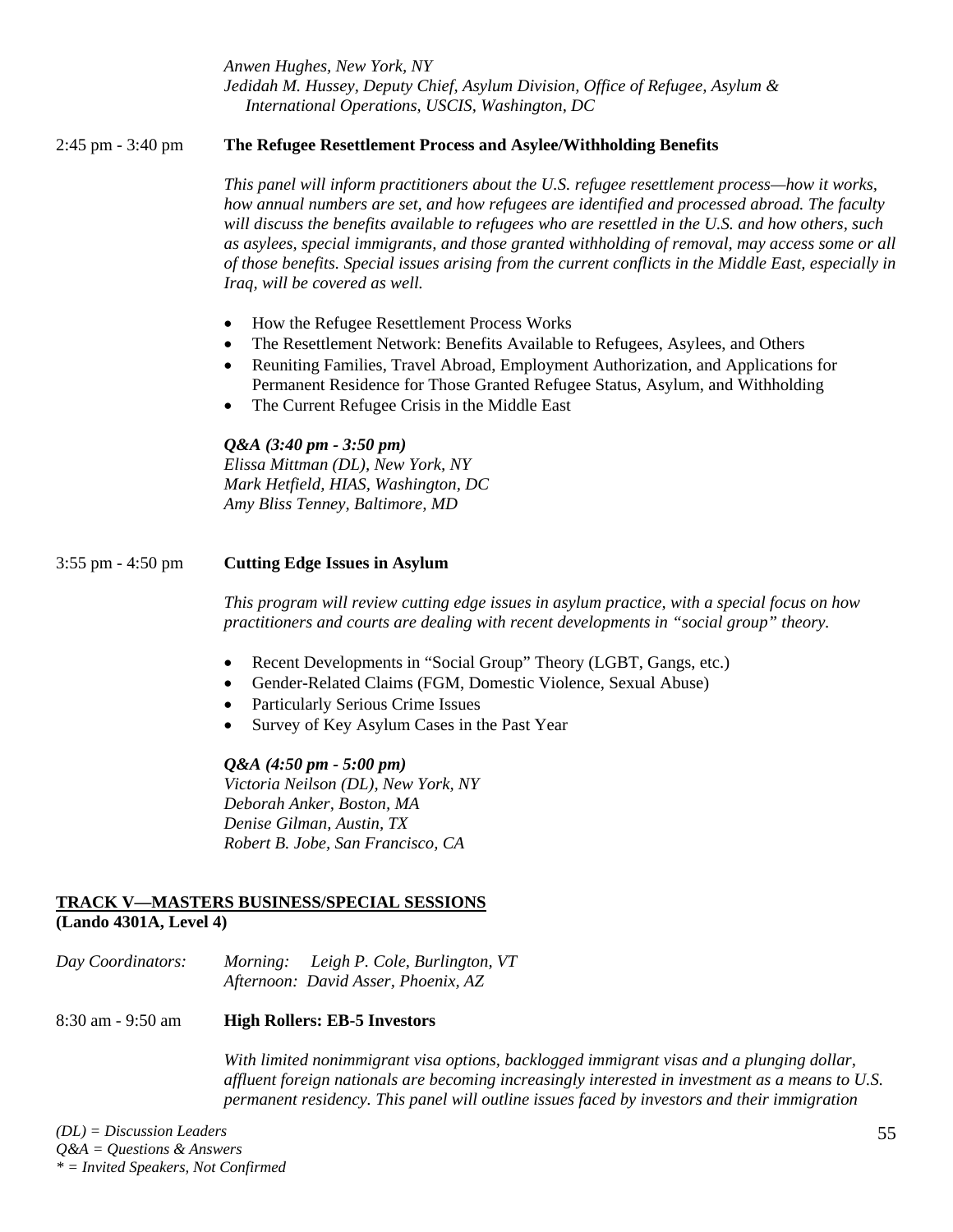*counsel. It will explore issues relating to the funds invested including tracking the source of funds; permissible and impermissible financial structures; as well as the immigration attorney's role in evaluation of the investment.* 

- What's the Ante to Get Into This Game?
- Which Table Is Lucky Tonight?
	- o Regional Centers vs. Individual Enterprises
- Regional Centers: What Is Their Role and How to Set One Up
- Is My Money Good Here?
- How Are We Doin'?
	- o Alien Investor's Role in the Enterprise
	- o Creation of U.S. Jobs; Directly and Indirectly
	- o Removal of Condition: Ins and Outs
- I Want to Cash in My Chips
	- o When May the Investor Cash Out and Retain Immigration Benefits

#### *Q&A (9:50 am - 10:10 am)*

*H. Ronald Klasko (DL), AILA Past President, Philadelphia, PA Boyd F. Campbell, Montgomery, AL Linda W. Lau, Los Angeles, CA Carolyn S. Lee, Ithaca, N*Y

#### 10:15 am - 11:35 am **Responding to Extraordinary Ability/NIW RFEs**

*Ever get the sense that an RFE stands for random fishing expedition? This seems most often the case in the context of the more subjective type adjudications, such as extraordinary ability, national interest waivers, and outstanding researchers. You file a well documented petition that includes detailed reference letters, and a plethora of supporting materials. You wait six months to a year for a response, only to receive an RFE that requests "more of everything" without even a reference to any of the substantial documentation already submitted. This panel discusses strategies for effectively representing less obvious cases. In this panel, experienced practitioners discuss their approaches to responding to such RFEs.* 

- What Is a Well Documented Case?
- Frequently Seen RFEs
- Deciphering What Is Being Requested
- Strategies in Responding
- Using Case Law to Support Your Claim
- Deciding Between Appeal and Refiling

#### *Q&A (11:35 am - 11:55 am)*

*Rita Sostrin (DL), Santa Monica, CA Robert D. Aronson, Minneapolis, MN Martin J. Lawler, San Francisco, CA Natalie S. Tynan, Washington, DC David A. M. Ware, Metairie, LA* 

#### 1:35 pm - 2:55 pm **Follow the Money: Suing for Damages**

*Heightened anti-immigrant attitudes and stepped-up enforcement actions have resulted in numerous violations of immigrant's rights. This session will address identifying causes of actions, making appropriate referrals, and outlining steps to be taken to preserve causes of action.*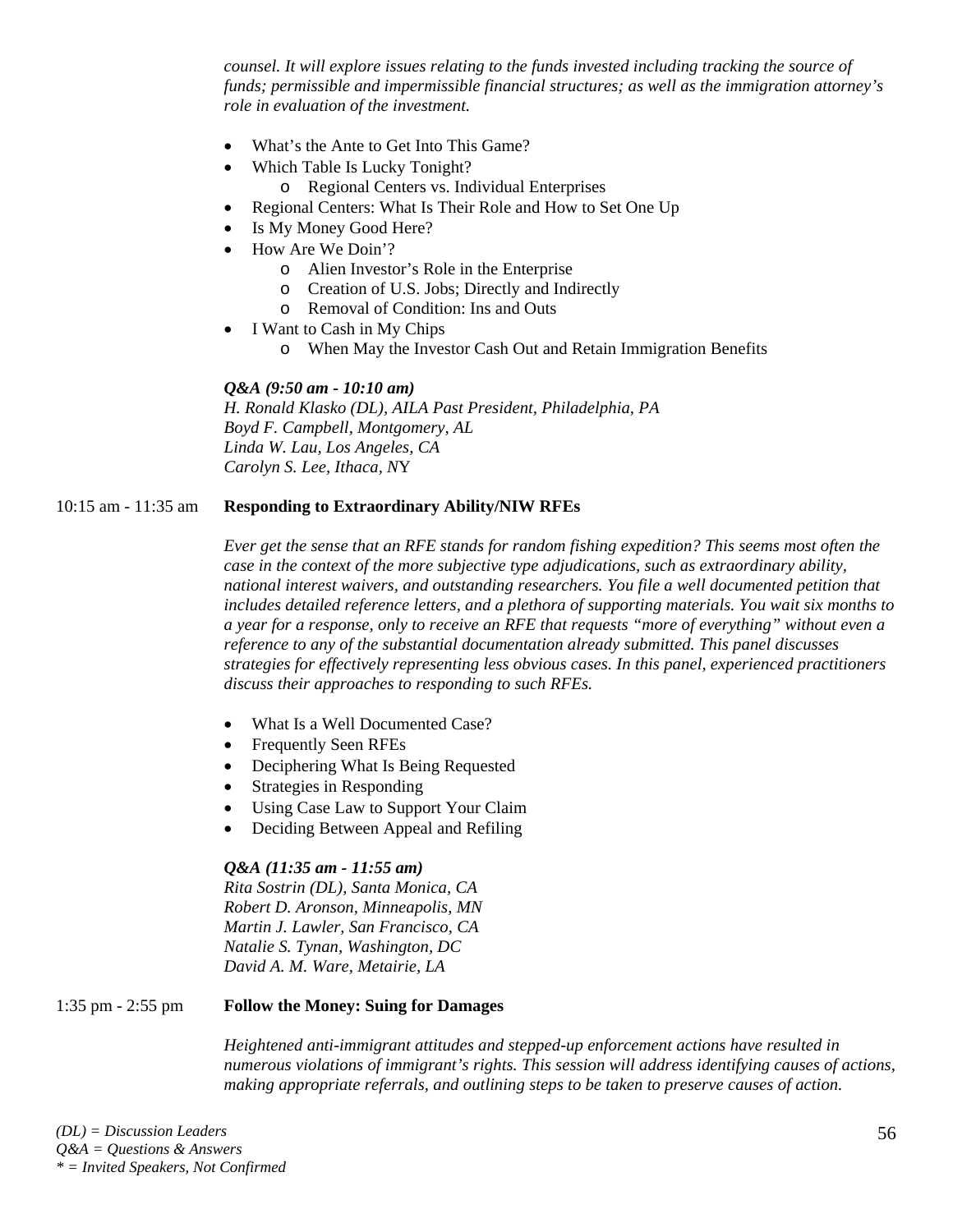- Identifying Civil Causes of Action: False Arrest, Police Misconduct, Violation of Detention Standards, Wrongful Deportation
- More Causes of Action: Forms of Discrimination, Civil Rights Violations, RICO Claims, Hate Crimes
- Who Can Be Sued and What About Government Immunity?
- Filing Complaints with Government Agencies Responsible for Protecting Immigrant Rights
- Ethical Considerations and Fee Splitting for Attorney Referrals
- EAJA Fees and Recovering Attorneys Fees Under Other Federal and State Statutes

## *Q&A (2:55 pm - 3:15 pm)*

*Philip Hwang (DL), San Francisco, CA Ira J. Kurzban, AILA Past President, Miami, FL Michael J. Wishnie, New York, NY* 

# 3:20 pm - 4:40 pm **Pro Bono Workshop: How You Can Make a Difference**

*Less than half of respondents whose proceedings were completed during the period FY 2003 – FY 2007 were represented by counsel. Many individuals in removal proceedings are indigent and cannot afford a private attorney. Immigrants are some of the most vulnerable people in our society and their fate should not be left to some Vegas game of chance. This workshop addresses a variety of programs addressing this unmet need and what you can do to help solve this problem.* 

- Pro Bono—Direct Representation, Programmatic Approaches (Volunteer Training, Legal Rights Presentations, Group Workshops, etc.)
- Current Pro Bono Programs, Opportunities and Resources—AILA Pro Bono Programs, BIA Pro Bono Project, EOIR and ABA
- Working with Legal and Non-Legal CBOs (Intake, Training, Malpractice Insurance and Other Nuts and Bolts) and Leveraging Existing Programs
- Starting from Scratch—Tips on Setting Up Effective Pro Bono Programs
- Pro Bono UPL Charges
- How Business Immigration Attorneys Do Pro Bono—Establishing a Firm Pro Bono Policy

# *Q&A (4:40 pm - 5:00 pm)*

*Robert E. Juceam (DL), AILA Past President, New York, NY Elizabeth L.A. Garvish, Atlanta, GA Karen T. Grisez, Washington, DC Susan Timmons, AILA Pro Bono Associate, Washington, DC Steven C. Lang, Pro Bono Coordinator, EOIR, Fall Church, VA Juan P. Osuna, Chair, Board of Immigration Appeals, EOIR, Falls Church, VA* 

# **BROWN BAG LUNCH SESSIONS**

# 12:30 pm - 1:30 pm **Advocacy Strategies for Combating Anti-Immigrant Initiatives (Lando 4204, Level 4)**

*States and localities remain under siege with anti-immigrant rhetoric, legislation, and illconceived policies. This session will explore advocacy tools being utilized around the country in an attempt to fight back on behalf of immigrants. How can you portray a positive image for immigrants and change the course of dialog on anti-immigrant initiatives?* 

• Where to Go for Resources, Creating Coalitions, Working with Non-Profits, Community Groups and Churches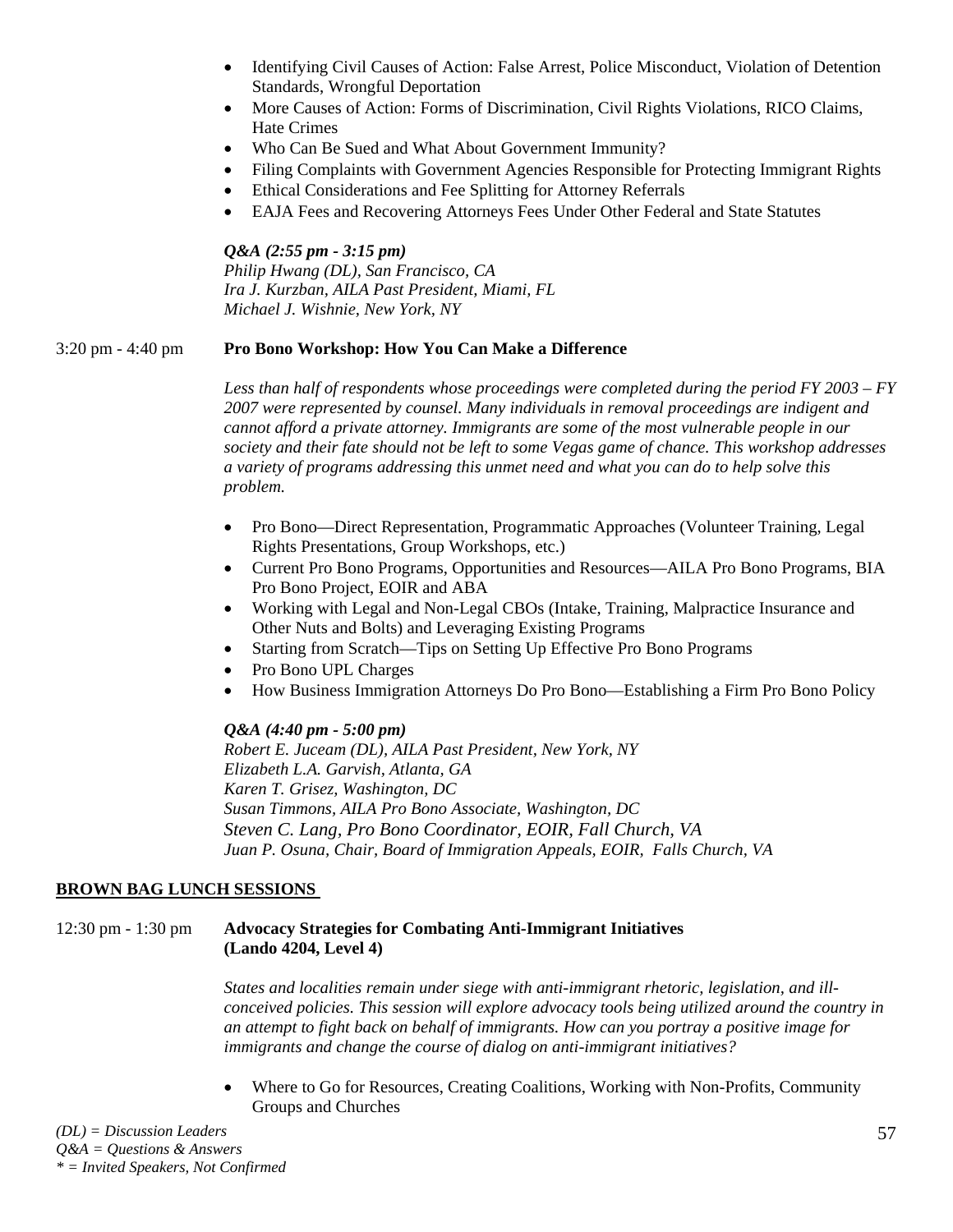- Responding to Local Ordinances and Proposed State Legislation
- Getting Your Message Out in the Media: Radio, TV, Newspaper, Internet, Blogs, Public Service Ads
- Working with Schools: Immigration Curricula and Workshops for Teachers

*Lori Torgerson Chesser (DL), Des Moines, IA Benjamin E. Johnson, AILF Executive Director, Washington, DC Colleen R. Beebe, Minneapolis, MN* 

#### 12:30 pm - 1:30 pm **Fundamentals NIV Mock Interview: The Closest You May Ever Get to the Inside of the Consulate (Marcello 4401A, Level 4)**

*This mock interview will begin with a consultation between attorney and client as the attorney reviews what the client should expect and what to bring to the consulate. The action will then flash forward to the interview. The panelists, taking on the roles of consular officer and foreign national, will run through scenarios that can arise at the consulate when applying for employment-based NIVs, as well as student and visitor visas.* 

- Prepping the Client for the Interview
- Consular Interview—B-1/B-2 and F-1
- Consular Interview—Employment-Based NIV (E, H, L, and O)

*Edward Rios (DL), El Paso, TX Evan J. Green, Toronto, ON Yeu S. Hong, Los Angeles, CA* 

## 12:30 pm - 1:30 pm **Take a Tour Down the Colorado River on the Family-Based Litigation Raft (Palazzo I-L, Level 5)**

*Experience the thrill and excitement of filing motions to reopen, appeals, briefs and a little adventure thrown in at the federal courts. Your panel and rafting instructors will discuss procedures and strategies when deciding whether to appeal to the AAO or take a detour on your raft down to your local immigration court. When you return from immigration court, decide whether you should board the nearest boat to federal court.* 

- What Are My Options Before Getting on the Litigation Raft? Motions to Reopen/Reconsider to USCIS, N-336
- Procedures and Strategies for Filing AAO Appeals. Which Applications Get Filed with AAO? Timelines? Should We File?
- Should I Proceed with Filing with the BIA? I-130/I-485s?
- Let's Just Get on the Raft and Go to Immigration Court: Pros/cons, De Novo Review
- Heading to Federal Court: Will this Get Me to a Final Destination? Writs of Mandamus? Petition for Review?
- Strategies for Litigating Diversity Visa Lottery Winnings

*Royal F. Berg (DL), Chicago, IL Victor D. Nieblas Pradis, AILA Board of Governors, City of Industry, CA Marc J. Reiter, Pittsburgh, PA* 

#### 12:30 pm - 1:30 pm **The Fine Art of Getting Paid (Delfino 4101A, Level 4)**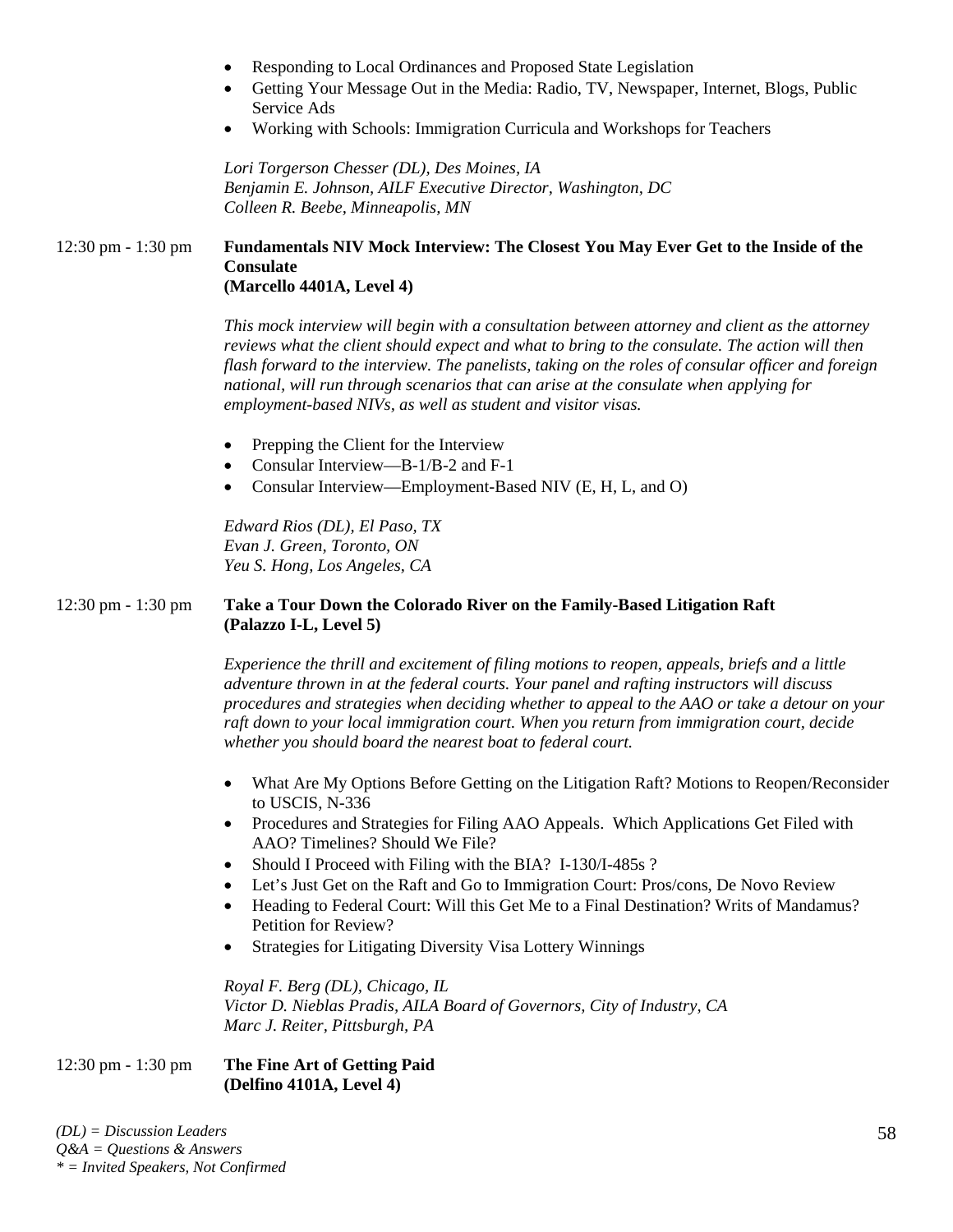*One of the top-rated 2008 seminars returns! An interactive session devoted to everyone's favorite topic—money!* 

- Learn How to Analyze and Set Fees
- Develop Better Fee Agreements
- Avoid Taking Clients Who Won't Pay You
- Enhance Profitability and Improve Client Satisfaction

*Carl Falstrom (DL), New Orleans, LA Reid Trautz, AILA Practice and Professionalism Center Director, Washington, DC Jim Calloway, Oklahoma City, OK* 

### 12:30 pm - 1:30 pm **Three of a Kind; Or a Full House? The Trainee Visas: J-1, H-3 and B-1 (Lando 4301A, Level 4)**

*This panel will address advanced issues and take an in-depth look at the similarities and differences of each of these NIV categories. Coupled with ethical considerations, there will be a focus on strategy and practice tips with regard to advising your client when one is more suitable than the other.* 

- Can't We Just Use the B-1?
	- o When Pushing the Limits Can Jeopardize Your Client
	- o B-1 in Lieu of…..
- Is the H-3 Really Worth It?
	- o What Does "Productive Employment" Really Mean?
	- o Home Country: No Training There? Post-Training Option?
	- Should I Create My Own J-1 Program? Or Use an Authorized Sponsor?
		- o How to Avoid INA §212(e)
- Are Any of These Visas Actually Meeting My Client's Needs?

*Robert S. White (DL), Schaumburg, IL Roberta Freedman, Washington, DC Sara B. Levin, Larchmont, NY Lois Magee, AILF Exchange Visitor Program Director, Washington, DC Stanley Colvin, Deputy Assistant Secretary for Private Sector Exchange, Office of Exchange Coordination and Designation, U.S. DOS, Washington, DC* 

#### **OTHER SESSIONS, WORKSHOPS, AND EVENTS**

| $7:30$ am $-8:30$ am   | <b>Yoga</b> Session<br>(Zeno 4607, Level 4)                                       |
|------------------------|-----------------------------------------------------------------------------------|
| $7:30$ am $-9:00$ am   | <b>AILA Law Professors Interest Group Meeting</b><br>(Zeno 4701, Level 4)         |
| $8:30$ am-9:30 am      | <b>AILALink Training</b><br>(Exhibit Hall, Level 5, AILALink Booth 211)           |
| $9:30$ am $-10:30$ am  | <b>InfoNet Basics Trainings</b><br>(Palazzo Ballroom A-H, Level 5 (InfoNet Booth) |
| $11:00$ am- $12:00$ pm | <b>AILA Amicus Committee Meeting</b><br>(Zeno 4803, Level 4)                      |